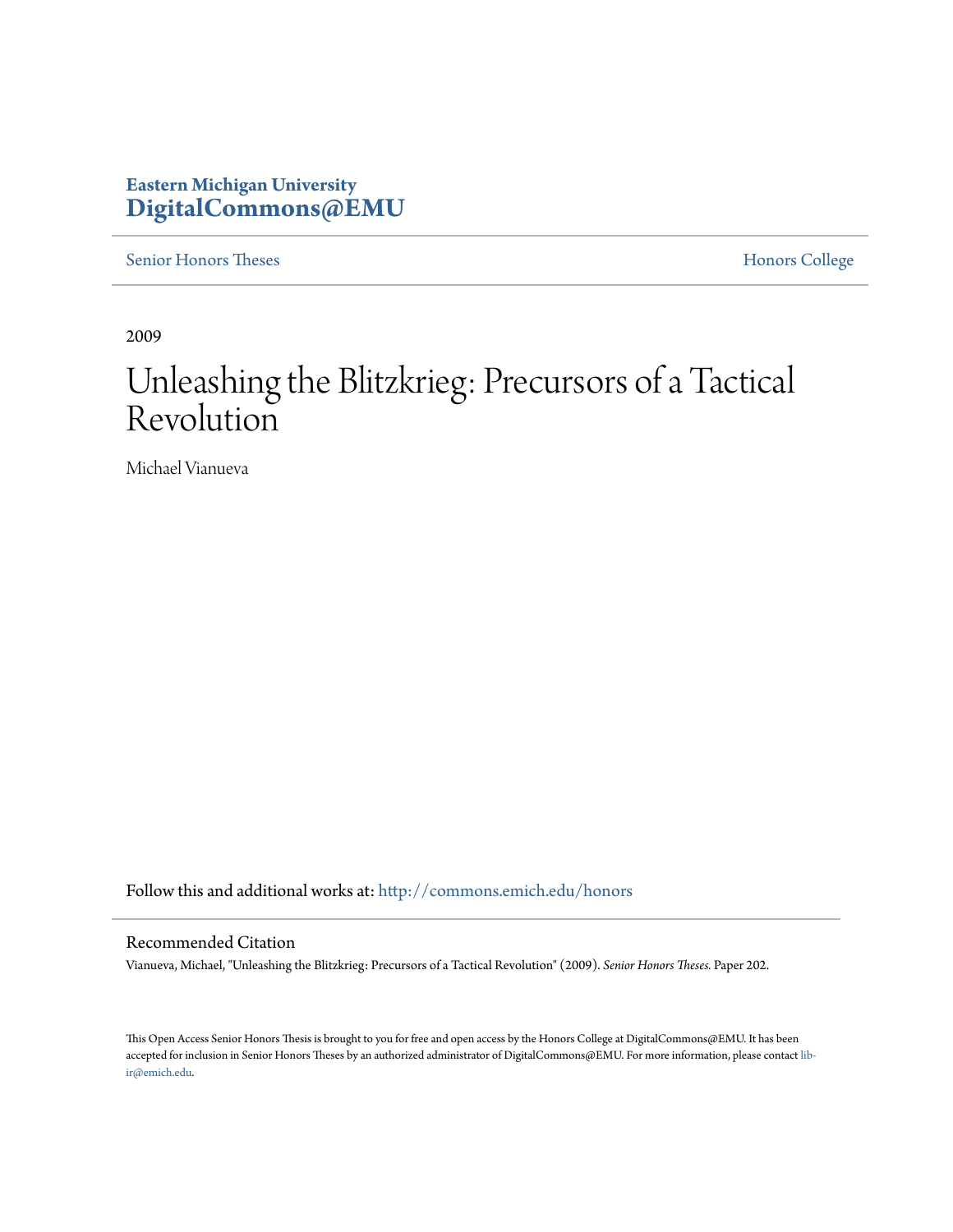## Unleashing the Blitzkrieg: Precursors of a Tactical Revolution

#### **Degree Type**

Open Access Senior Honors Thesis

#### **Department**

History and Philosophy

#### **Keywords**

Lightning war, Military history, Modern 20th century, Tactics History 20th century, Military doctrine Germany History 20th century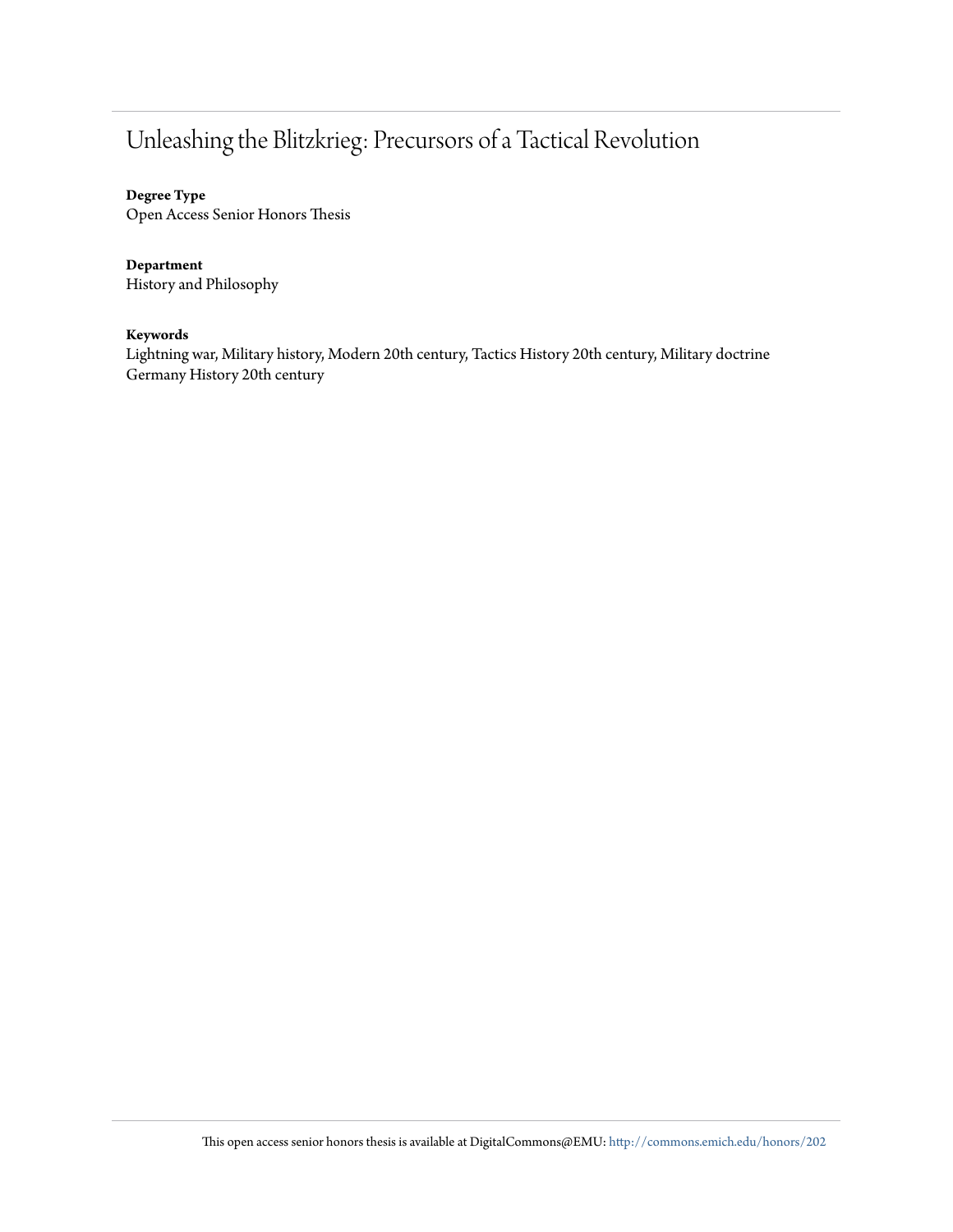**Unleashing the Blitzkrieg:** 

## **Precursors of a Tactical Revolution**

**by** 

## **Michael Vianueva**

**A Senior Thesis Submitted to the** 

**Eastern Michigan University** 

**Honors Program** 

## **In Partial Fulfillment of the Requirements for Graduation**

### **With Honors in History**

**April 24, 2009** 

**Ypsilanti Michigan**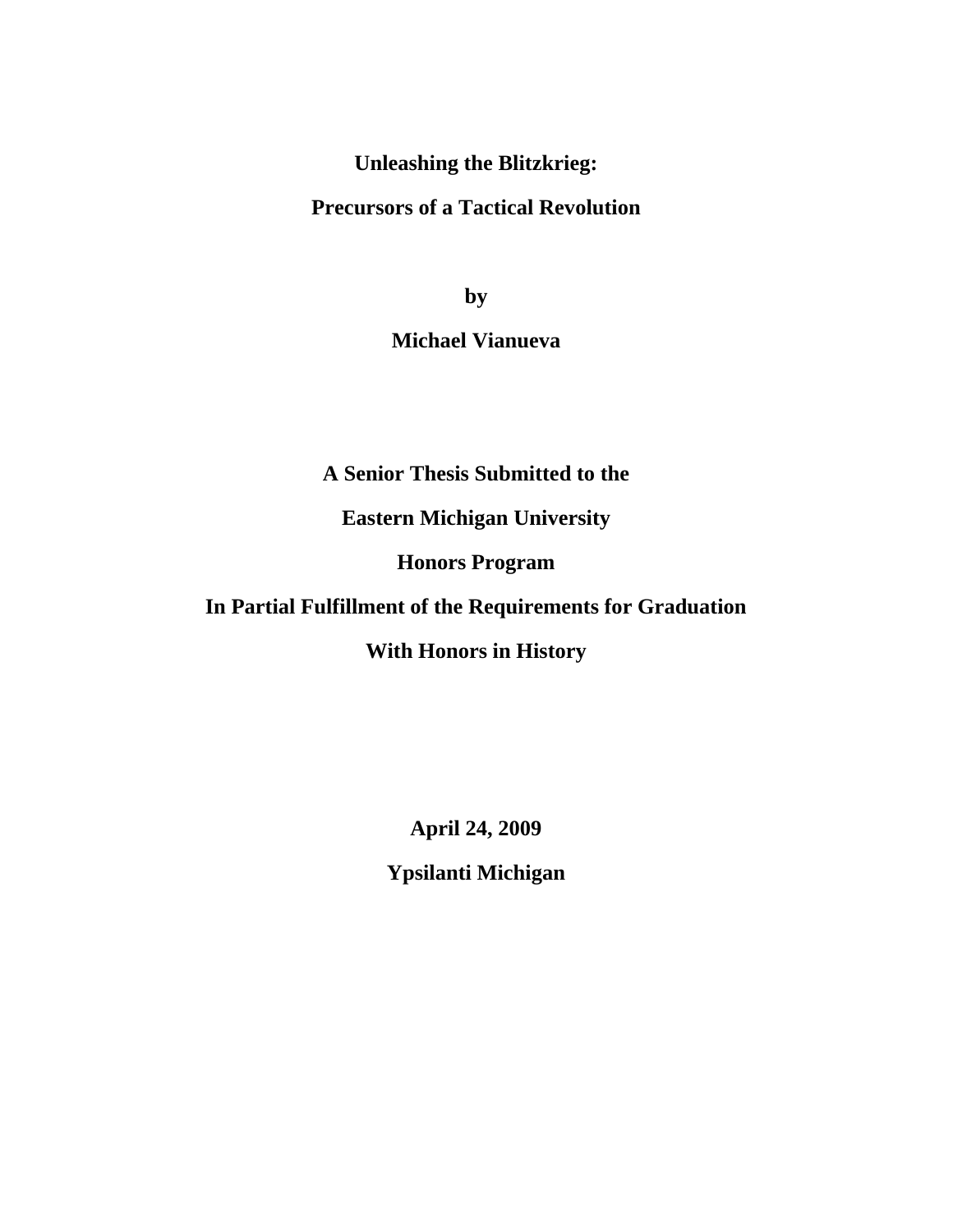# **INTRODUCTION**

At 7:15 a.m. on February 22, 1916, French soldiers tilted their heads back to watch the winter sky light up in an opalescent orange, followed by a tidal wave of 1,400 shells careening down toward the their forts at Verdun. The light resonating off the exploding fortress walls illuminated the German fleet of artillery completely surrounding the French position. The attack was so violent that surface vibrations were felt over a hundred miles away, pounding down stone walls for nearly ten hours straight. The relentless sound of exploding artillery died off around 4:45 pm, replaced by the sound of the German infantry marching towards the medieval city.

 Six German divisions launched the assault on a four-and-a-half mile stretch between Bois d'Haumont and Herbobois, placing the battered defenders on an exceedingly narrow front. German soldiers advanced in bulk, elbow to elbow, while the French artillery ruptured massive holes in their dense lines, slinging earth and limbs dozens of feet off the ground. The French watched in horror as fresh German bodies filled the gaps before the blood and smoke even began to clear the air. Without options, the French defenders dug their heels into the trenches and held on to their position by the skin of their teeth, trading blood for minutes as they waited for supply trucks and reinforcements to arrive.

 As French reinforcements arrived from Bar-le-Duc, the German offensive slowed down to a glacial pace. Both armies were pinned down by their respective artilleries, but had enough supplies to continue raining fire over Verdun for ten long months. Finally ending with a pyrrhic French victory in December, the operation claimed 542,000 French and 434,000 German lives, making it the longest, bloodiest battle of attrition ever fought.

Some 23 years later, on September 1, 1939, and Poland's army stood firm with clenched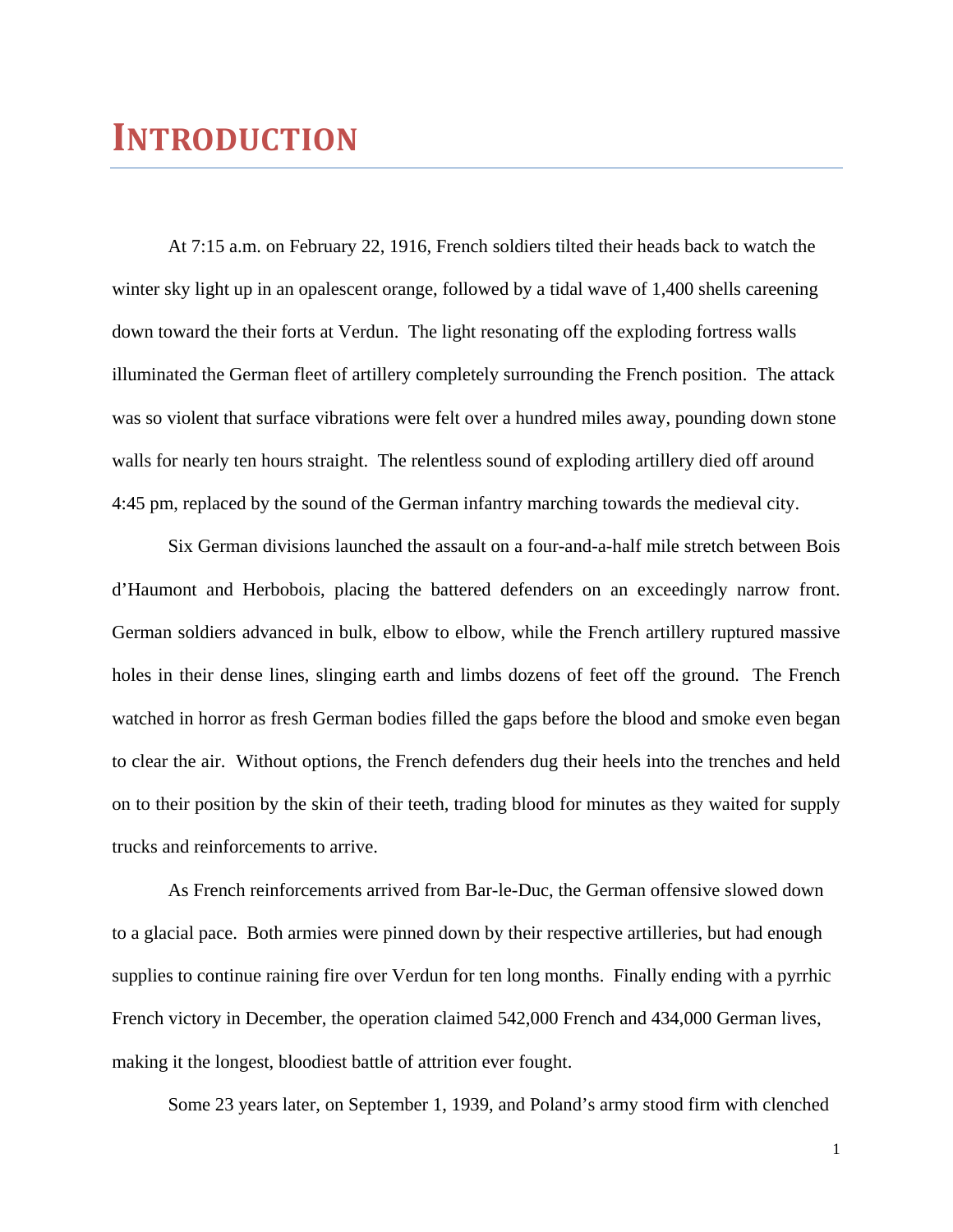teeth, preparing to hold the initial wave of the impending German attack. The sounds of clanking metal and screeching sirens announced the Wehrmacht's arrival, which was quickly confirmed by an enormous dust cloud forming in the distance, swallowing the visible landscape in a giant spherical progression.

 German aircraft rained bombs down from above as columns of rapidly moving tanks erupted from the clouds of dirt, blasting the Polish army without stopping or even slowing apace. The mobile columns of German tanks (Panzers), working in close liaison with the air force (Luftwaffe), crashed through the Polish army's defensive lines and continued to drive deep to the rear, assaulting Polish reserves, supply trucks, and railheads, while motorized infantry followed close behind to secure the advance. The speed of the mechanized formations prevented the Polish army from reforming any cohesive line with its reserve forces, and destroyed all rear installations that would allow for an effective retreat. After the German Panzers made a clean break through the rear, the separate mobile columns linked up at a decisive point behind the Polish troops, surrounding them with German armor and boiling them alive in a firestorm. The Wehrmacht conquered the Polish army in two weeks, inflicting about 200,000 casualties and taking around 600,000 prisoners. Western military leaders were quick to excuse the German victory as a result of Poland's inexperience in war and lack of advanced technology, but they quickly changed their tune when the Wehrmacht stomped out what was thought to be the world's most powerful army in the following spring.

 The purpose of this thesis is to analyze the space between the two World Wars to discover what elements led to the German army's drastic transformation – the distinct shift from stagnation in World War I to tactical revolution in World War II. The Wehrmacht took a mechanized form, obviously dependent on modern hardware, but this thesis argues that form

2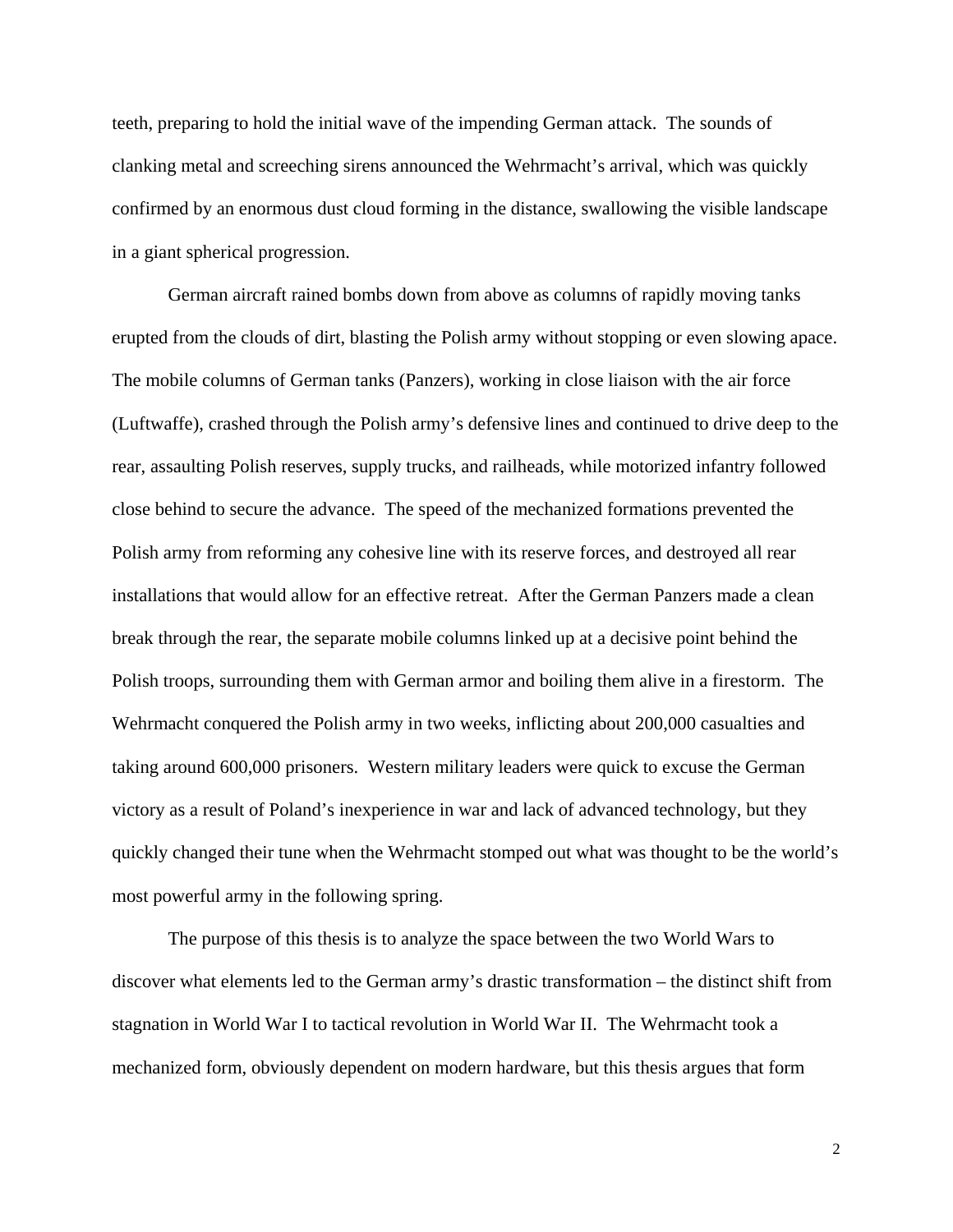follows function, not the reverse. The software that ran the German war machine in World War II found its roots in the Weimar era (1919-1933), a period of time in which the German army (Reichswehr) had no access to modern weaponry or equipment. After Germany's defeat in 1918 the Reichswehr underwent a process of painstaking military reevaluation to extract lessons from World War I that would allow Germany to succeed in the next European war. The Reichswehr officer corps translated these lessons into theories on modern war, hammered them into the army's system of education, and applied them to the most comprehensive field maneuvers of any interwar institution, leading to the development of the operational-level doctrine that shook the world in 1939 known as Blitzkrieg.

 The thesis is broken down into two sections. Chapter One maps out the Reichswehr's path to developing theories on modern war and analyzes the educational system that taught the officer corps' theories at large. This section also discusses the institutional reforms that built the foundation for the rebirth of the German army, and the pivotal role that General Hans von Seeckt (1921-1926) played in the reorganizing the Reichswehr in the army's early years. Chapter Two documents the evolution of the German army towards an operational Blitzkrieg doctrine by analyzing the Reichswehr's capstone field maneuvers. These military maneuvers were the most complex of any army in the interwar period, and through a combination of creativity and solid theoretical work they took into consideration every aspect modern war, leaving the Reichswehr the best trained army in the world by 1932. Chapter Two also uses these maneuvers as a vehicle to explain the complex paradigm shift that occurred in the Reichswehr's later years toward realistic military planning. Often characterized by the tenures of General Wilhelm Groener (1927-1933), Werner von Blomberg, and Oswald Lutz, this shift brought German tactics into maturity, and acted as the final developmental stages of Blitzkrieg. Together these two chapters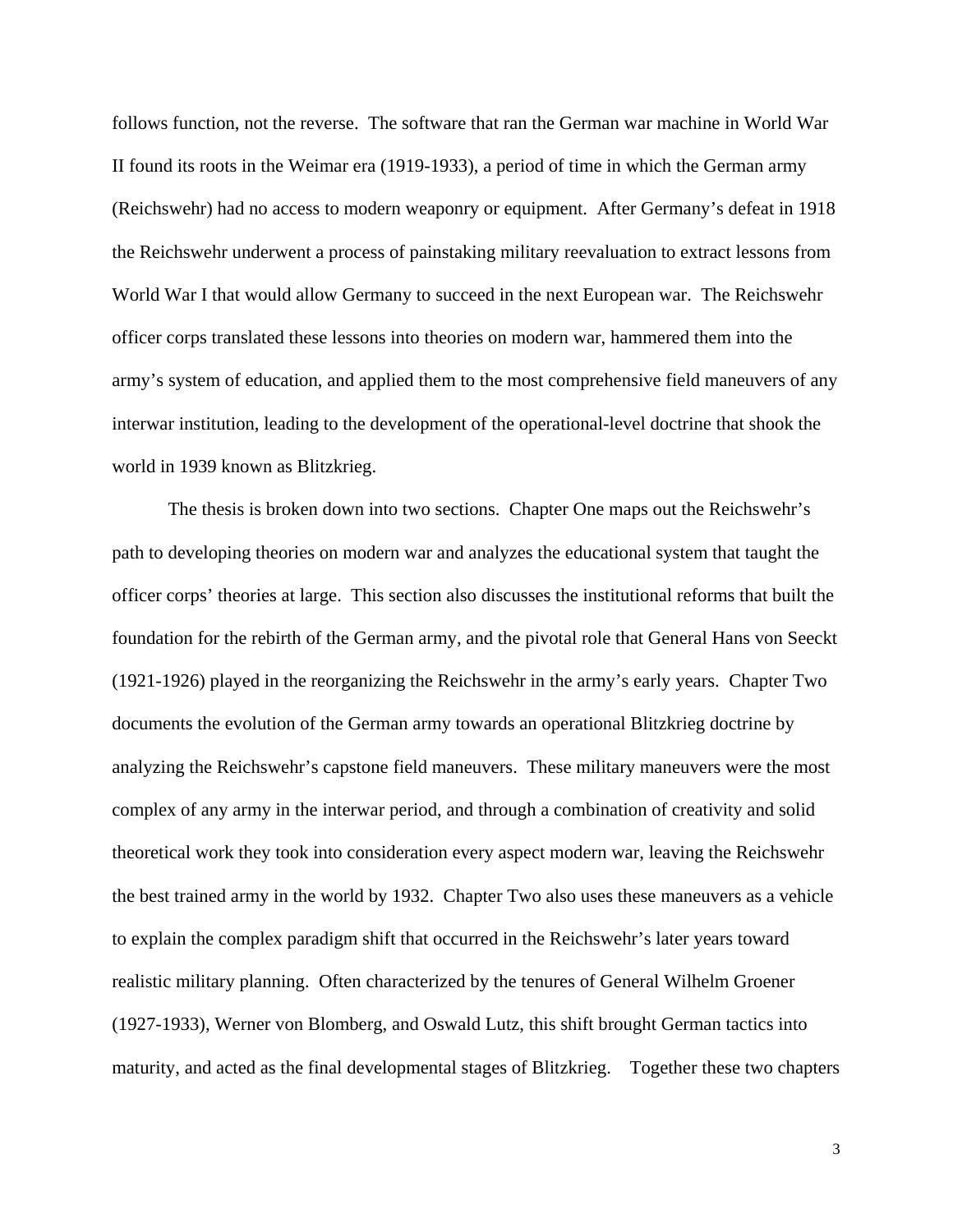substantiate the argument that the unmatched systems of military analysis, education and training in the Reichswehr's early years, combined with the constantly evolving military leadership during the Weimar's later years, cultivated the most revolutionary military doctrine of the 20th century, and reconstructed the face of modern warfare forever.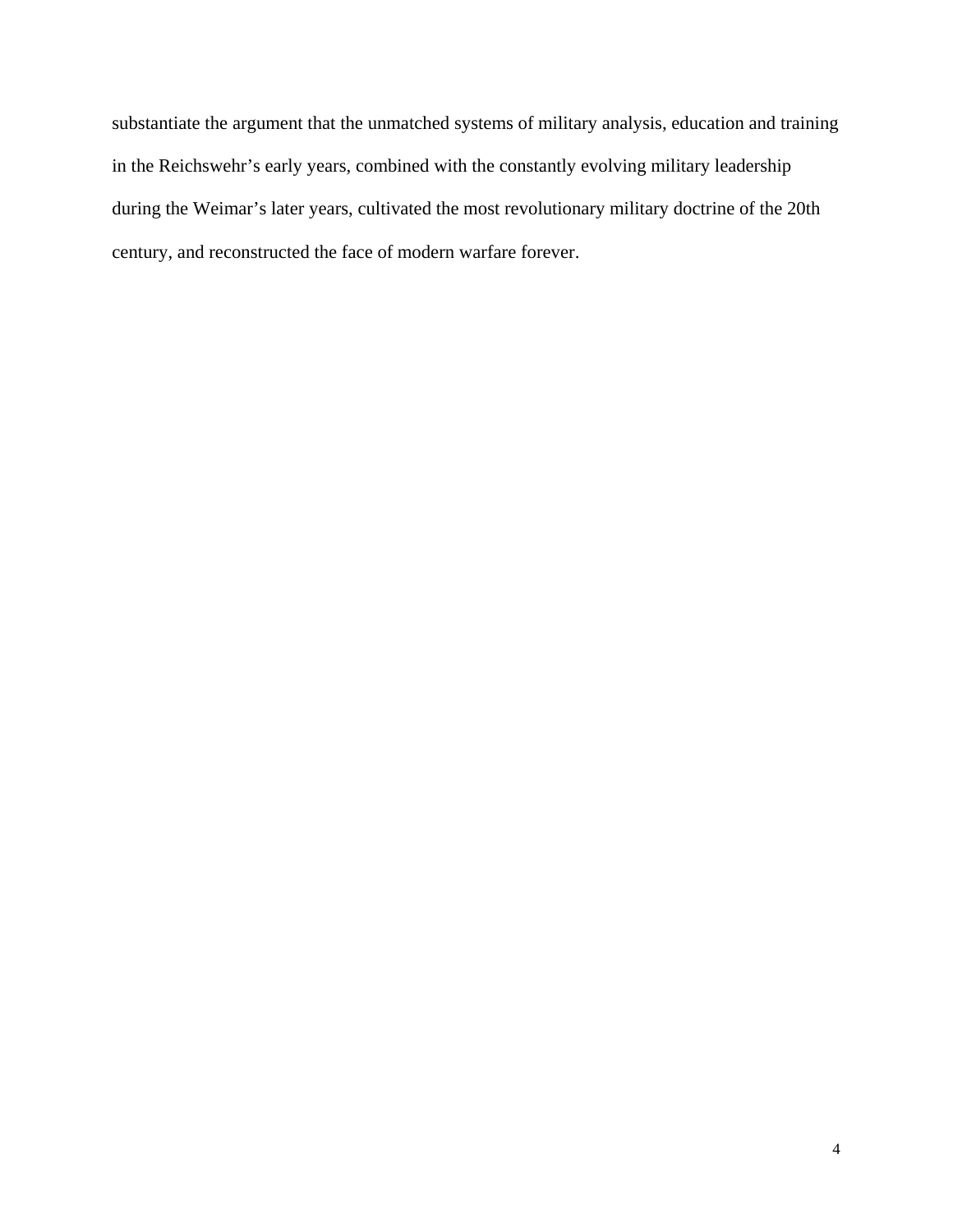# **CHAPTER 1**

## **LEARNING THE THEORY OF BLITZKRIEG**

 The trail of destruction the Wehrmacht left in Poland beginning in September 1939, made it clear that something radical had occurred between the two World Wars. The German army traded in its grandiose artillery strikes for an aggressive, breakneck paced style of war that did not let up until it claimed decisive victory over the Polish army, and the fall of 1939 was just the beginning. In May, 1940 the Wehrmacht crushed the French army in less than a month, and then effortlessly catapulted its British rescuers completely off the continent. One year later the Wehrmacht tore its way through the Soviet Union, systematically encircled enough Soviet divisions to equal to the entire combined British and French armies, and drowned them in a hailstorm of tank, artillery, and aerial fire. The army's string of victories in the opening years of World War II was beyond comprehension for the Allies' leaders. Why was the German army capable of overcoming the stagnant battles that were so characteristic of the western front in World War I, and which in the end, had proven to be Germany's undoing?

 This phenomenon was not explainable by any advantages in German weapons. The tanks, airplanes, and artillery of the German army weren't extraordinary, and the Allies' arsenal was every bit as deadly. The answer to this question lies in the comprehensive software that the German army developed in the interwar years, rather than the hardware it used in World War II. The German army's institutional reforms following World War I established an exceptionally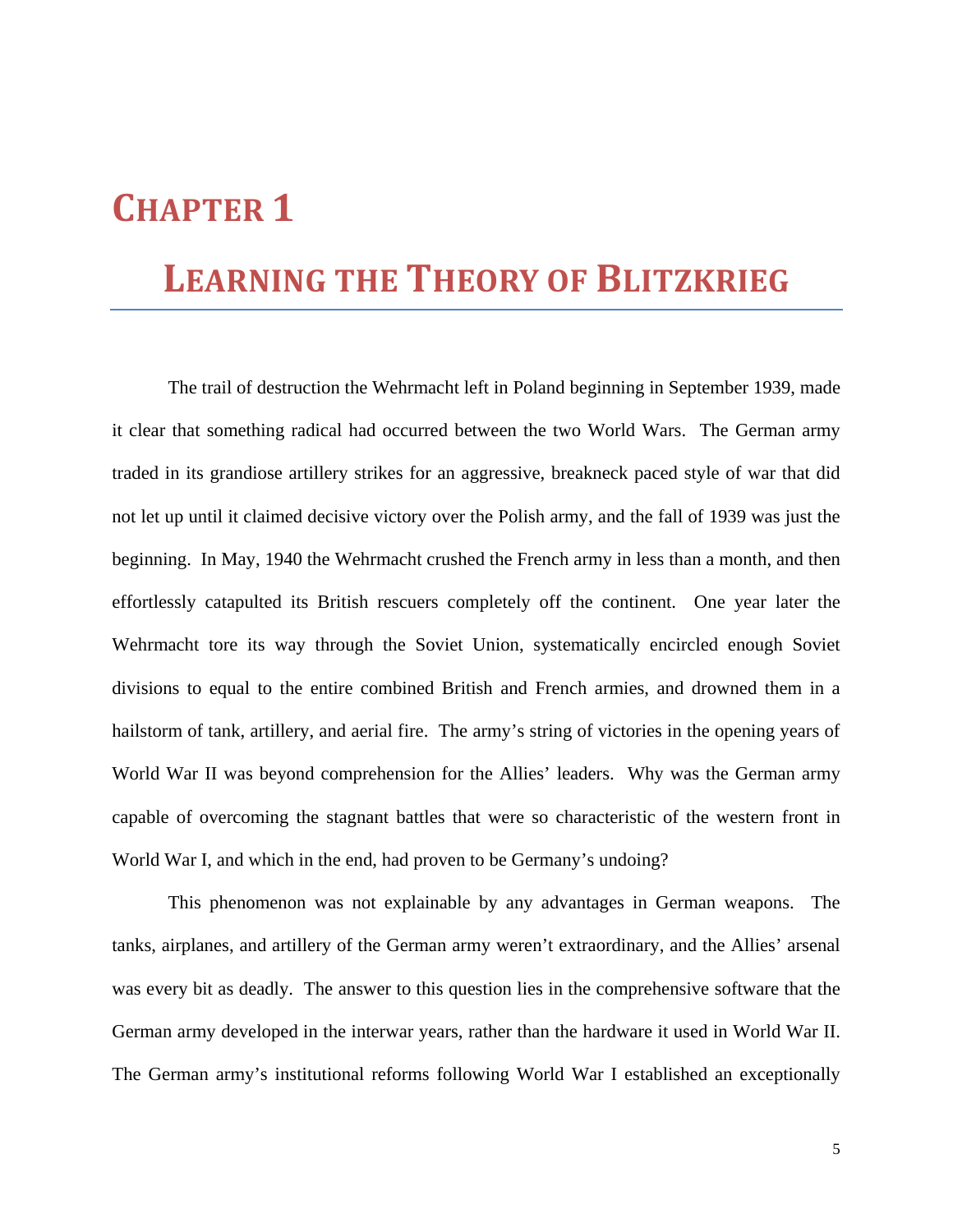small but experienced officer corps, with a military ethos that promoted an unmatched intellectual approach to military analysis, debate, and education, leading to the development of the "Blitzkrieg" tactics unleashed in World War II.

 The majority of officers in the interwar German army, or Reichswehr, did not view the stagnant battles and blood ridden trenches in World War I as a sign that technology has changed the nature of war. To them, these things were the result of the army relying too heavily on defensive firepower instead of concrete, well thought out military strategies. After the war's end, debate raged across the Reichswehr over the status quo and a call for a reassessment of the army's strategic approach to war. Instead of figuring out how to tailor the army's doctrine to the gruesome realities that World War I presented, these officers worked to find out how the German army could wage a war that would avoid them altogether. However, not every officer in the German army was eager to commit to such a radical reform.

 There were still a large number of traditionalists that salivated over the idea of waiting to expand the army's numbers as large as the country's industry permitted, and then arming it to the teeth for another grand defensive war. Former commander-in-chief General Walther Reinhardt was convinced that the German army needed to adopt a strategy that emphasized overwhelming firepower as the most significant offensive tactic, and he obsessed over the impregnable defensive capabilities of the mass armies in World War I. Reinhardt was one of several traditionalists who believed that battles of maneuver were rendered useless when faced with the awesome power of modern science, and that technological and industrial superiority had become the new prerequisites to victory on the battlefield.  $\frac{1}{1}$  $\frac{1}{1}$  $\frac{1}{1}$ 

 The German army did not go this "traditionalist" route primarily due to the influence of one sharp minded war veteran, Chief of General Staff General Hans von Seeckt. General von

6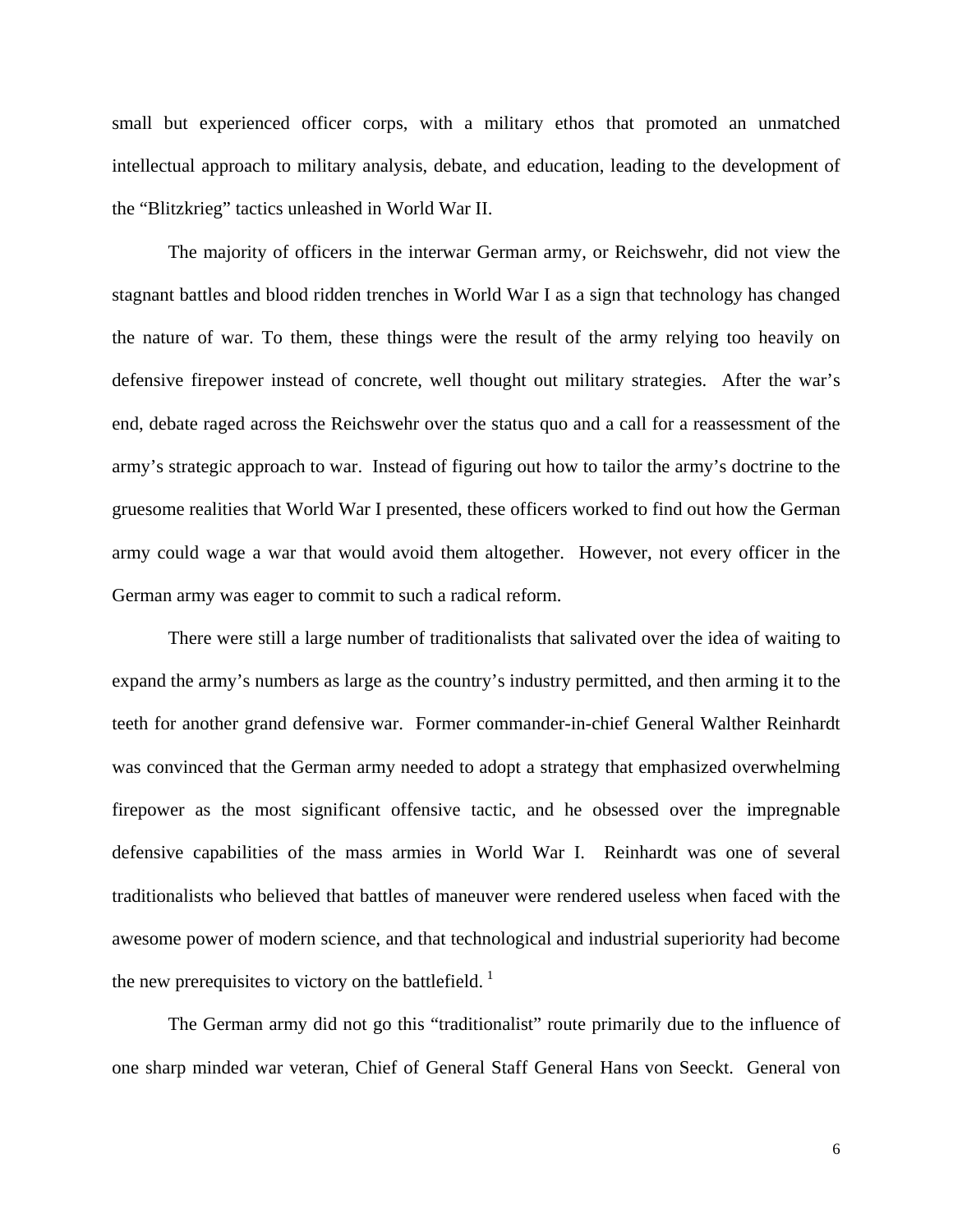Seeckt experienced World War I on a whole different level than the commanders in the west, who spent most of their time stuck in defensive positions. Stationed on the eastern front, Seeckt planned the 1915 breakthrough at Gorlice, and oversaw the 2nd Guards Division's assault and capture of fifty-three well defended Russian fortifications.<sup>[2](#page-29-1)</sup> He was also in charge of the operation which overran Serbia in 1915, and was on the Chief of Staff throughout the 1916 campaign that quickly conquered Romania.<sup>[3](#page-29-1)</sup>

 From his experiences on the eastern front, Seeckt saw the dependency on defensive firepower as a weakness in modern army tactics, and believed that smaller armies, thoroughly trained in aspects of joint operations and combined arms tactics, could use technology to outmaneuver and decisively defeat mass armies. <sup>[4](#page-29-1)</sup> The sheer size alone of World War I armies slowed them down to a glacial pace, and the addition of modern weaponry grinded their forward offenses to a halt, into what the German army called a *Stellungskrieg* (war of position).<sup>[5](#page-29-1)</sup> Seeckt saw these mass field armies as counterproductive to the army's ultimate goal: destruction of "the enemy's forces as quickly and as completely as possible."<sup>[6](#page-29-1)</sup> He argued that the army's new emphasis needed to be on the superiority of maneuver over firepower and well-timed offenses over well-supplied defenses.

 This was by no means a revolutionary new theory concocted by Seeckt while serving on the eastern front. Fast paced campaigns that focused on mobile armies had been a long time Prussian tradition. Seeckt was a student of war, well versed in the theories of military geniuses like Helmuth von Moltke and Karl von Clausewitz, and so it should be no surprise that a large portion of his fundamental beliefs on war can be found in these men's writings. What was unique in Seeckt's approach to war was his view on the use of technology, not as a panacea, but as a tool "to extend and modernize what already exists."<sup>[7](#page-29-1)</sup> The hyper arms race induced by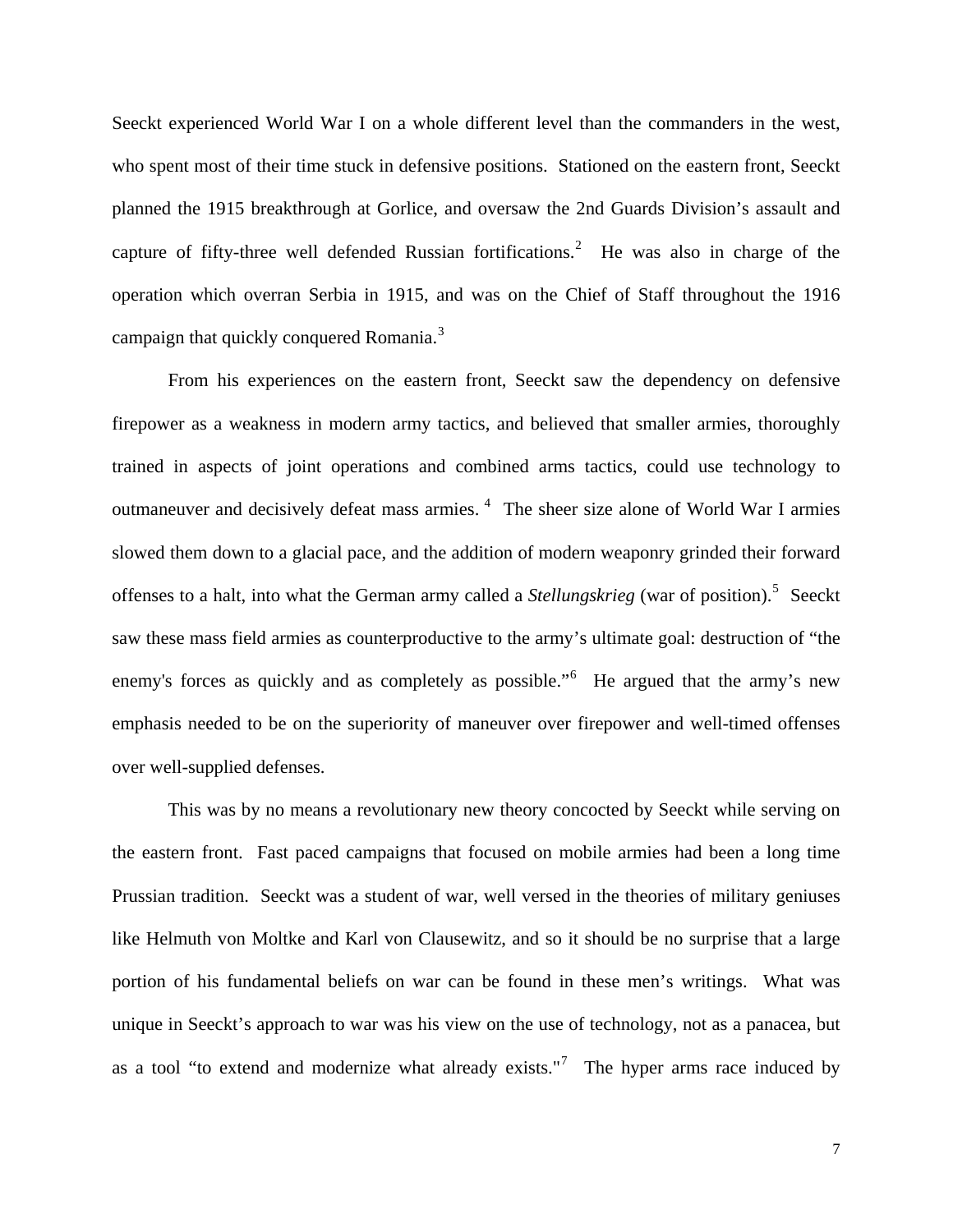World War I brought about unimaginable gains in technology, and enabled modern armies to become truly mechanized for the first time in history. Seeckt saw this shift in technology as the perfect opportunity to bring war back down to the operational-level, into what he called a *Bewegungskrieg* (war of maneuver). His aggressive theory emphasized highly mobile combined arms formations that would outmaneuver mass armies and attempt to defeat them in the earliest stages of war.<sup>[8](#page-29-1)</sup> An excerpt from Seeckt's writings offers a concise overview of this concept:

The future of warfare lie in the employment of mobile armies, relatively small but of high quality and rendered distinctly more effective by the addition of aircraft, and in the simultaneous mobilization of the whole defense force, be it to feed the attack or for home defense.<sup>[9](#page-29-1)</sup>

However great ideas might be, they cannot win wars, and Germany's military complex needed to be rebuilt from the ground up if it was ever going to pursue a large-scale military reform. Seeckt received command of the defeated German army in 1920, and was faced with the daunting task of reconstructing a new army under the watchful eye of the Inter-Allied Control Commission.

 The Allies' foremost priority after their victory in 1918 was to eliminate any conditions that might allow Germany to bounce back and stage a great counteroffensive. In 1919 the Allies dropped a bomb of bad news on the German army that undoubtedly crushed a lot of officers' postwar enthusiasms for reform, namely the Treaty of Versailles. The treaty practically eliminated the German imperial army, and its long list of restrictions left but a specter of the once massive force, leaving little possibility for any resurgence in size. The treaty stipulated that the new German army be reduced to a force of 100,000 men and of those men, only 4,000 were allowed to be officers. It abolished conscription and replaced this with a 12 year voluntary service. The treaty even prohibited the manufacture and use of military aircraft, tanks, and heavy artillery for the German army.<sup>[10](#page-29-1)</sup> Furthermore, the treaty included damaging geographical terms such as the creation of the Polish Corridor, which cut off communication between East Prussia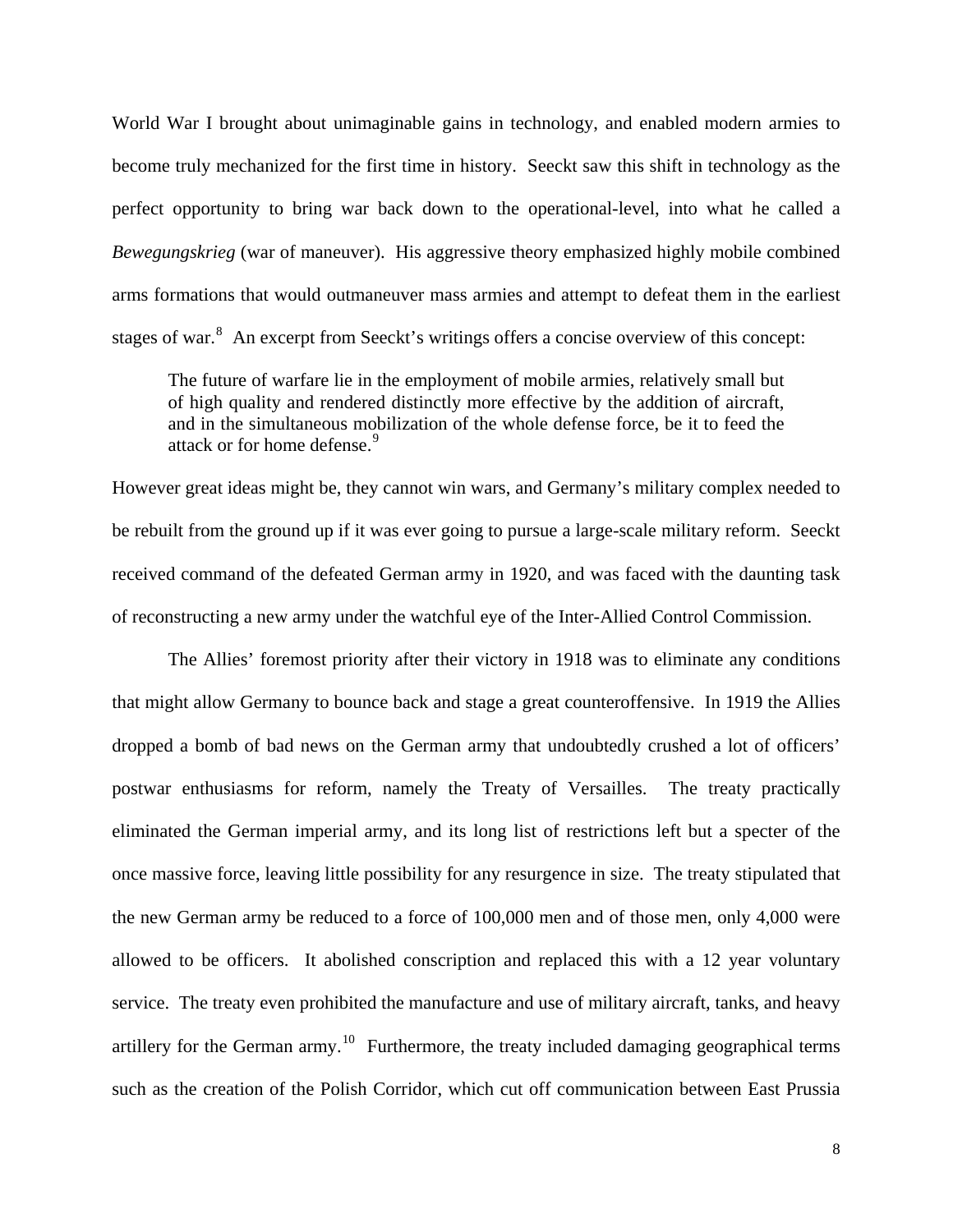and Germany proper. In the west, Germany lost the Rhineland, its principal strategic barrier against France and a vital industrial region.<sup>[11](#page-29-1)</sup> To top it all off, the Allies forced Germany to dissolve the cream of its officer corps, the General Staff, and destroyed the army's school system (*Kriegsakademie*) that had been the staple of officer training for decades.<sup>[12](#page-29-1)</sup> The treaty was fervently disputed by Seeckt and the officer corps, but in the end it was put into place. This treaty, with its punitive restrictions, established the parameters for the army's reform for the rest of the interwar period.

 The pre-World War I German army was essentially a federation of private armies under split control of the general staff and the Prussian War Ministry. The Prussian War Ministry controlled the army's budget and the procurement of weapons, while the general staff was responsible for the creation of war plans and doctrine development. This division of authority left the relationship between logistics and training relatively chaotic, and slowed the army's developments due to conflicting opinions in the respective organizations. It was not uncommon for the general staff to begin revising aspects of army doctrine, and then find out that the army did not have the proper funding or equipment to realistically do so.  $^{13}$  $^{13}$  $^{13}$ 

 The Versailles treaty ironically eliminated this problem by forcing the German army to consolidate into a single, national army comprised of professional volunteers under a unified command. Also, what might be viewed as the most important organ of the army, the general staff, survived the treaty by operating under the disguised title of *Truppenamt* (Troops Office*)*. [14](#page-29-1) Not only was the staff still functioning, but Seeckt funneled the general staff officers into the highest command positions in the army. This instantly changed the army's internal dynamics to reflect the meritocratic values of the general staff, and put several well educated war veterans in extremely influential positions.<sup>[15](#page-29-1)</sup> Seeckt also created a parallel organization known as the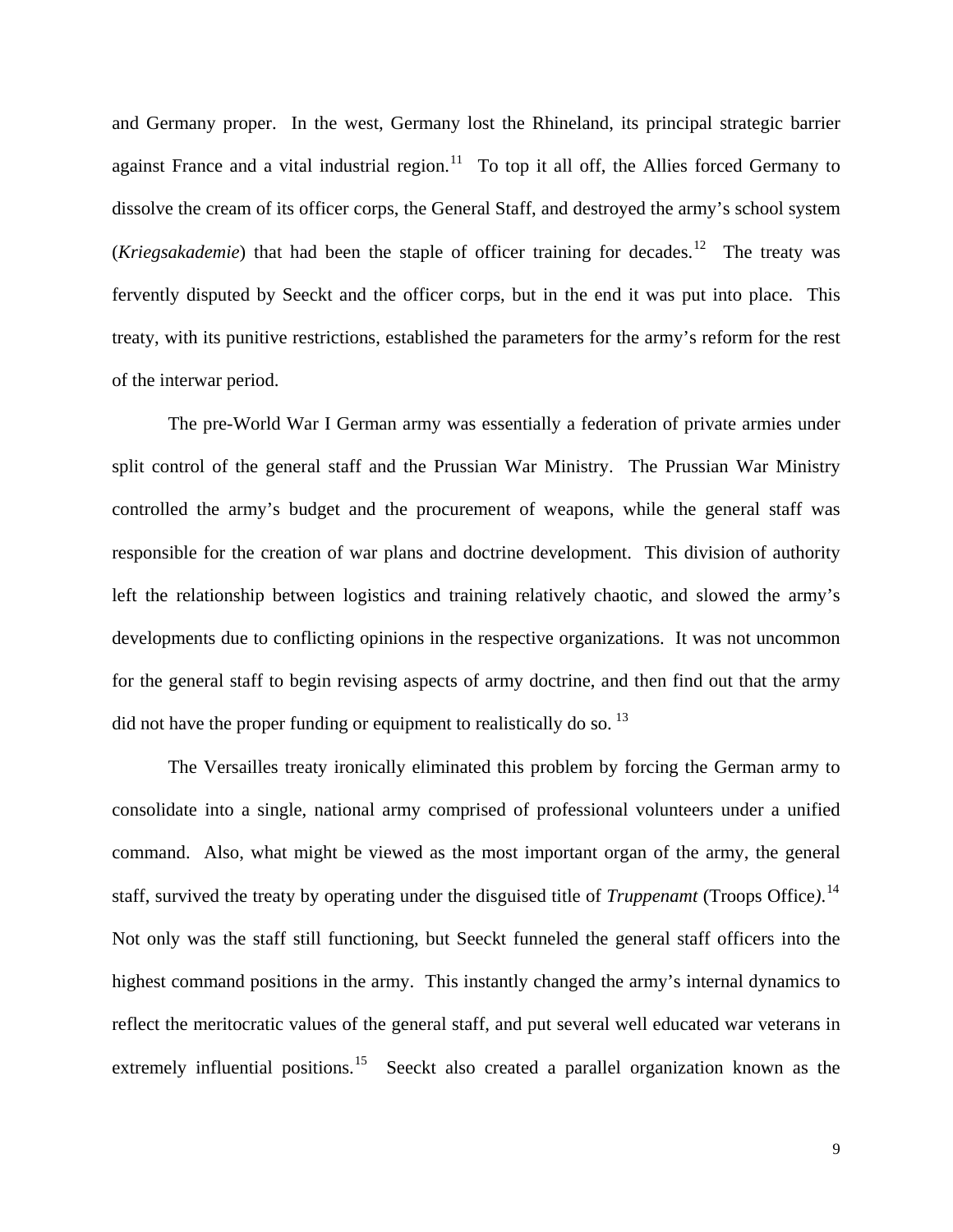Weapons Office (*Waffenamt),* which controlled the research and development of weapons, as well as organized the manufacture of military supplies. These two organizations worked with every major army branch to provide specific training and armament, with both organizations under the complete control of the commander-in-chief. These structural reforms resulted in a drastic improvement in cooperation between the developmental and logistical arms of the Reichswehr, as well as created an officer corps that had years of military experience and a strong background in scholarly military study.

 Ironically, what must be the most significant organizational change in the interwar period was actually the result of a massive oversight on the Allies' behalf. The German army received no restrictions on the number of non-commissioned officers (NCOs) it was able employ in the Reichswehr.[16](#page-29-1) The Reichswehr enlisted an incredible 17,940 senior NCOs and 30,740 junior NCOs by 1922, which together comprised half of the total enlisted. These NCOs were expected to act independently without supervision, and were encouraged to contribute to the military community, regardless of rank. Seeckt saw the NCOs as the most crucial element in reaching what was probably his most cherished goal – an "army of leaders" (*Führerheer*).<sup>[17](#page-29-1)</sup> Even in its early years the Reichswehr was a breeding ground for critical thought and analysis, throughout every rank and every division.

 On December 1, 1919, only one week after Seeckt took control of the *Truppenamt*, he issued a directive that called for the creation of fifty-seven committees, comprised of officers and area specialists, to conduct a study on the "tactics, regulations, equipment, and doctrine" in the German army. <sup>[18](#page-29-1)</sup> Seeckt ordered officers to create "short, concise studies of the newly gained experiences of the war," taking into account the following four points: First, "what new situations arose in the war that had not been considered before the war?" Second, "how effective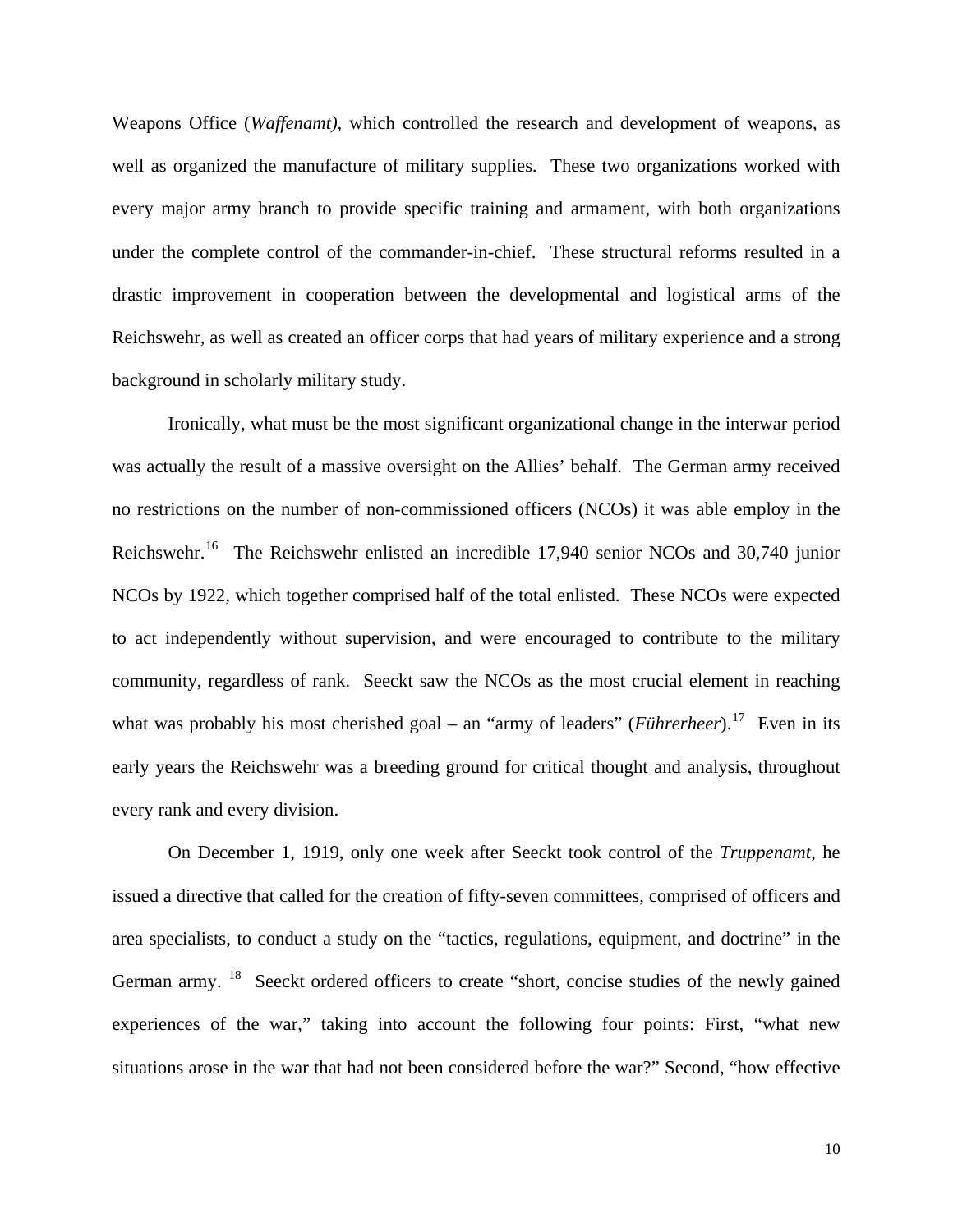were our pre-war views in dealing with the above situation?" Third, "what new guidelines have been developed from the use of new weaponry in war?" And finally, "which new problems, put forward by the war, have not yet found a solution?"<sup>[19](#page-29-1)</sup> By the mid 1920s there were over 400 German officers working to analyze and compile information on World War I, which was absolutely staggering when compared to the Allied armies' approaches to tactical reassessment in the interwar period. The British army, for instance, gave only one man the responsibility of revising and rewriting their entire infantry tactical manual, B.H. Liddell Hart, who at the time was a 24 year old lieutenant with almost no real military experience.<sup>[20](#page-30-0)</sup>

 This German enthusiasm for critical reflection upon the lessons learned in World War I combat might very well be the most crucial element which led to the Reichswehr's success in the interwar period. The general staff's intellectual approach to doctrinal reformation was stronger than ever in the Weimar era, and created a military ethos that promoted a subculture of scholars within the officer corps. German officers had the freedom in the Reichswehr to express their own ideas on military doctrine, critique those of other officers, and even criticize already established doctrine.<sup>[21](#page-30-0)</sup> The Reichswehr measured the quality of its officers by their ability to analyze intelligently military questions, and provide rational conclusions using historical evidence to support their arguments. This communal interest in academic studies created a competitive atmosphere, in which debate was encouraged and new ideas were welcomed.

 Officers used the army's military journals as the most common medium to present their arguments on army doctrine, and were encouraged to do so even if they wished to remain anonymous. The army's primary military journals, the *Militärwochenblatt* (*Military Weekly*) and *Wissen und Wehr* (*Education and Defense*), contained some of the most progressive military writing in the interwar period, laying claim to the first known articles on large-scale airborne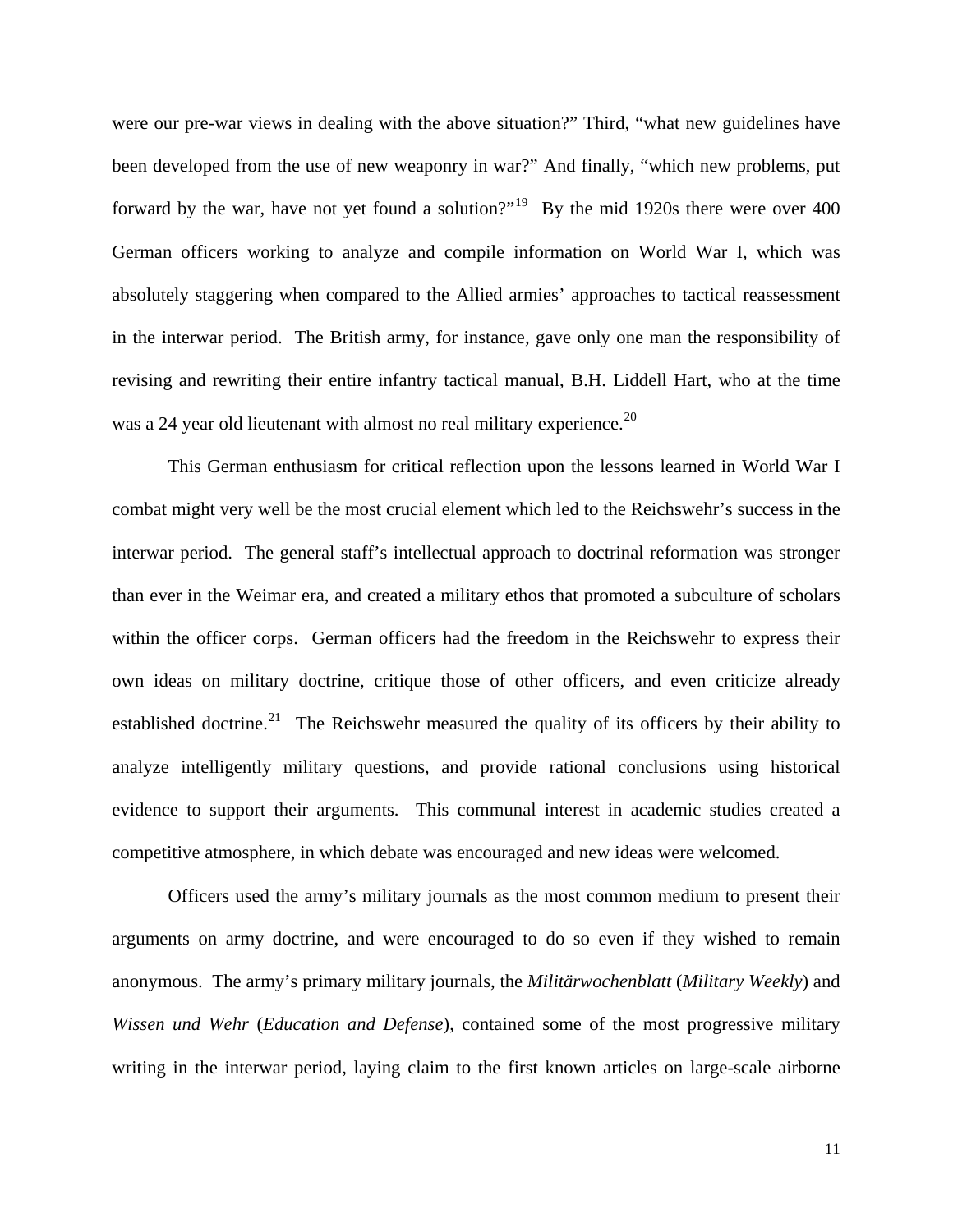operations in western literature. In 1929 and 1930 these two journals published an entire series of articles that considered "vertical strategic envelopment, in which a large force of paratroops and air-transported units of up to a division in size could be brought over the enemy trenches and dropped in strategic locations deep behind enemy lines to outflank and outmaneuver the enemy."<sup>[22](#page-30-0)</sup> This kind of radical literature simply would not have appeared under the prewar army's leadership. The level of intellectual freedom given to the German officers brought about a sort of "anything goes" attitude as long as their arguments were within the realm of military studies.

 An anonymous author in the May, 1927 issue of the *Militärwochenblatt* wrote an audacious article that criticized the officer corps' views on General Seeckt's campaigns in Serbia, Romania, and Italy as "dangerous and self-deceiving."<sup>[23](#page-30-0)</sup> The article, "Bewegung und Waffenwirkung in der Taktik des Weltkrieges" ("Movement and Weapon Effect in the Tactics of the World War"), offers a bulldogged stance against the officer corps' obsessive praising of the battles on the eastern front, claiming that their success owed more to the enemies' outdated technology than the German army's mobility at the time. The solution for stagnant war, the author argued, could only come from a correct analysis of the war fought on the western front.

 The author analyzed the battles on the western front by using three variables: firepower, movement, and tactics. The first section of the article focused on the elements in World War I that caused armies to break down into static positions. According to the author, the primary factor which led to stagnant battles was the continuous introduction of new, devastating weapons to the battlefield. This new weaponry upset the equilibrium between movement and firepower in tactics, and discouraged armies from seeking a decision through tactics. The destruction of this equilibrium resulted in "the locally dead-locked combat action, the battle of material, and, as its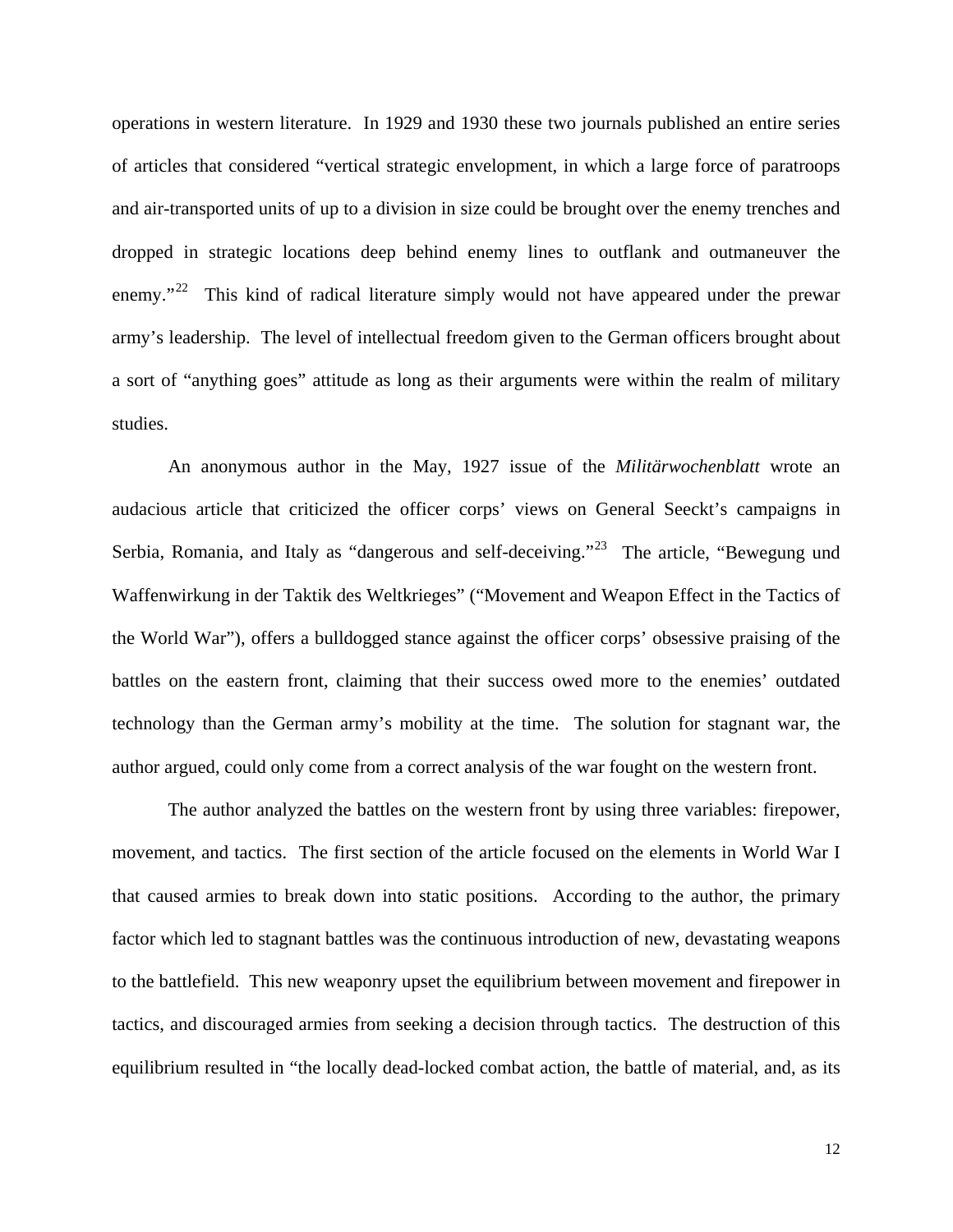natural accompanying phenomenon, but not as its cause, an increased employment of field fortifications, as is possible only under stationary conditions."[24](#page-30-0)

 The article attributed the disintegration of this equilibrium between movement and firepower to the failure of the prevailing tactics, and the armies' severe lack of understanding on how to use modern technology. Throughout the article examples of wartime situations, both old and new, were given to further drive the point home that Germany's prewar tactics were horribly inadequate when facing modern "weapon effects." If the German army was "to make movement again possible in tactics, a new kind of tactics were needed and, above all, a new means of combat which could restore in some form or other the destroyed equilibrium."<sup>[25](#page-30-0)</sup>

 The latter section of this article focused on how the army might overcome the tactical stagnation that had broken out on the western front, providing two possible directions for the army to consider. The first would continue developing the tactics used in World War I, focusing on the overwhelming firepower of artillery formations in order to paralyze the enemy long enough to enable the army to maneuver.<sup>[26](#page-30-0)</sup> The author used an unspecified French offensive in 1917 as evidence that World War I had proved this strategy ineffective.

 The French front was a mere 10 kilometers, yet French forces had employed no less than "624 light, 986 heavy and 270 trench guns" for a total of 188 guns per kilometer. This fleet of artillery required a total of 180 ammunition trains with 30 cars each to continuously supply the offensive. After pumping out over sixty million kilograms of ammunition, the French secured the ability to maneuver, but the area secured was limited to the maximum range of the artillery, or about six kilometers deep. Once the infantry had gone beyond this protective umbrella, they were well received by a hailstorm of German machine gun fire and were once again doomed to defensive positions. This approach, the author concluded, reduced war to a simple mathematical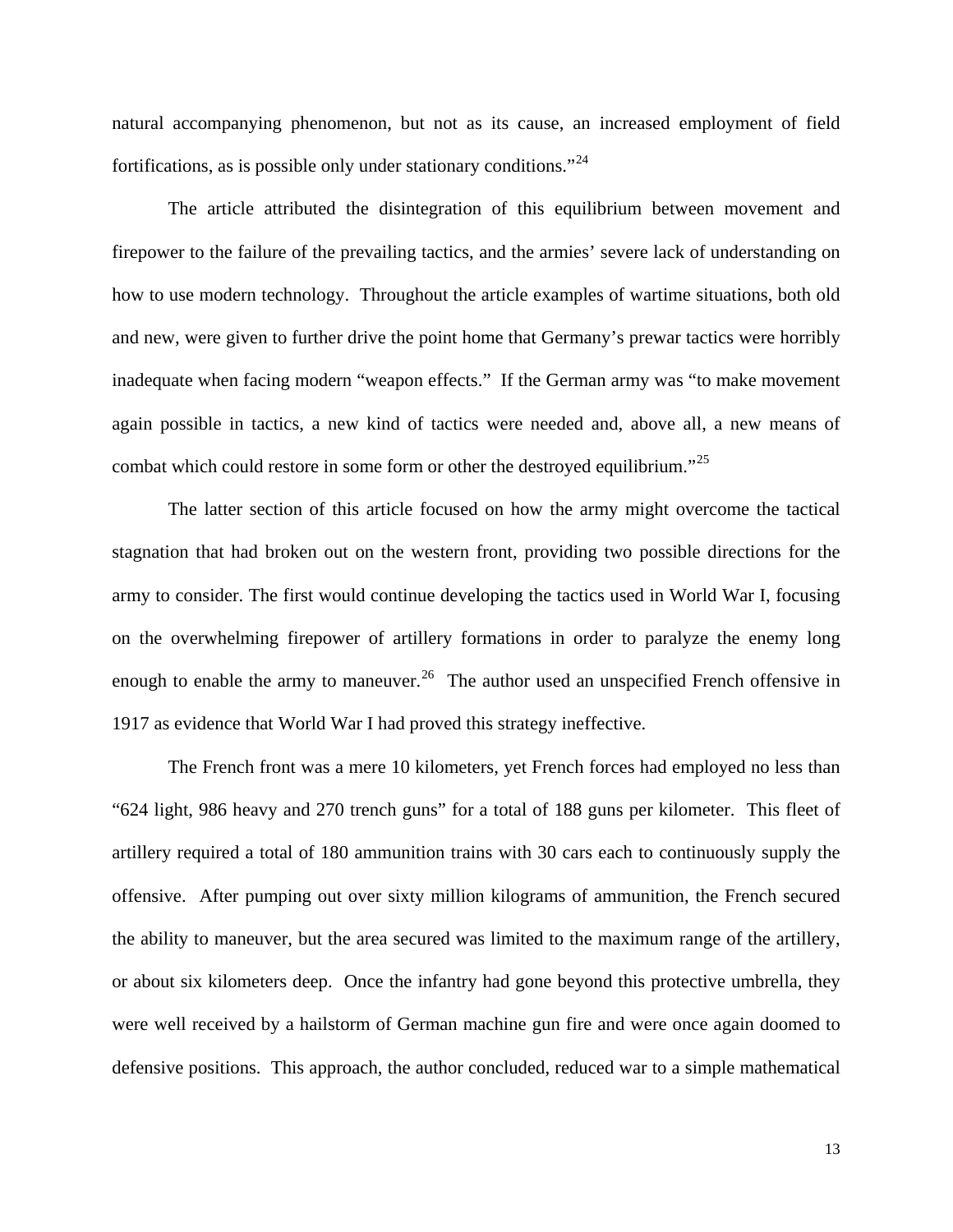equation, with victory entirely dependent upon an army's ability to exhaust the other's supplies and manpower (*Abnützungsstrategie*).[27](#page-30-0)

 The second option involved driving "artillery" up to the front steps of the enemy's defense and blowing a hole in it point blank. Tanks, the author argued, could rapidly move in on enemy canon and machine gun fire protected by armor plating, and take advantage of the close range to obliterate the enemy's heavy defense weaponry. The author concluded that the mobile artillery power of the tank could force tactical movement everywhere and under any circumstance, allowing "the decision-seeking attack to be carried out in one stroke through all arising tactical resistances."[28](#page-30-0)

 Whether or not every officer argued such daring points as these was not as important as the fact that every officer had the opportunity to make them. The army made sure that the ideas of every officer, and even those of non-commissioned officers (NCO), were taken seriously regardless of rank. In fact, the Reichswehr trained its NCOs two levels above their rank, making a senior NCO a junior officer in theory. [29](#page-30-0) These officers and NCOs produced hundreds of military articles in the army's scholarly military journals, and left a permanent imprint on German doctrine that would not be removed until after World War II.

 The German officer corps' studies took a much larger form in 1921 as the army's field service manual entitled *Führung und Gefecht der verbundenen Waffen* (*Combined Arms Leadership and Battle;* hereafter *F.u.G.*). Quickly following its release was the manual's revised edition in 1923, as well as six other manuals which covered each army branch individually.<sup>[30](#page-30-0)</sup> The *F.u.G.* was a profoundly intelligent manual which acted as the authority for the entire national army, preparing it for what must have seemed like every imaginable warlike contingency. Combined arms tactics and mobility were stressed throughout the manual as the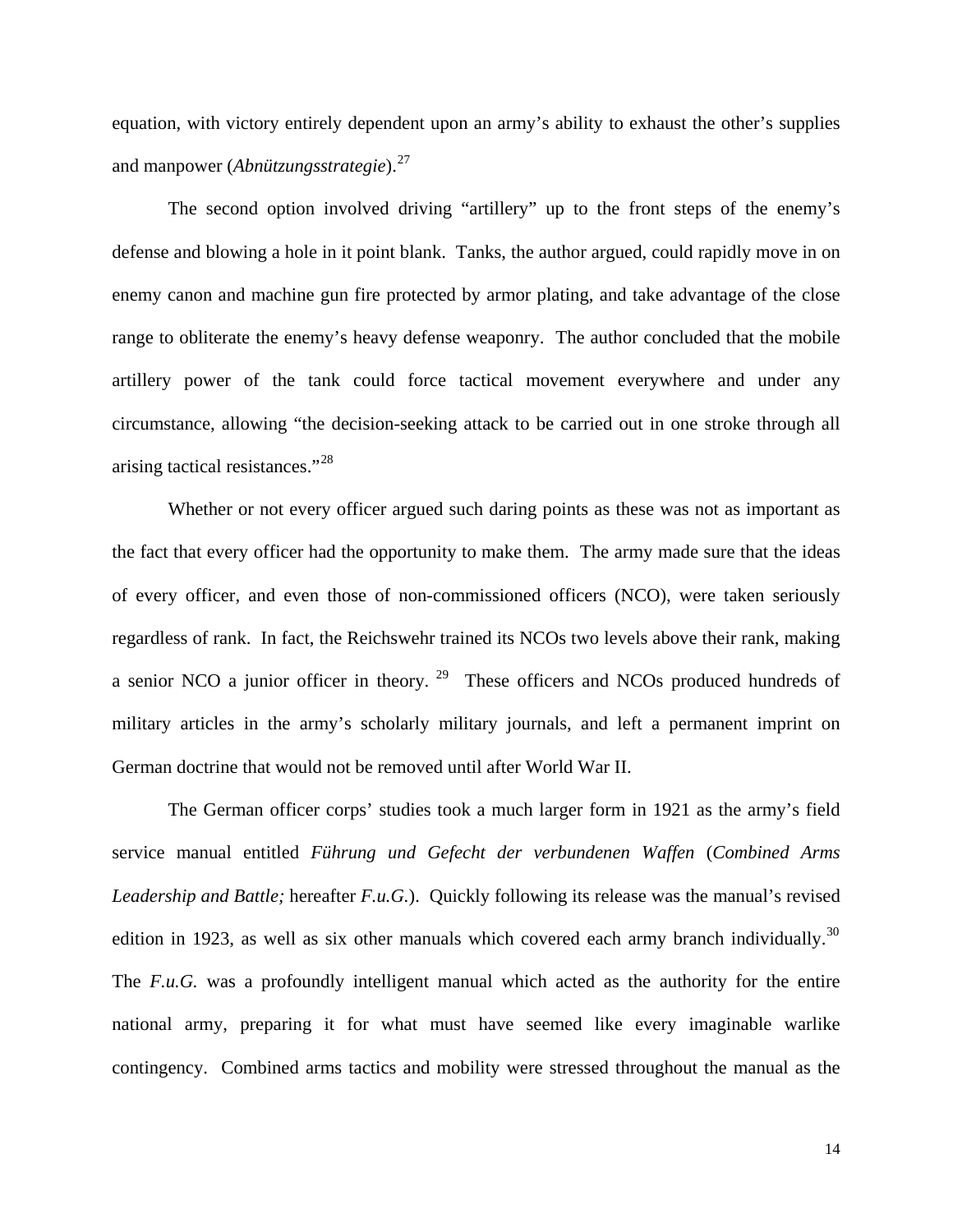two most important fundamentals of modern warfare.

In order for cooperation between arms to work fluently, the manual called for "the requirements as to the mentality and executive ability of the subordinate commanders, down to the group commanders and the privates" to be increased dramatically.  $31$  By giving each individual a strong leadership role, the elasticity in command was greatly increased, and therefore allowed combined arms groups to operate at much quicker tempos.<sup>[32](#page-30-0)</sup> An excerpt from the German infantry regulations manual clarifies this theory well:

They (non-commissioned officers) require understanding of the nature of the combat of their own and associated arms, training in giving orders with clearness, certainty, and rapidity to small units of mixed arms, initiative, and decision. It is not the mechanical, literal application of the formulas of the regulations which controls the situation, but the carefully considered choice of means, corresponding to the situation at the moment, which leads to success. The infantry regulations therefore purposely refrains from laying down any rigid formulae, and despite the exhaustive detail of its instructions, leaves to every non-commissioned officer, full independence in the performance of his task. $33$ 

This type of command structure goes back to the Moltkean tradition of *Auftragstaktik*, where the commander verbally described a mission (*Auftrag)* in a clear and concise manner to an officer, the trained officer then surveyed the situation (*Lage)* and made a decision (*Entschluss)* based on his own assessment.<sup>[34](#page-30-0)</sup> This system put a great deal of responsibility on the subordinate commanders, but ensured that large-scale operations would never be bogged down due to a handful of inept officers, thereby increasing the potential speed of the army.

 Several older principles like *Auftragstaktik* saw greater attention in the Seeckt years than they ever had in the past, especially the role of the *Schwerpunkt* (point of decision) in battle. The *Schwerpunkt* targeted a military objective that the unit in question could focus on through which to bring about the most favorable decision*,* and was more important than ever in the Reichswehr now that the Versailles treaty shrank the military down to the size of a border patrol. Officers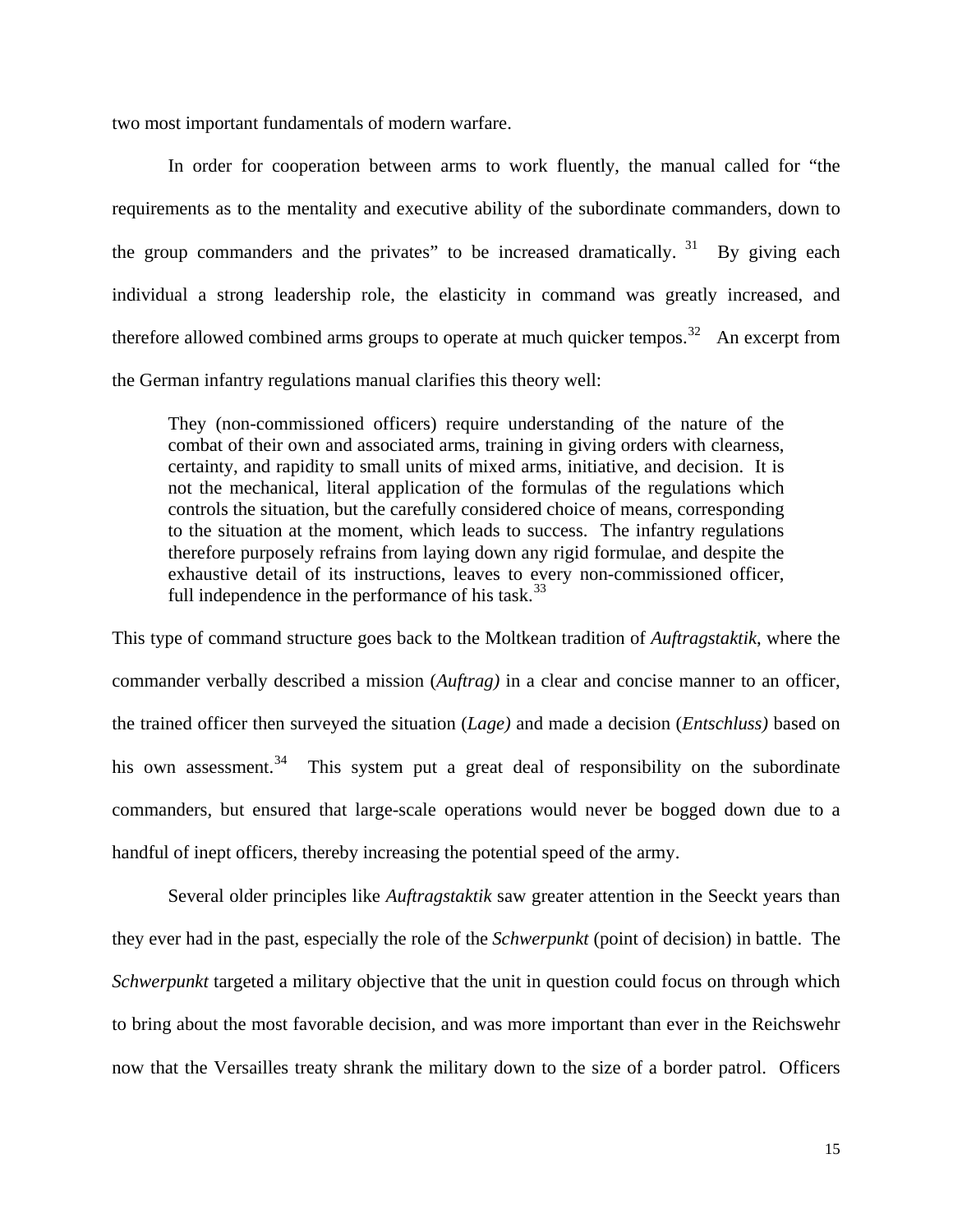could not afford to disperse the limited troops ineffectively, and so each arm and unit was given a point of decision where its efforts would be most valuable. The *F.u.G.* directed the armored, air, and artillery forces to hone in on the *Schwerpunkt* en masse to ensure a decisive result.This principle was always to be followed, even if it ran the risk of severely weakening other parts of the line.  $35$ 

The *F.u.G.* emphasized Shock Troops as the backbone of future infantry offensives. These groups would work in deep, wide areas, with individual units and arms organized according to the demands of the specific situation, in order to provide the closest support for each arm.<sup>[36](#page-30-0)</sup> According to the manual, this ensured that when executing their mission, they inflicted the greatest possible losses on the enemy, but suffered as little as possible themselves.<sup>[37](#page-30-0)</sup> These new shock troops would work in combined arms groups, but advance independently under the protection of air forces. The accompanying aircrafts' job was to ensure that the mobilized forces advanced far enough to flank the enemy, and to provide protection for the infantry following closely behind. [38](#page-30-0)

German officers took their ideas for these Shock Troops straight from the later years of World War I. On March 21, 1918 General Ludendorff set off Operation Michael, a stake-all offensive from the Hindenburg line that aimed once and for all at bringing a decisive end to World War I. At 4:40 a.m. the German army uncorked a 6,000 gun barrage that poured fire over the British 5<sup>th</sup> army division for five long hours. The artillery strike reduced the British command and control to rubble, leaving the British army shattered. At 9:40 a.m. the German army launched its assault and hit the ground running with sixty-three divisions of newly developed *Strosstruppen* (Storm Troops) – diverse infantry groups reinforced with a combination of machine guns, light trench mortars, and flamethrowers. These troops advanced thirty miles,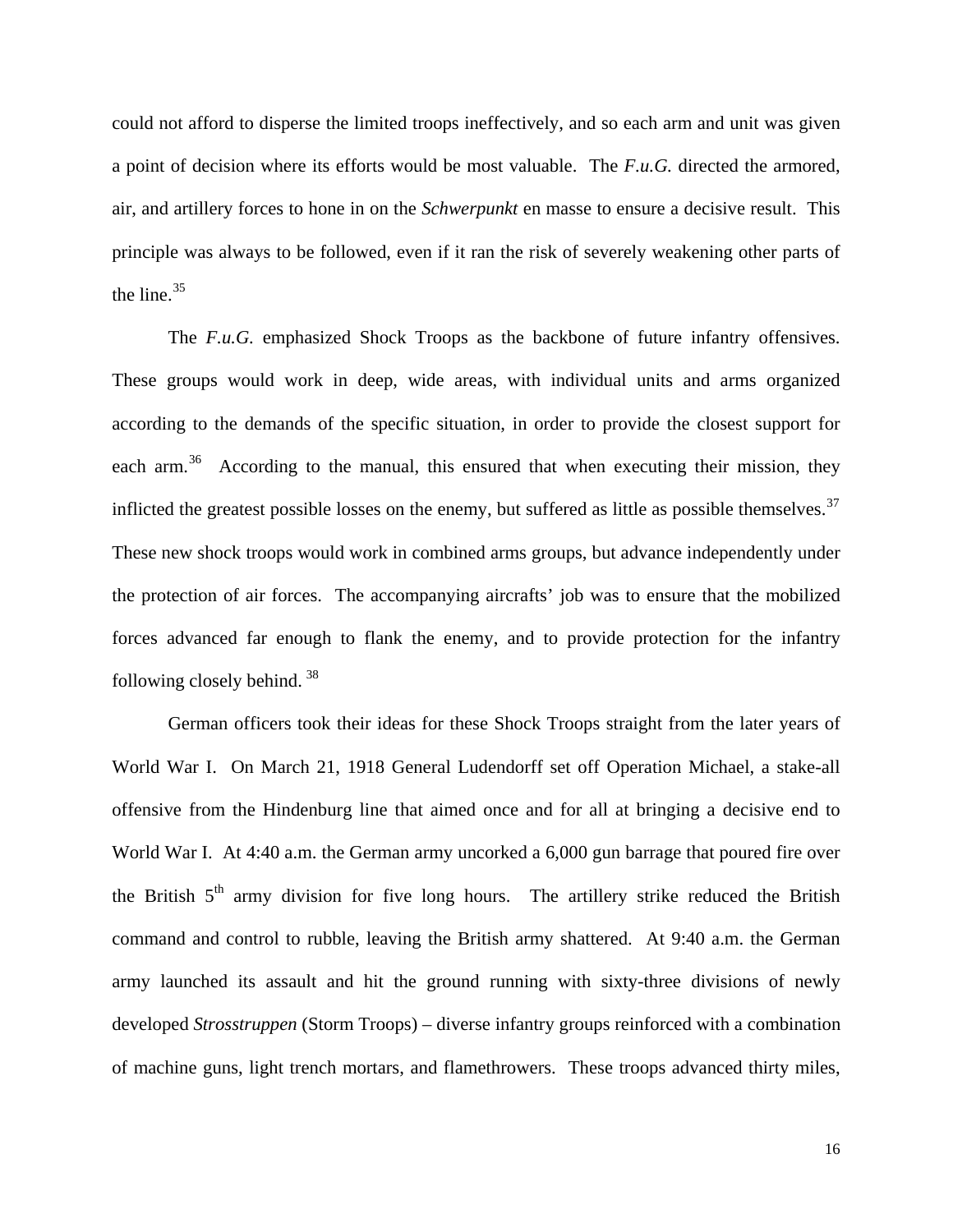tore into the British army's rear and took around 90,000 prisoners of war. Operation Michael achieved the largest advance of any army since the outbreak of war, but its success dwindled as the *Strosstruppen* advance outstripped their supply line. Without fresh troops or supplies to reinforce the German offensive the Allied forces ground Operation Michael to a screeching halt on March 29.[39](#page-31-0) The most important lesson taken from these *Strosstruppen* was their ability to work together in combined arms to outmaneuver and outflank the enemy's position. The *F.u.G.*  argued that the problems in supply that had undone the offensive could be overcome by motorizing the army to keep up with the rapid advance of the troops.

The *F.u.G.* stated that every combat group's successful attack needed to facilitate the next group's advance, providing an unrelenting momentum that would destroy any chances of a counter-offensive. The troops were to flank the enemy army on one or both sides and attack in the rear; however, if envelopment was not an option, a direct assault on the enemy's front would be an acceptable alternative. After the army penetrated deep into the enemy's rear, the main objective shifted to the annihilation of the enemy forces (*Vernichtungsschlacht*). The manual stressed that commanders were to issue this directive with the means to achieving its end left up to the subordinate officers. Once the enemy was on the run, the German army's foremost priority needed to be catching up to the retreating forces and forcing them into submission.<sup>[40](#page-31-0)</sup>

The Wehrmacht called this rapid envelopment of enemy forces a *Kesselschlacht*  (cauldron battle), and it remained an army officer's most sought after battlefield achievement up until the final years of World War II. The goal of a *Kesselschalcht* was to break up an enemy army's cohesion by simultaneously attacking it on all sides. The overwhelming envelopment would crush the soldiers' morale and boil down the enemy's defenses until soft enough for German infantry to cut through with minimal resistance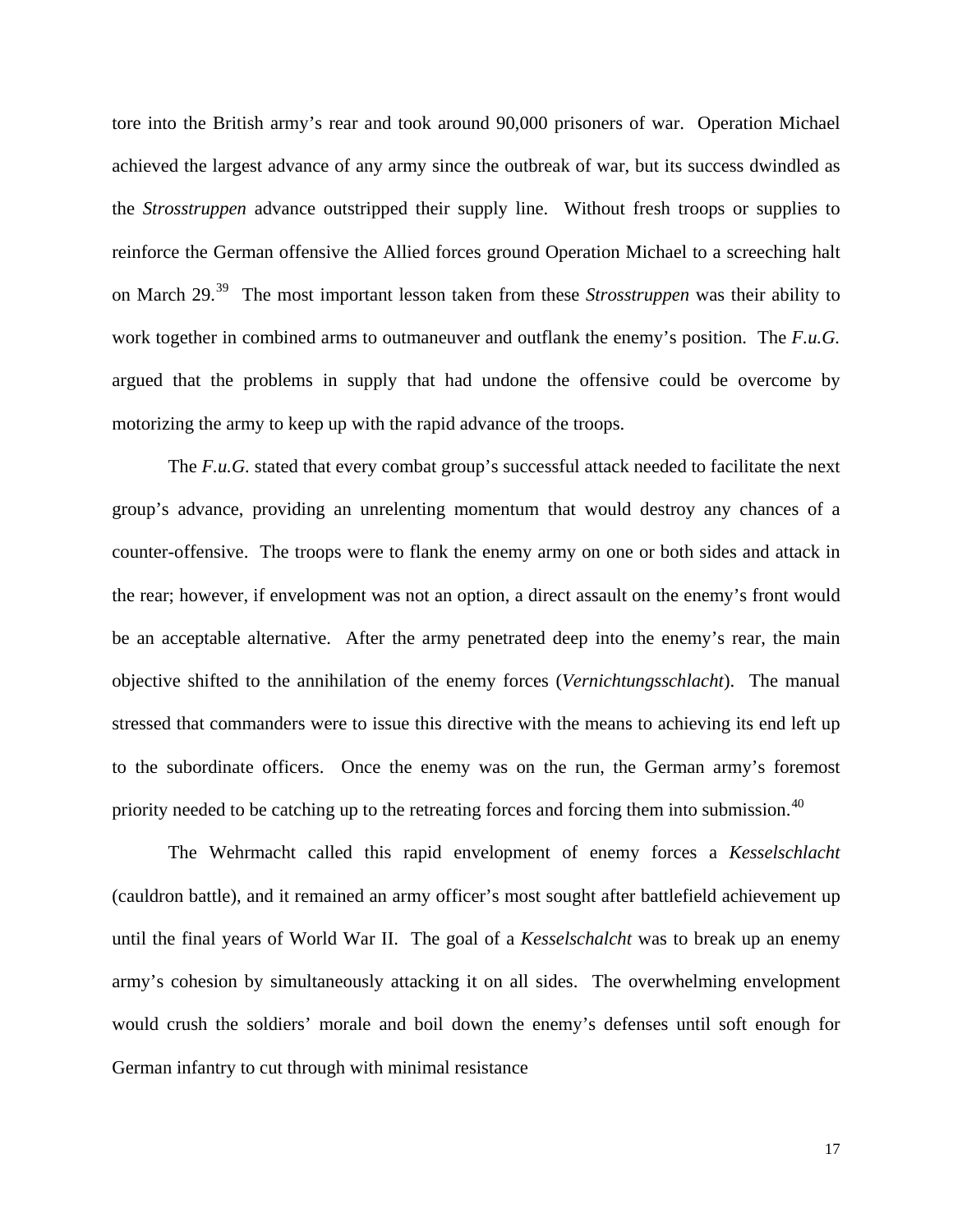It is incredible that as early as 1921 a solid outline for modern army operations existed. The combined arms tactics, both in the air and on the ground, with a heavy emphasis on quick maneuvering and independent command were nearly identical to the Wehrmacht's *Blitzkrieg*  tactics in World War II. It was not a coincidence that the Wehrmacht was able to implement the Reichswehr's theories on such a large scale at the beginning of World War II. Reichswehr officers never wrote the *F.u.G.* for the small interwar army. Clearly stated in the new manual was the following precept:

These regulations assume as a base that troops, armament, and equipment will be those of an army of great modern military power and not solely the German army of 100,000 men authorized by the Treaty of Versailles.<sup>[41](#page-31-0)</sup>

Created as a model for a future German army that would have all the means of modern equipment available to it, the Reichswehr was the temporary embodiment of a much larger entity, or what would later become the Wehrmacht.<sup>[42](#page-31-0)</sup> The German army was still in its nascent period, but this manual was already far ahead of the Allied armies, many of which still obsessed over horse-drawn artillery and the defensive capabilities of mass armies.<sup>[43](#page-31-0)</sup>

 $*$   $*$   $*$   $*$   $*$   $*$   $*$ 

 Military doctrine was not the only aspect of the Reichswehr that the officer corps developed with the future in mind. These theories were useless without educated leaders capable of implementing them on the battlefield. In the Reichswehr, training of future leaders had gone well beyond the prewar era in order to create extremely versatile soldiers competent in all aspects of modern combat. In 1926 an impressed French officer of the General Staff took notice to this, reporting to the U.S. that "Germany possesses an army the instruction of which is not excelled by any other army in the world."<sup>[44](#page-31-0)</sup> The educational reforms in the Weimar era had a drastic effect on the quality of commissioned and non-commissioned officers by raising the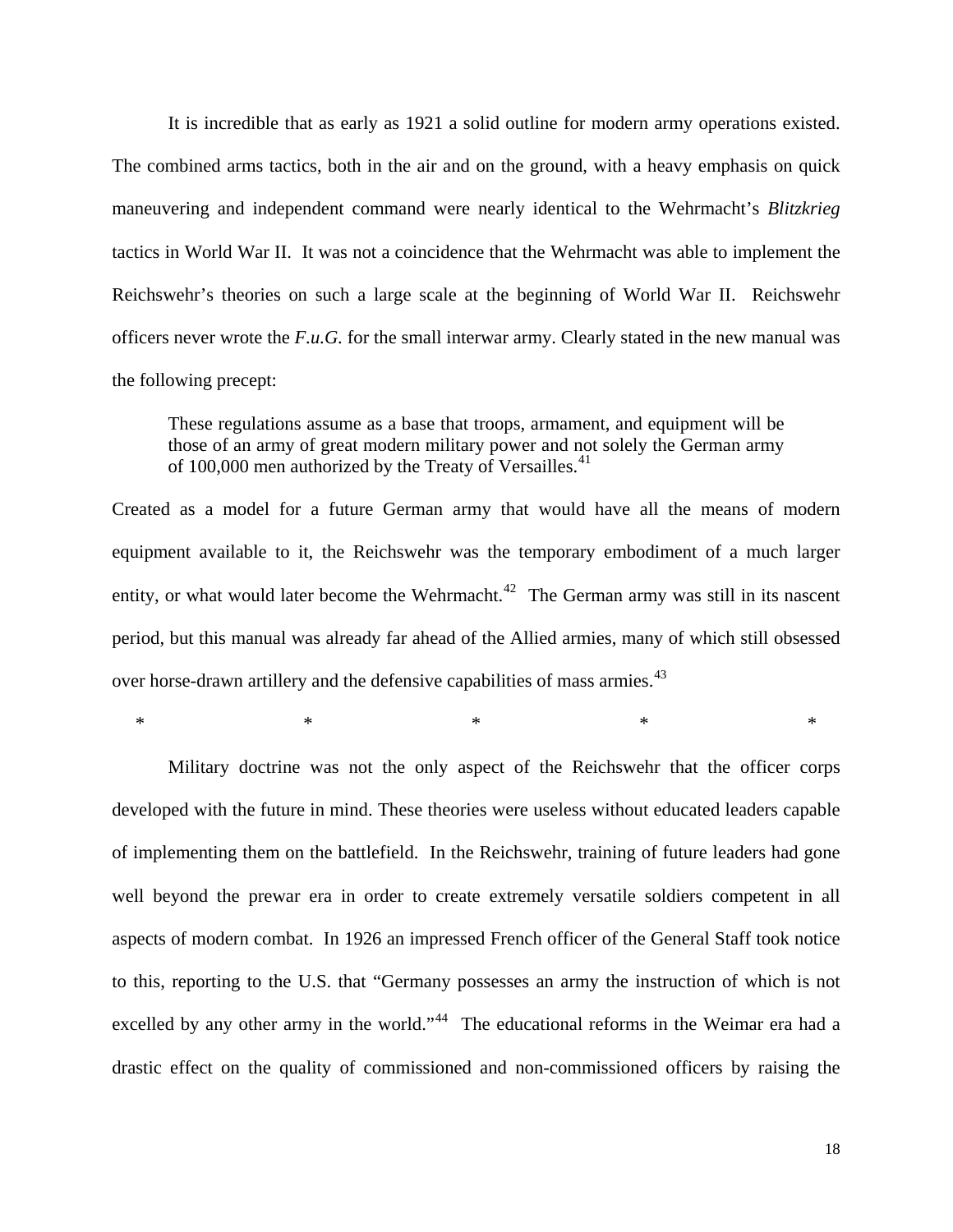army's educational and instructional standards to unprecedented levels. In contrast to the one year cadet school used in the prewar Prussian army, the period of training for officer-aspirants in the Reichswehr was four years, and a total of six years for those without an *Arbitur* (high school diploma).<sup>[45](#page-31-0)</sup>

 Officer training began with senior first lieutenants or junior captains, and admissions were based on an entrance examination entitled *Wehrkriesprüfung,* which acted as a parallel to the entrance exams in the prewar *Kriegsakademie*. [46](#page-31-0) Unlike the voluntary prewar exams necessary to become a general staff member, the Reichswehr required every aspirant to take the *Wehrkriesprüfung*, and every officer had to prove adequate knowledge in fourteen areas. The subjects which the aspirants were tested on spanned several disciplines, requiring for example a high level of proficiency in a minimum of two foreign languages (one strictly for geography), military history, physics, law, and even health science. $47$ 

 The Ministry of Defense even set an academic prerequisite for an aspiring candidate to be *eligible* for completing the entrance perquisites! A soldier was required to give proof of an *Arbitur* (high school diploma) and if he could not furnish this, he was then required to pass two scientific examinations after obtaining two years' service in the army. Furthermore, if at any point in time the army decided that certain aspirants were not qualified, it was entirely acceptable to cut them from the program before their service contract expired. If accepted, however, officer candidates did not have to worry about finances, as the Reichswehr paid the volunteers from the day they started, and gave pay raises with every promotion. This practice was clearly created to encourage these aspiring officers to concentrate their time and efforts solely on their military studies.<sup>[48](#page-31-0)</sup>

After being accepted into the German officer program, a soldier's training began

19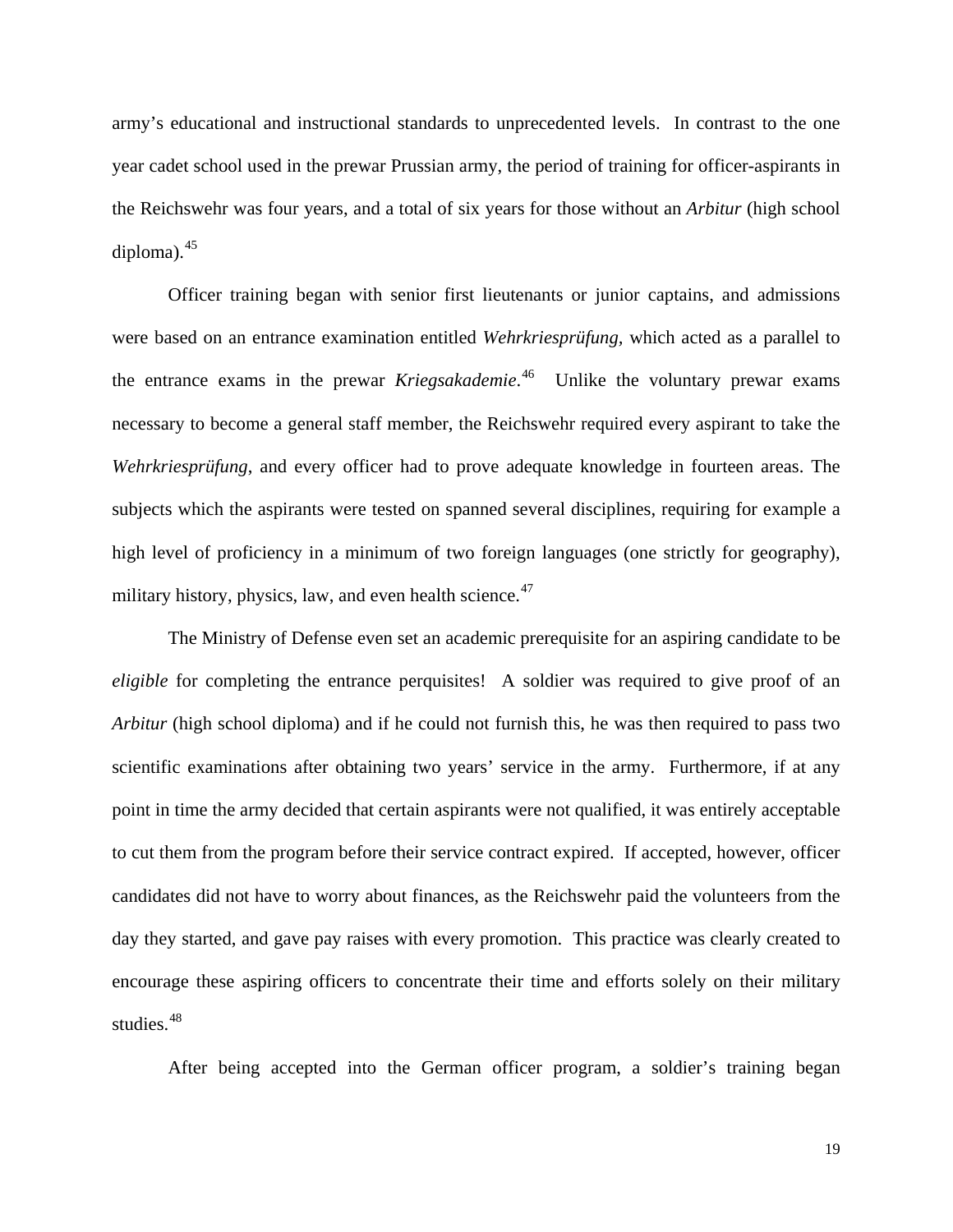immediately with fifteen months on troop duty followed by one more examination. From then on trainees were allotted a seat at the officer's table in recognition of their progress and hard work, or perhaps as motivation to keep them from quitting the program. Regardless, the aspirants went straight back to troop duty for another 3 months, and then finally began general service schooling, at which point they were promoted to sergeant and received an ensign examination. The second year of courses required every officer to study at the infantry school, followed by another term in one of three specialized service schools: Cavalry School in Munich, Artillery School in Hannover, or Engineer School in Jüterbog; closing with the final officer examination in Munich. Aspirants attended these service schools for approximately 10 ½ months, and were assigned to troop duty immediately thereafter for another 7 ½ months. Altogether an officer's training lasted approximately 48 months. The officer corps would then select promising aspirants to receive the "officer subject" title and placed them throughout the army according to their written and performance-related abilities. [49](#page-31-0)

 Crafting an adaptable and efficient young "leaders army" was Seeckt's number one priority from the very beginning, and no area of the Reichswehr makes this more apparent than in the educational system. He considered a youthful officer corps so important that he even put tight age restrictions on the aspirants "to prevent the officer corps from being filled with men who are too old." No man entering a service school was allowed to be over 25, and when he was recommended for promotion to ensign or lieutenant then he needed to be 26 and 28, respectively.<sup>[50](#page-31-0)</sup> Such high standards assured that extremely few men would ever be able gain entrance into the officer training, and that even fewer could make it to the end; however, that was precisely what Seeckt had hoped for. By reducing the Reichswehr officer corps to  $1/15<sup>th</sup>$  of its former size, the Versailles Treaty trimmed the fat from the German army and allowed for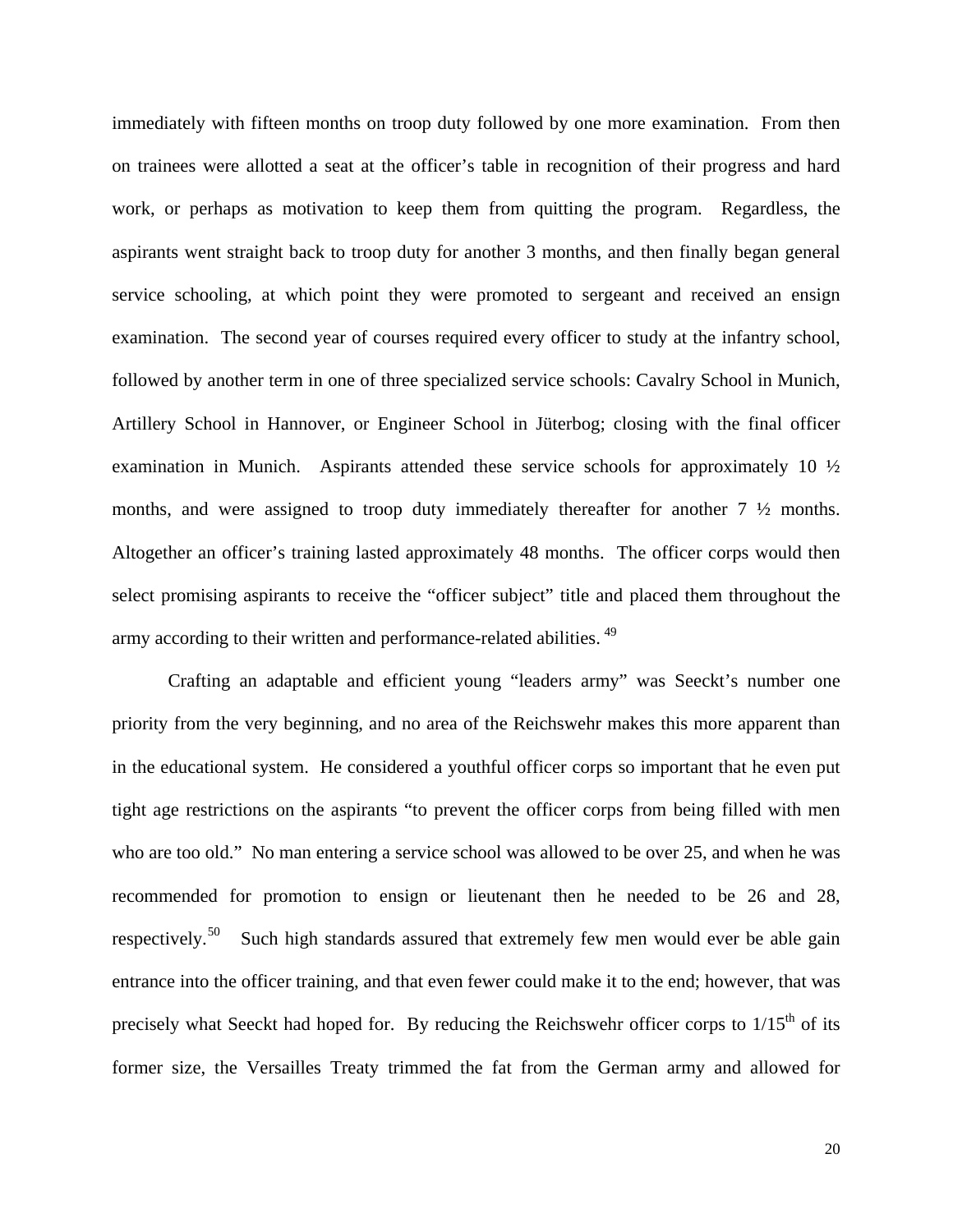extreme selectivity when choosing officers. The army even warned against "misusing the officer profession to 'accommodate' young men, who are not fully capable in every manner," as these candidates would "never accomplish the present high demands placed upon them; besides many embarrassments and disappointments," the army asserted that these men would just "lose valuable time."<sup>[51](#page-31-0)</sup>

 In 1928 U.S. military attaché Lieutenant Colonel A.L. Conger was invited to visit the Reichswehr's Third Divisional School, where he took detailed notes on lectures, wargames, and exercises for U.S. intelligence. These reports gave a rare inside view of the Reichswehr officer education system, and were considered strictly confidential up until the early 1980's when they were released to the public. Conger stated in his report that the Reichswehr's Colonel Liebmann was expected

to show me everything without reservation, but that inasmuch as their officers' schools and the training given thereat were still a matter of controversy with the Allied governments, he was instructed to request me to take the necessary precautions to see that any reports I might make on this subject were regarded as strictly confidential. He particularly requested me not to mention to anyone the fact that I was permitted to attend these schools or even that I had knowledge that there were such schools.<sup>[52](#page-31-0)</sup>

 Every division of the army had a class of officers selected from that division's troops, and the graduates of these classes were sent to the "War Department" where they were given further instruction. The Third Division Officer School's War Department had two courses, both of which Major Conger was informed he would be permitted to visit.<sup>[53](#page-31-0)</sup> The training of officers for general staff duty began in classes comprised of first lieutenants and junior captains, and every officer enrolled received an annual fall examination. Officers who passed this exam (*Wehrkriesprüfung)* were then accepted into a two years' course at the headquarters of their assigned divisions, lasting from October 1 to early May for technical instruction, which was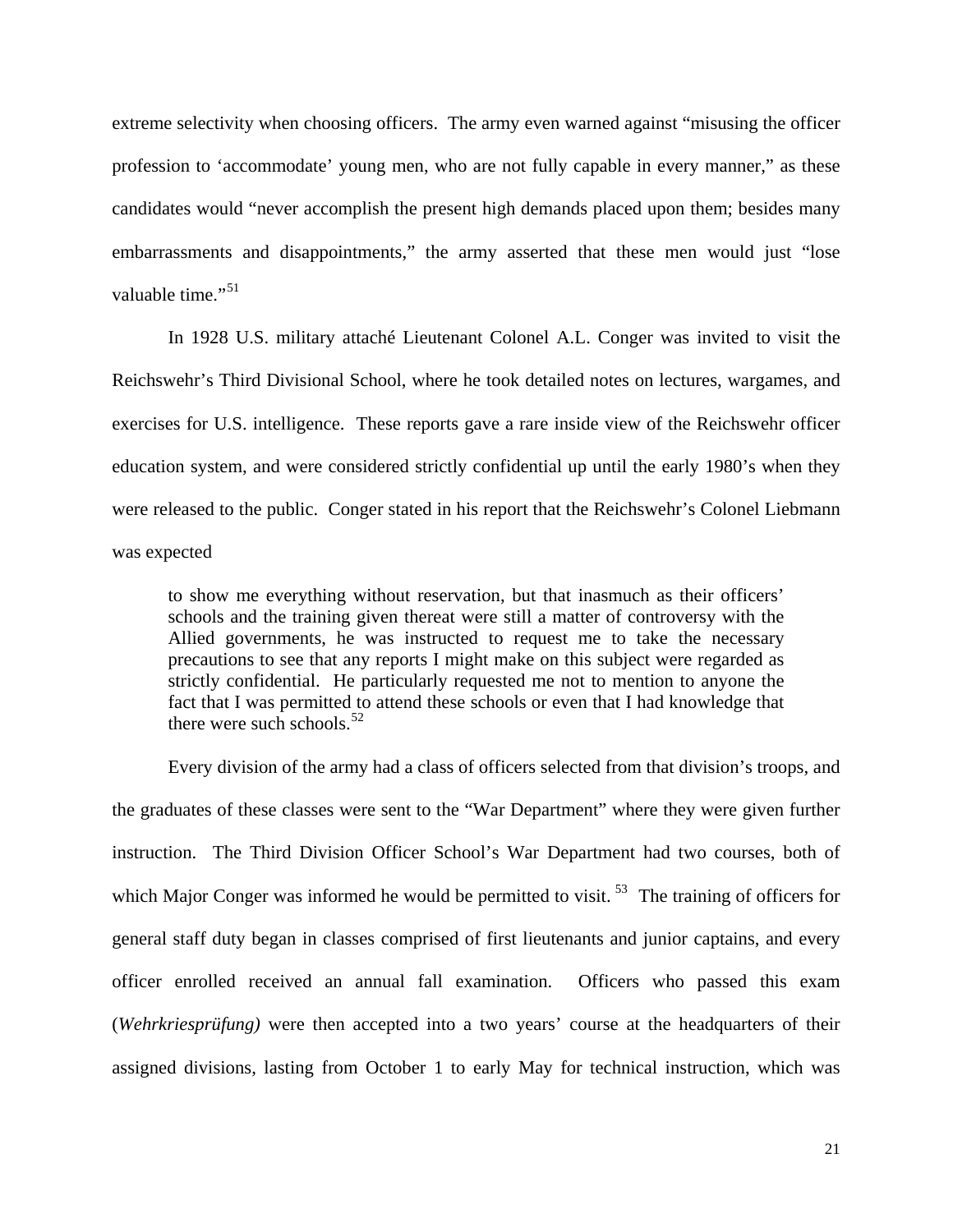followed up by an eight-day tactical ride. The officers' training in this first year took place completely in the sphere of reinforced infantry regiments, and included fourteen different courses ranging from military history to foreign languages and horsemanship. The total number of hours required clocked in at about 22 a week; however, this did not include the war games and map exercises which took place at least one day a week.<sup>[54](#page-31-0)</sup>

 While the first year was referred to as the "reinforced regiment," Conger's report made it a point to explain that "the scope of the course should not cause this to be confused with the infantry school or compared with the course at our (Leavenworth) infantry schools." German instruction considered tactics best mastered through the "study of very simple combinations of the arms combined – a battalion or two of infantry, a battery or two of artillery, a little cavalry, a few tanks, a reconnaissance detachment and a little motorized infantry." Conger expressed fascination that while the U.S. "practically eliminated the study of the reinforced brigade as a means of imparting tactical instruction, the Germans still devote a whole year to it and continue to regard that as the most important year of the officers' tactical education."<sup>[55](#page-31-0)</sup> The U.S. army at this time was gripped by the false promises of strategic warfare, and focused on long distance bombing, as well as the employment of infantry and artillery on a mass scale; mostly ignoring tactics on the operational-level.

 The entire first year of German officer training devoted itself to the study of tactics and little attention was given to logistics or formal orders. Concerning the latter, Conger was surprised to find out that the lowest German unit that received formal orders was a division, and as he saw from maneuvers, even that didn't always hold true.<sup>[56](#page-31-0)</sup> The technique of orders and supplies did, however, find their way into the second year's course instructions. The tactics taught to officers in the second year did not concern themselves so much with minor areas of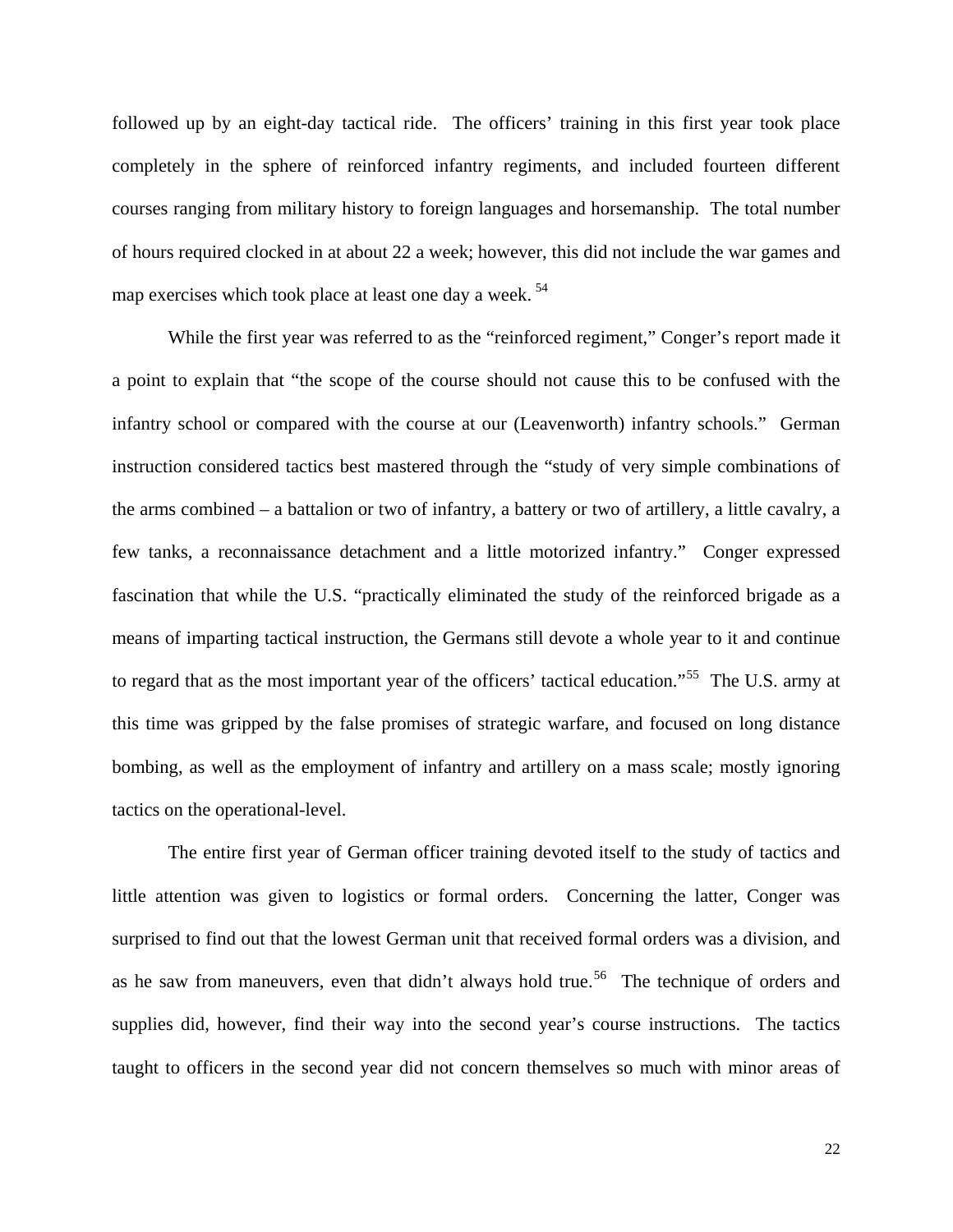combat, but rather with the larger problems that confront divisional commanders. German officers drilled students incessantly throughout lectures, questioning their knowledge on unit organization, specific detachment strengths, and bridge crossing procedures.<sup>[57](#page-31-0)</sup> The instructors often translated these questions into some kind of wargame or exercise that allowed students to understand their importance in a realistic battle situation.

 As a supplement to the tactical course there also existed a course in command technique which was still very much in the spirit of tactics, but which put a much heavier emphasis on the "features of troop leading and all the details connected with the issue of orders."<sup>[58](#page-31-0)</sup> The military history course, which lasted a total of two hours, received by far the most attention in Conger's report. The first half of the course centered on the discussion of the Prussian army's situation on August 6 in the 1866 Austrian Campaign. The questions presented were strategic in nature, and postulated a situation in which either side could have continued the campaign. What is especially interesting was that the solutions proposed had to be applicable to the Reichswehr in its present conditions. For example, the instructor dismissed the idea of the Prussian army marching on Vienna as a military objective, explaining that such an action would be justified only in the time of Frederick the Great or Napoleon, and had no place in the "strategy of today."[59](#page-31-0) Following this discussion the instructor highlighted Napoleon's pursuit of the Prussian army after the Battle of Jena and used it as a vehicle to discuss the proper procedures to be used in the pursuit of a defeated modern army.

 The first hour of this course focused almost completely on the discussions of possible problems and solutions, while the second hour discussed the Prussian advance southward with students using maps to locate the divisions of both armies, and used blue (Prussian) and red (France) pencils to distinguish their movements. Intermittently the instructor related these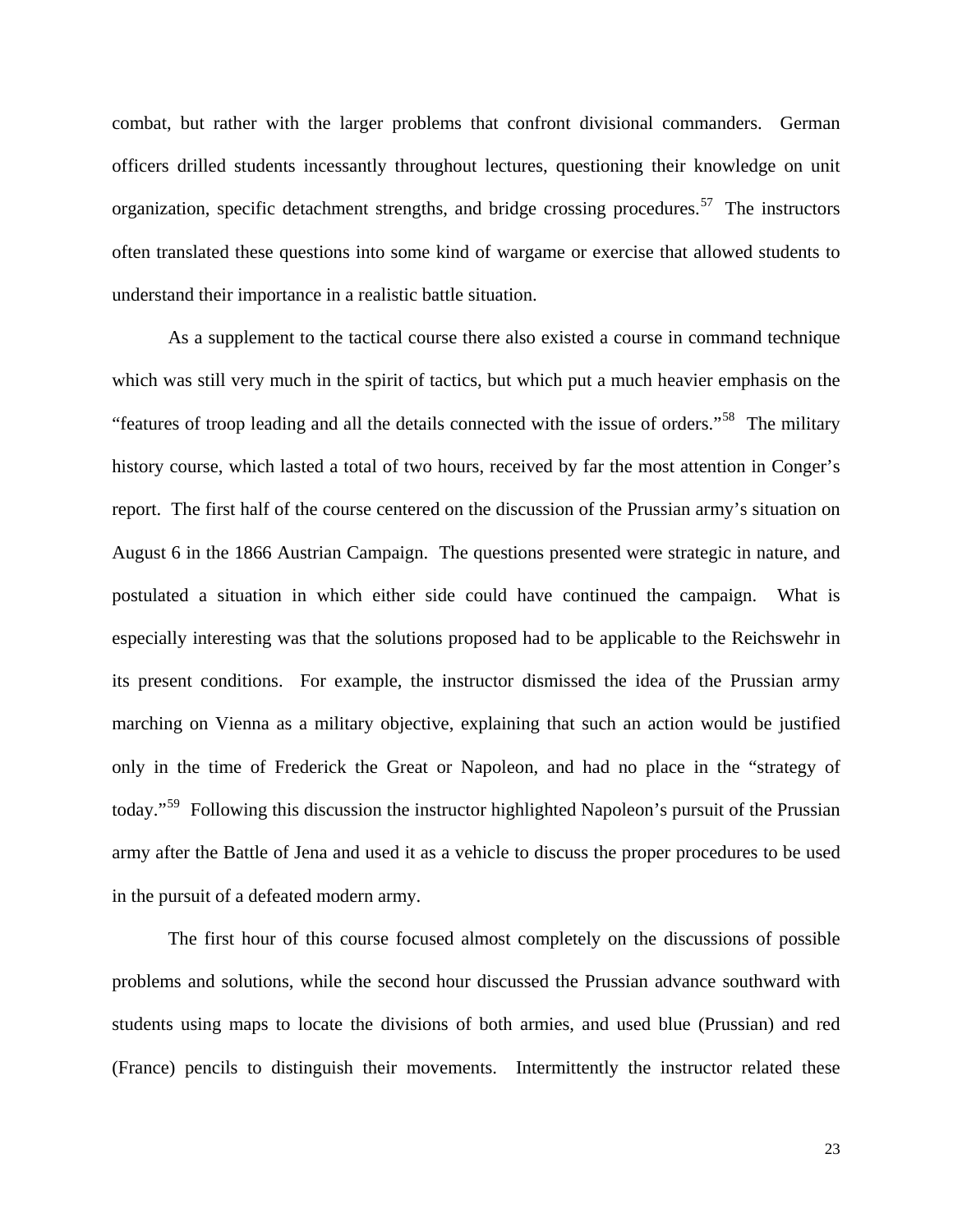problems to those the German army faced in World War I, and concluded the course by giving individual students specific World War I operations to analyze, all of which occurred on the western front.

Throughout the seminar Conger noted that the instructor had free reign to criticize military actions and offer his own opinions on every aspect of tactics. One humorous incident occurred in the class in connection with a letter the lecturer wrote criticizing the Chief of Staff, Moltke, which somehow made its way into a local Vienna newspaper. After the letter's release the two men's relationship became pretty cold, and the students got a real kick out of mentioning it to see how red the instructor became.

Conger believed that the German and U.S. approach to analyzing World War I was similar, but noticed that the Germans extracted almost entirely different lessons from the war. The German system of officer training differed greatly from the U.S.'s, in that it taught the lieutenant the "broad outlines of strategy as well as of tactics and let the development of his strategic sense go hand in hand with the tactical."<sup>[60](#page-31-0)</sup> Conger's report makes it very clear that the German army wanted to wage war somewhere between the strategic and tactical levels. This style of war would eventually place the term "operational-level warfare" on the tip of every theorist's tongue in 1939.

Conger's experience in the "Army Organization" course took similar form and the instructor used Clausewitz's theories on the economy of forces in war to lead the discussion. The officer lecturing focused on the necessary amount of industry and production needed to support a modern army, exclaiming loudly that the United States was the country that best understood the organization of industry for the "next war." The officer's comment no doubt gave Conger a few goose-bumps, and became even more ominous sounding as the teacher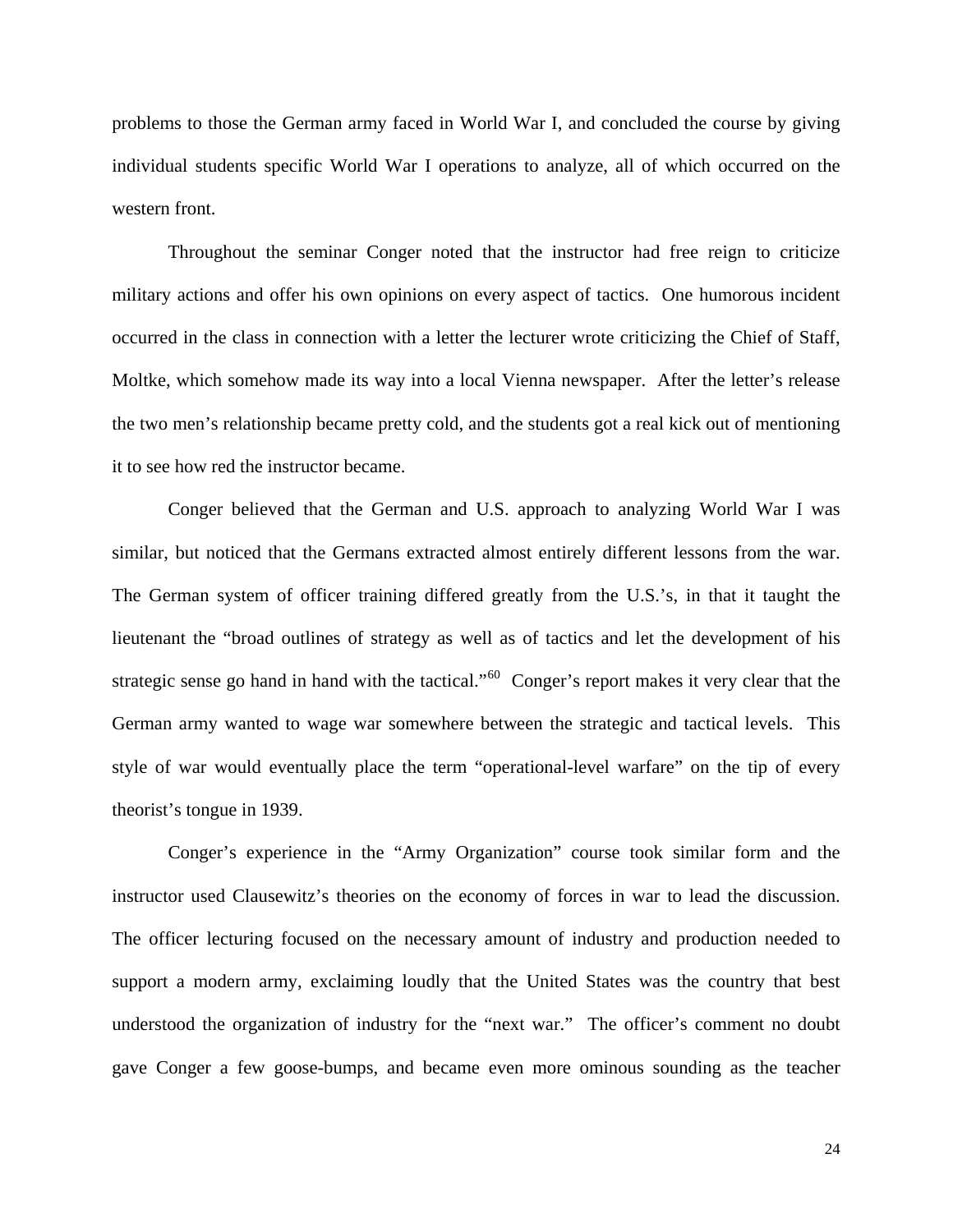continued to explain that "such an organization is very difficult for Germany, bound as it is by the Versailles Treaty. Nevertheless, plans for its rapid accomplishment have to be made if success in the next war is to be achieved."<sup>[61](#page-31-0)</sup>

 The remark, regardless of how serious it sounded at the time, gave some indication as to how the Reichswehr's officers thought in terms of the future rather than making plans according to the treaty's current restrictions. Conger's concluding remarks described German tactical methods as being beyond those of the United States, and far ahead of the French. In fact, it was common for German officers to break out in laughter when discussing the French's post-war tactics. Officers joked that the French army contradicted itself by committing to open warfare while still seeking "to conduct it in methods evolved from positional warfare."<sup>[62](#page-31-0)</sup> Conger believed that the German army "will only fight to gain a decisive result, be it on the offensive or defensive, and when a favorable decision can no longer be in question it will retreat to a position of readiness and there await a more favorable opportunity." Decisive victory (*Entscheidungsschlacht*) remained the highest priority throughout the campaign, regardless of how much territory was lost in the process.<sup>[63](#page-31-0)</sup>

 Although Conger was impressed with the army's tactical developments, he criticized the Reichswehr's teaching of strategy and even gave the German approach to war a nickname – "grand tactics." The Germans, in Conger's opinion, only looked to the movements of army groups and army corps, without consideration of "the underlying political, psychological, and economic grounds" in a theater of war. $64$  As for the instruction in the supply of troops in the field, he considered the army's system "worked out with methodical minuteness and precision," with instruction in the field heavily supplemented with "lectures, conferences, problems, and wargames."<sup>[65](#page-32-0)</sup> He considered all matters of technique, including those in orders, instructions in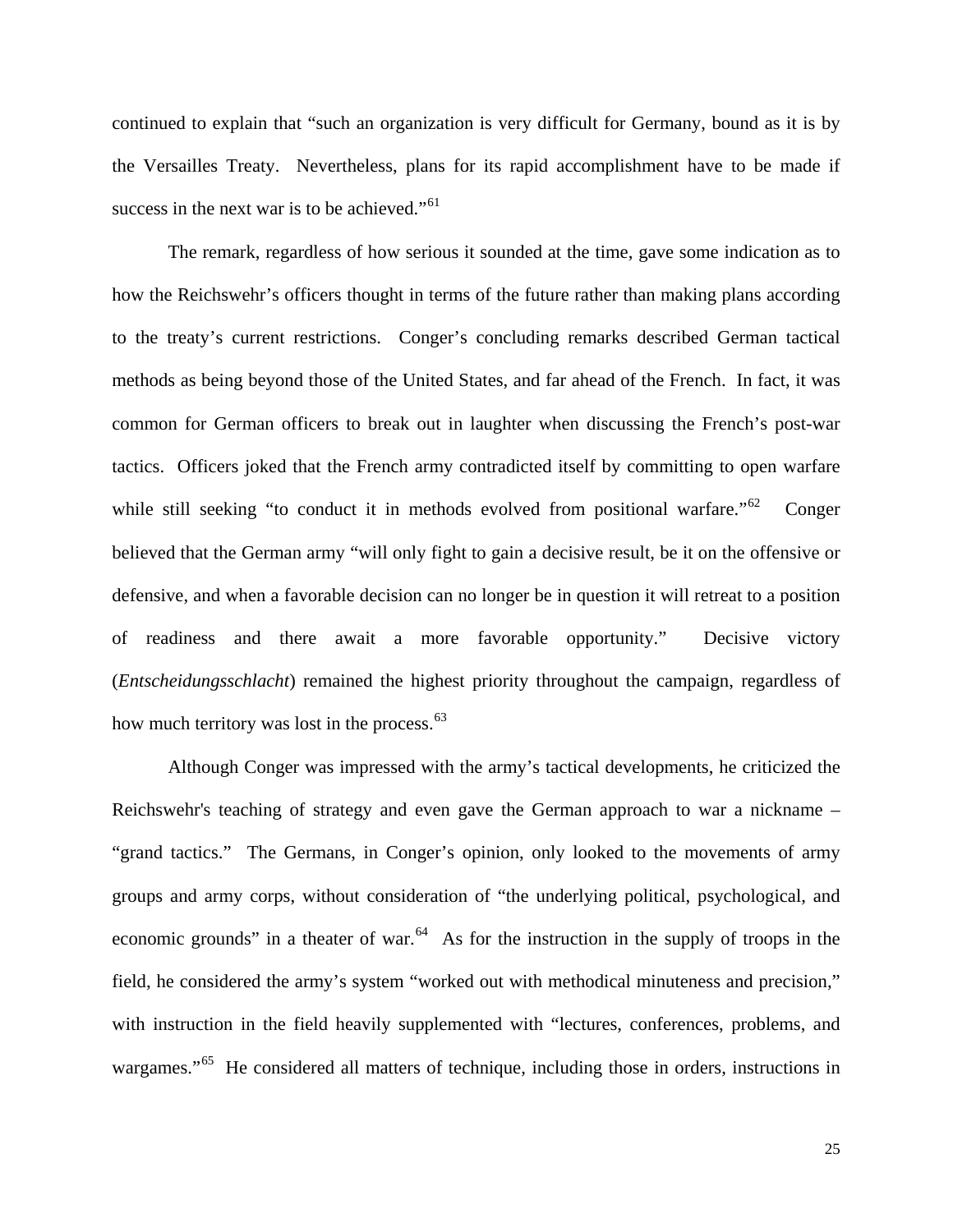material, transport, and armament, extremely well given. Conger concluded his report confessing that the German army would "be tactically and technically a most formidable force" for the U.S. to face on the battlefield.<sup>[66](#page-32-0)</sup>

 $*$  \*  $*$  \*  $*$  \*  $*$  \*

Seeckt and the officer corps succeeded in developing the first devastatingly accurate mobile warfare doctrine in the 20<sup>th</sup> century, the 1923 *Combined Arms Leadership and Battle* or *F.u.G.* Conger's visit in 1926 showed a reformed system of education beyond both U.S. and French institutions, completely dedicated to teaching the *F.u.G.*'s principles on modern war to the future leaders of the German army. However, a correct manual on modern warfare was useless if soldiers did not understand how to execute it while on the battlefield. A comprehensive training program was needed if the German army was ever to tap into its potential. The Reichswehr faced its biggest problem of the interwar era – preparing its soldiers to fight a modern war, completely without the weapons of a modern army.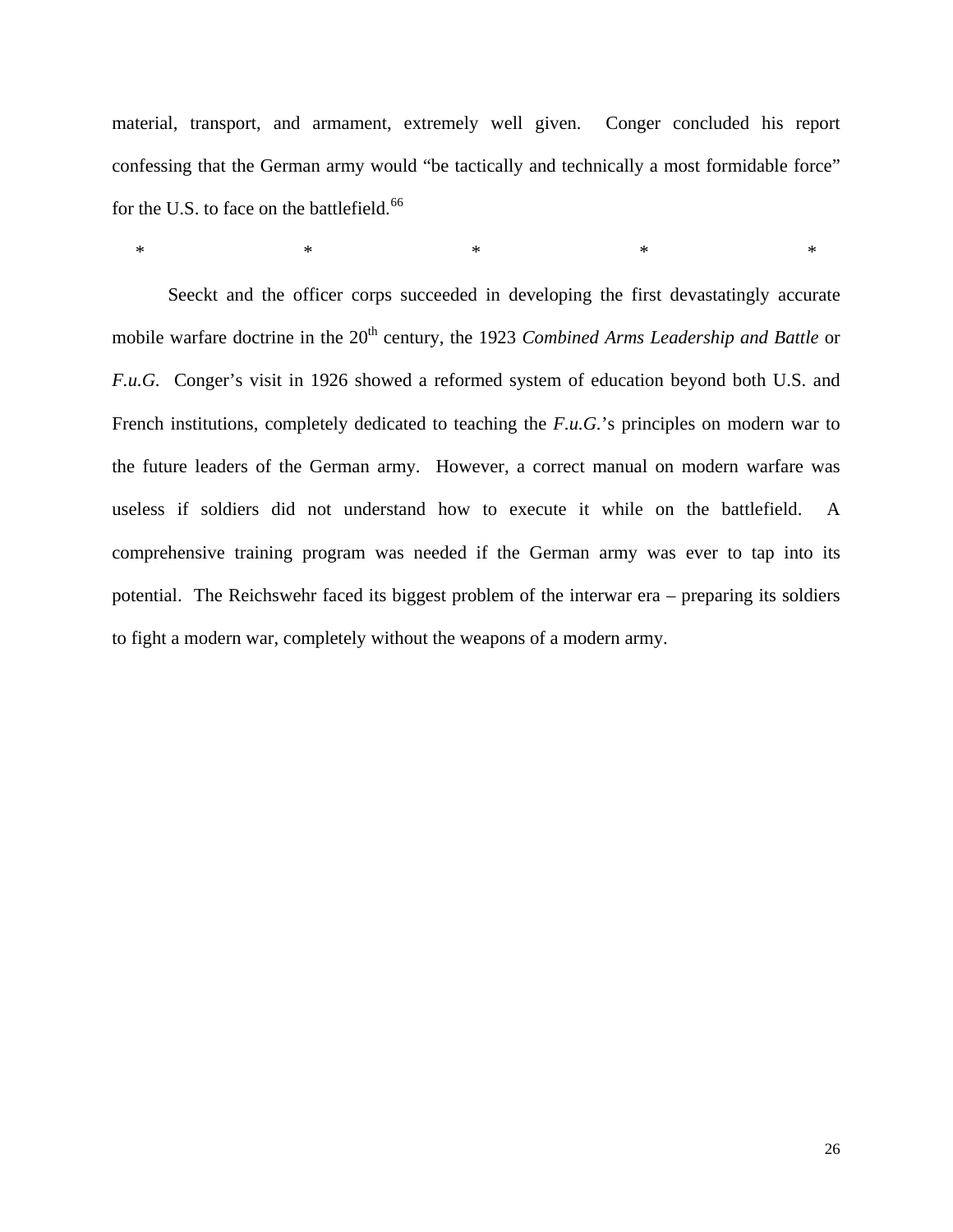### <span id="page-29-1"></span>**Works Cited**

-

- <span id="page-29-0"></span>1 Williamson R. Murray, Millet, Allan R. Millet**,** *Military Innovation in the Interwar Period*, (Cambridge, England: Cambridge University Press), 36.
- 2 Citino, *The Evolution of Blitzkrieg Tactics: Germany Defends itself Against Poland, 1918-1933* (Westport, CT: Greenwood Press, 1987), 70-71.
- 3 See Corum's chapter, "A Comprehensive Approach to Change" in Harold R. Winton, David R. Mets, *The Challenge of Change* (Lincoln, Nebraska: University of Nebraska Press, 2000), 4.
- 4 Hans von Seeckt, *Thoughts of a Soldier*, trans. Gilbert Waterhouse (London: Ernest Benn, 1930), 55.
- 5 *Stellungskrieg* is thoroughly explained in*,* Citino, *The Path to Blitzkrieg* (Mechanicsburg, PA: Stackpole Books) 43; for other examples, *Blitzkrieg to Desert Storm: The Evolution of Operational Warfare* (Lawrence, Kansas: University of Kansas Press, 2004); *The German Way of War: From the Thirty Years War to the Third Reich Warfare* (Lawrence, Kansas: University of Kansas Press, 2004).
- 6 Von Seeckt, *Thoughts of a Soldier*, 39.
- 7 Von Seeckt, *Thoughts of a Soldier,* 85.
- 8 Citino, *The Path to Blitzkrieg*, 43. See also, *Blitzkrieg to Desert Storm; The German Way of War: From the Thirty Years War to the Third Reich*.
- 9 Von Seeckt, *Thoughts of a Soldier,* 62.
- <sup>10</sup> For information regarding stipulated manpower and service time, as well as the opinions of French officers on German rearmament see, *Strength of the Rechswehr,* USMI, XIX, February 10, 1930, 10; Citino, *The Path to Blitzkrieg*, 1; Corum, *The Roots of Blitzkrieg*, (Lawrence, Kansas: University of Kansas Press, 1994), 34.
- <sup>11</sup> For discussion on the geographical disadvantages, as well the opinion of U.S. Colonel A.L. Conger see, Citino, *The Evolution of Blitzkrieg Tactics*, 45. The original source is a report by A.L. Conger, *German Frontiers*, USMI XI, 730 - 731.
- 12 See, Citino's chapter in B.J.C. McKercher, Roch Legault, *Military Planning and the Origins of the Second World War in Europe* (Westport CT: Greenwood Publishing Inc., 2001), 59-61.
- 13 See Corum, *A Comprehensive Approach to Change*, 43-45. For the original source see General Helmuth von Moltke, chief of general staff, letter of 6 Novermber 1912 in *Urkunden der Obersten Heeresleitung ueber ihre Tätigkeit, 1916-18*, ed. Erich von Ludendorff (Berlin: E.S. Mittler &Sohn, 1920).
- 14 Corum, *The Roots of Blitzkrieg*, 35; see also, *A Comprehensive Approach to Change*, 46.
- 15 Murray and Millet**,** *Military Innovation in the Interwar Period*, 36.
- 16 Corum, *The Roots of Blitzkrieg,* 47.
- 17 Corum, *The Roots of Blitzkrieg,* 47-49.
- <sup>18</sup> This decision was geared toward the development of both land and air doctrine. For the German air force see, James Corum, *The Luftwaffe: Creating the Operational Air 1918-1940* (Lawrence, Kansas: University of Kansas Press, 1997), 59; in regards to German land doctrine see, *The Roots of Blitzkrieg*, 37.
- 19 Corum, *The Luftwaffe: Creating the Operational Air 1918-1940*, 59; *The Roots of Blitzkrieg*, 37.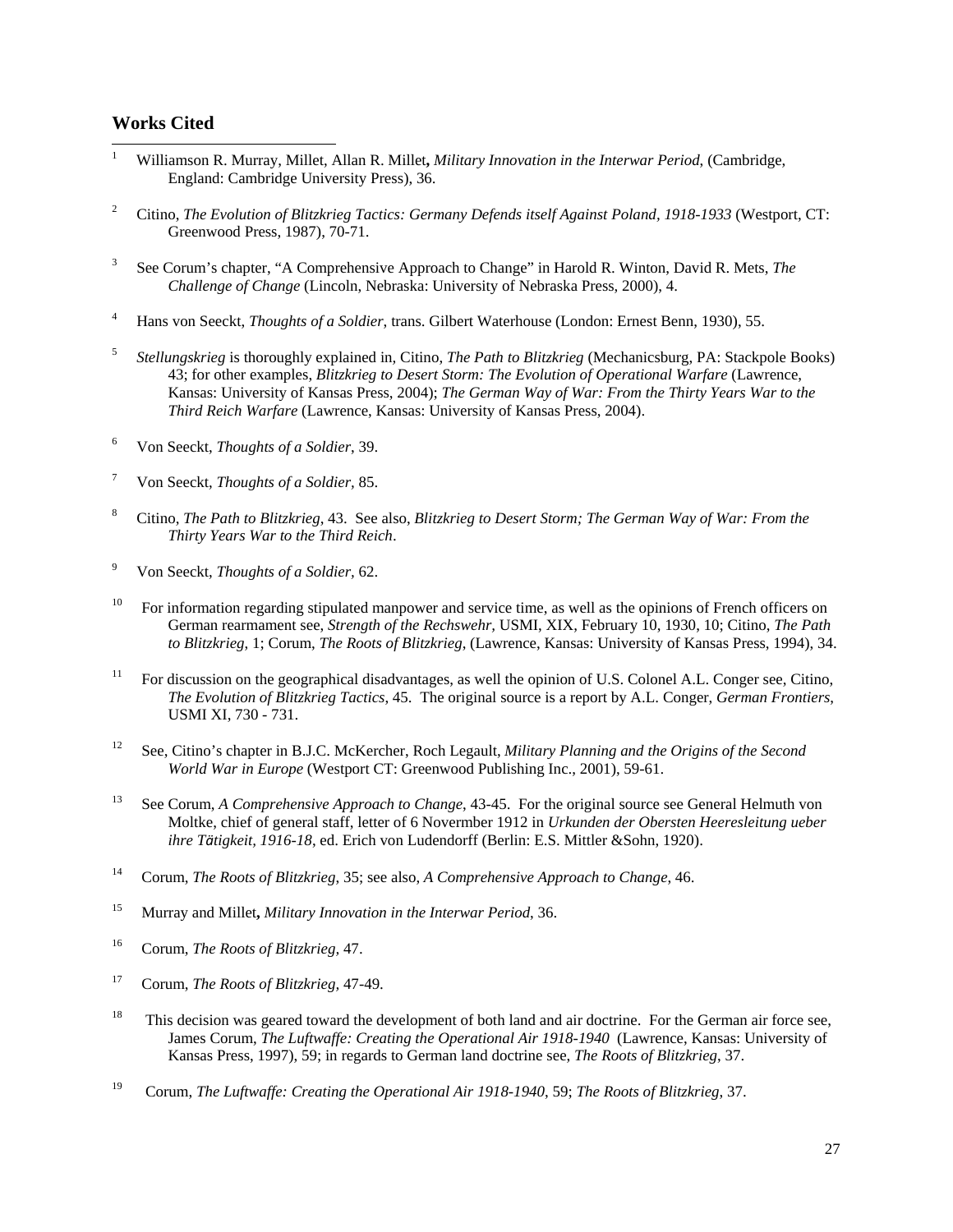- <span id="page-30-0"></span>20 **20** Millet and Murray, *Military Innovation in the Weimar Period*, 37; Corum, *The Roots of Blitzkrieg*, 39.
- 21 Corum, "A Comprehensive Approach to Change" in Harold R. Winton, David R. Mets, *The Challenge of Change*, 54-55.
- 22 Corum, *The Luftwaffe: Creating the Operational Air 1918-1940*, 119.
- 23 U.S. attaché Major H.H. Zornig gave a rough translation of the article, *Movement and Weapon Effect in the Tactics of the World War,* 15 November 1927, USMI, XV, 63-73. For specific criticism of General Seeckt's campaigns in the east, 68-69.
- <sup>24</sup> Zornig, *Movement and Weapon Effect in the Tactics of the World War*, USMI, XV, 63.
- 25 Zornig, *Movement and Weapon Effect in the Tactics of the World War*, USMI, XV, 64.
- <sup>26</sup> Zornig, Movement and Weapon Effect in the Tactics of the World War, USMI, XV, 70-73.
- <sup>27</sup> Zornig, Movement and Weapon Effect in the Tactics of the World War, USMI, XV, 70-71.
- <sup>28</sup> Zornig, Movement and Weapon Effect in the Tactics of the World War, USMI, XV, 71-73.
- 29 Corum, *The Roots of Blitzkrieg,* 47-49.
- 30 See Citino, *The Path to Blitzkrieg*, 12 35; Six manuals were written in order to train each arm of the Reichswehr: "Infantry Training Regulations *(Ausbildungvorschrift für die Infanterie or A.V.I.),* Artillery Training Regulations *(Ausbildungvorschrift für die Artillerie),* Regulations on Field Fortifications *(Feldbefestigungsvorschriften),* The Signal Service in the National Army *(der Nachrichtensdienst),*  Training of the Rifle Squad *(Ausbildung der Schützengruppe),* and Individual Training with the Light Machine Gun: Training of the L.M.G. section *(Einzelausbildung am L.M.G.: Ausbildung der L.M.G. Gruppe).*"
- 31 Infantry tactics of the *Reichswehr* appear in *Die Kampfweise der Infanterie auf Grund der neuen Ausbildungsvorschrift für die Infanterie von 26.10.1922* (A.V.I.), this analysis appeared in 1924 as a part of the *Militärwochenblatt.* Its English translation is read as *German Manual on the New Training Regulations-Tactics of the Infantry, 1922/1924*. Hereafter, Hüttmann, *Tactics of the Infantry*, USMI, XI, 278-280.
- 32 Hüttmann, *Tactics of the Infantry*, USMI, XI, 278-280.
- 33 Hüttmann, *Tactics of the Infantry*, USMI, XI, 337.
- 34 While a number of Citino's works describe the implementation of *Auftragstaktik*, this specific example was used because it does a great job explaining the German words used in context with the Moltkaen tactic, Citino, *The Path to Blitzkrieg*, 13.
- 35 See Corum's chapter, "A Comprehensive Approach to Change" in Harold R. Winton, David R. Mets, *The Challenge of Change*, 42.
- 36 Citino, *The Path to Blitzkrieg*, 35.
- 37 Hüttmann, *Tactics of the Infantry*, USMI, XI, 285.
- 38 Hüttmann, *Tactics of the Infantry*, USMI, XI, 283 311.
- 39 Robert M. Citino, *Quest for Decisive Victory: From Stalemate to Blitzkrieg in Europe, 1899-1940,* (Lawrence,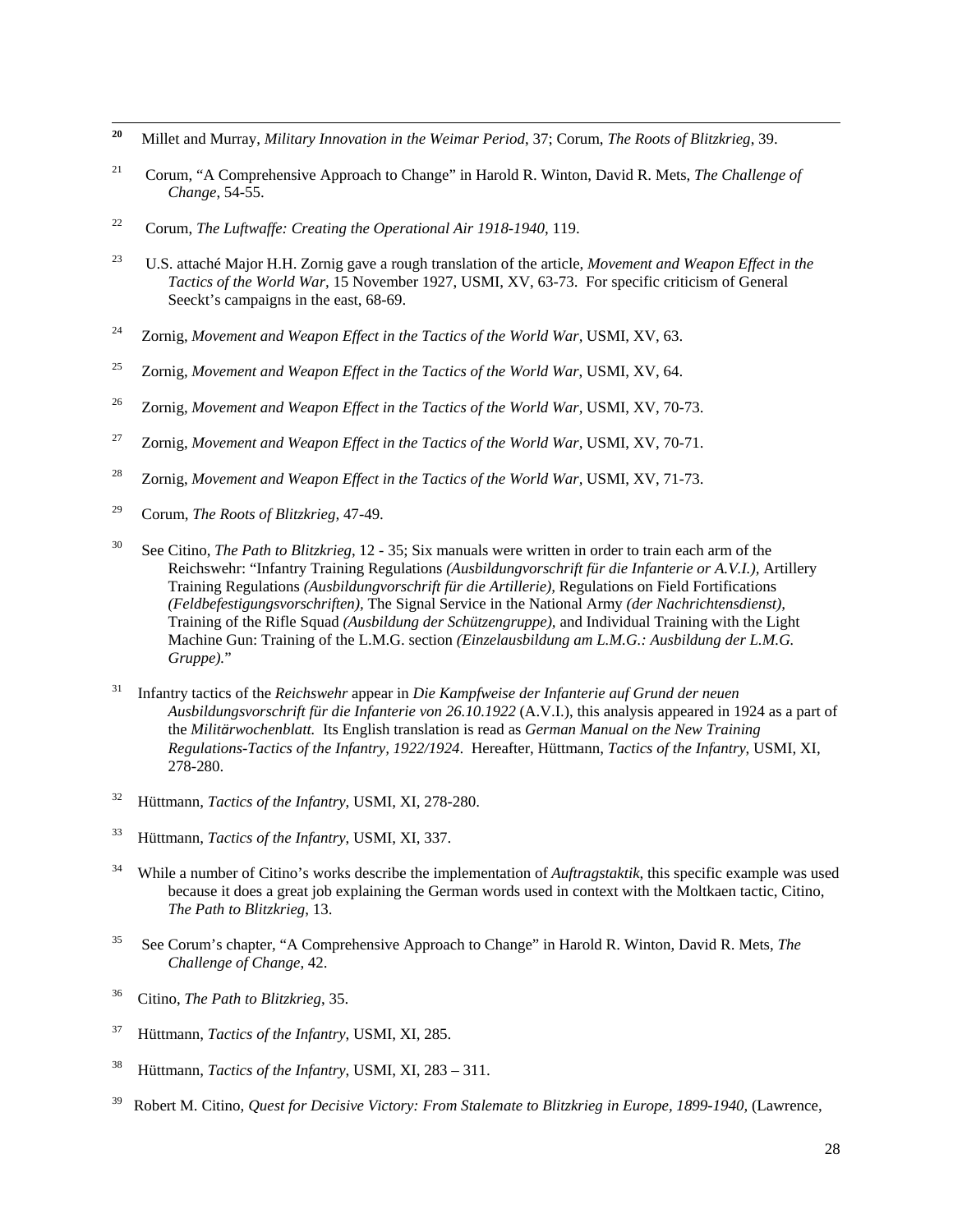Kansas: University of Kansas Press, 2002), 174.

40 Hüttmann, *Tactics of the Infantry*, USMI, XI, 283 – 311.

<span id="page-31-0"></span>-

- 41 Classified U.S. attaché in Paris, *Strength of the Rechswehr,* USMI, XIX, 10 February 1930, 10.
- 42 Hüttmann, *Tactics of the Infantry*, USMI, XI, 277-353.
- 43 Harold R. Winton, David R. Mets, *The Challenge of Change*, 185-203.
- 44 Classified U.S. attaché in Paris, *Strength of the Rechswehr,* USMI, XIX, February 10 1930, 11.
- 45 Classified Attaché, *The Education of German Staff Officers*, 11 December 1924, USMI, XIV, 161-172.
- 46 I owe my finding of this detailed report to Citino's article*, Reichswehr Divisional School: Education for Defeat,* in the *revue d'Allemagne*, April-June 1998 issue. Colonel A.L. Conger's report, *Third Division Officer's School*, USMI XIV, 400-408; For an in-depth study on the *Reichswehr* Divisional Schooling, as well as several other examples of Conger's reports see, Citino, *The Path to Blitzkrieg,* 73-103. A good chapter discussing different sections of the divisional schooling see, Corum, *The Roots of Blitzkrieg*, 68-96.
- 47 Classified Attaché, *The Education of German Staff Officers*, 11 December 1924, USMI, XIV, 161.
- 48 Classified Attaché, *The Education of German Staff Officers*, USMI, XIV, 168-169.
- 49 Classified Attaché, *The Education of German Staff Officers*, USMI, XIV, 170.
- 50 Classified Attaché, *The Education of German Staff Officers*, USMI, XIV, 171.
- 51 Classified Attaché, *The Education of German Staff Officers*, USMI, XIV, 171-172.
- 52 Conger's report, *Third Division Officer's School*, USMI XIV, 400.
- 53 Conger, *Third Division Officer's School*, USMI XIX, 400.
- 54 "Courses in Tactics" in Conger, *Third Division Officer's School*, USMI XIX, 401-402.
- 55 "Courses in Tactics" in Conger, *Third Division Officer's School*, USMI XIX, 402-403.
- 56 "Courses in Tactics" in Conger, *Third Division Officer's School*, USMI XIX, 403.
- 57 "Courses in Tactics" in Conger, *Third Division Officer's School*, USMI XIX, 404.
- 58 "Course in Command Techniques" in Conger, *Third Division Officer's School*, USMI XIX, 404.
- 59 "Course in Military History" in Conger, *Third Division Officer's School*, USMI XIX, 404-406.
- 60 "Course in Military History" in Conger, *Third Division Officer's School*, USMI XIX, 405.
- 61 "Course in Army Organization" in Conger, *Third Division Officer's School*, USMI XIX, 406.
- 62 "Conclusions" in Conger, *Third Division Officer's School*, USMI XIX, 407.
- 63 "Conclusions" in Conger, *Third Division Officer's School*, USMI XIX, 407-408.
- 64 "Conclusions" in Conger, *Third Division Officer's School*, USMI XIX, 407-408.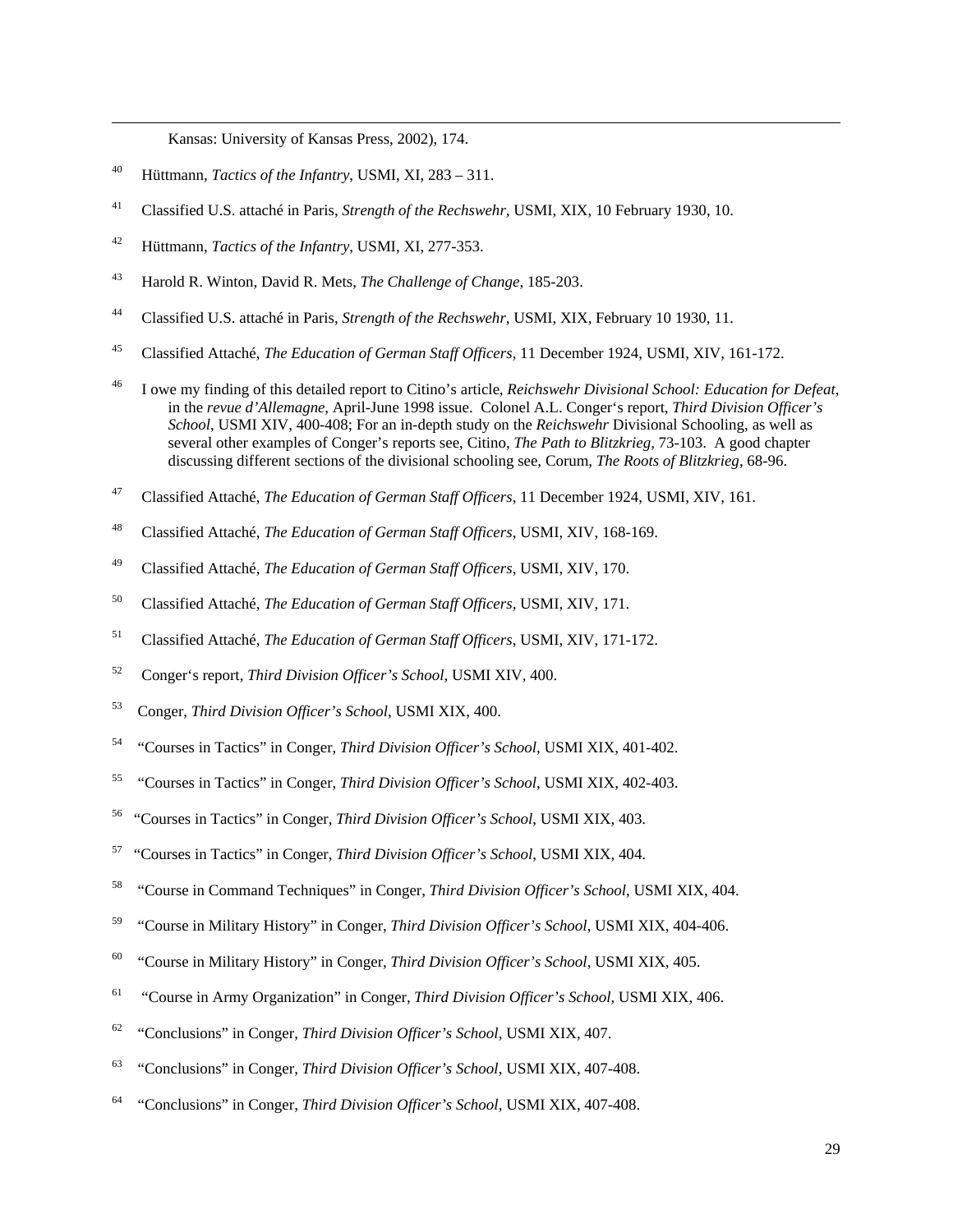65 "Conclusions" in Conger, *Third Division Officer's School*, USMI XIX, 408.

<span id="page-32-0"></span>-

66 "Conclusions" in Conger, *Third Division Officer's School*, USMI XIX, 408.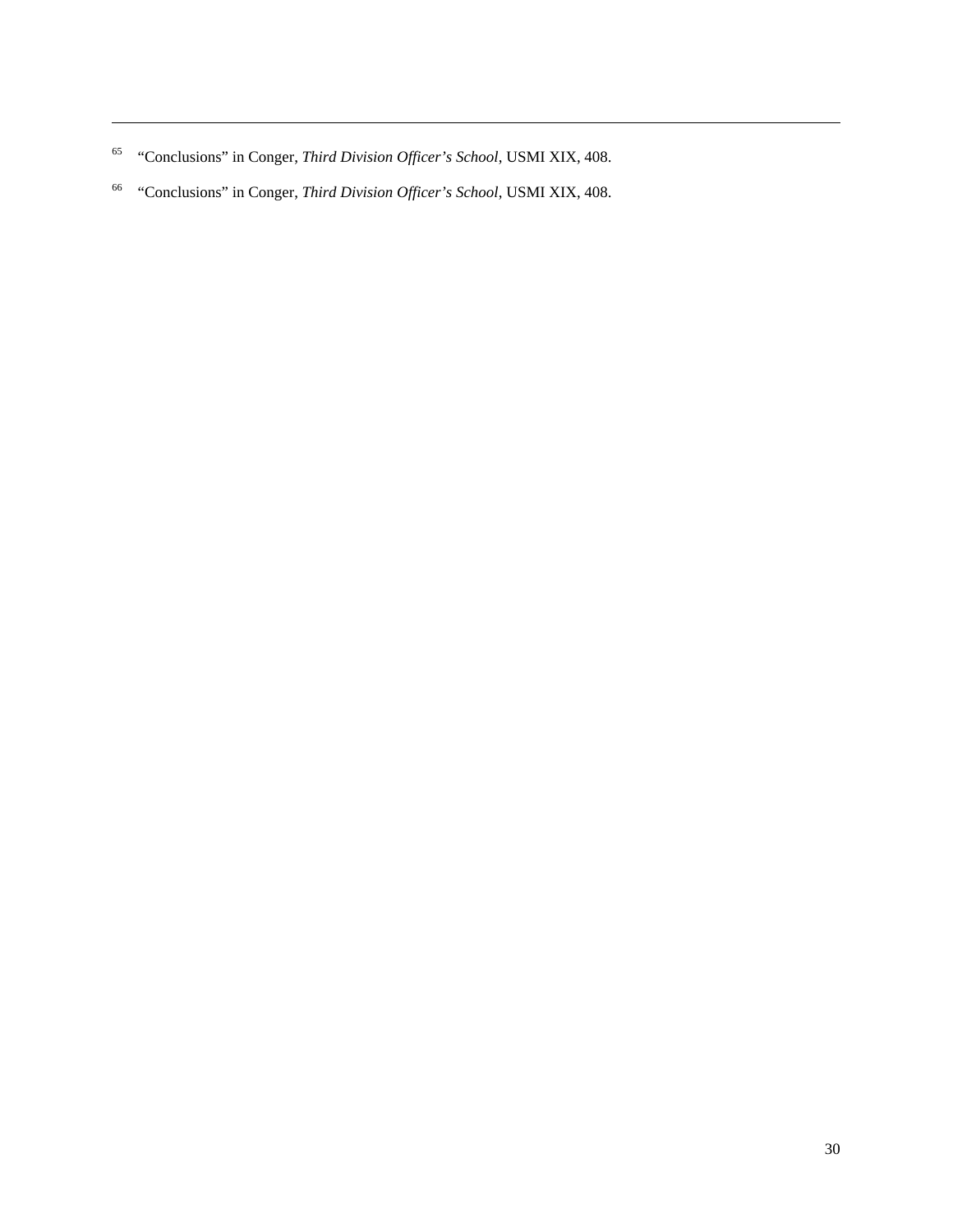# **CHAPTER 2**

# **FROM THEORY TO ARMS**

 General von Seeckt and the Reichswehr officer corps never had the opportunity to uncork their theories on the battlefield. However, the Wehrmacht would use their theories to smash the Polish army in one of the most astounding military campaigns ever recorded in the annals of war. Five mechanized German armies rocketed in torrents through Polish defenses and launched their combined arms assault with refined precision. Mechanized formations spearheaded sweeping maneuvers around the Polish army's flanks, enveloped its forces into airtight pockets, and unloaded haymakers until the rear crumbled and the center roiled with tangled metal and fire  $-$  a picture perfect *Kesselschlacht*. The Allies' inability to combat German operational-level warfare at the beginning of World War II was not the result of lacking intelligence, but rather a complete lack of preparation. The German concept of fast paced, combined arms mechanized warfare was known to almost every major power, but most concluded, quite sensibly, that the successful implementation of such a highly complex, synchronized, and fast paced assault was impossible. Yet the Blitzkrieg that the German army unleashed on the Polish forces in September of 1939 quickly left no doubt that the Wehrmacht had not only created a new type of warfare, but that it had also mastered its implementation.

 This chapter will examine why, when the German army went to war in the fall of 1939, the entire army, from the top generals down to the newest conscripts, from the tank commanders to pilots in the Luftwaffe, worked flawlessly to smash Polish defenses with a Blitzkrieg that simply overwhelmed the Polish army. Chapter Two shows that the Reichswehr developed,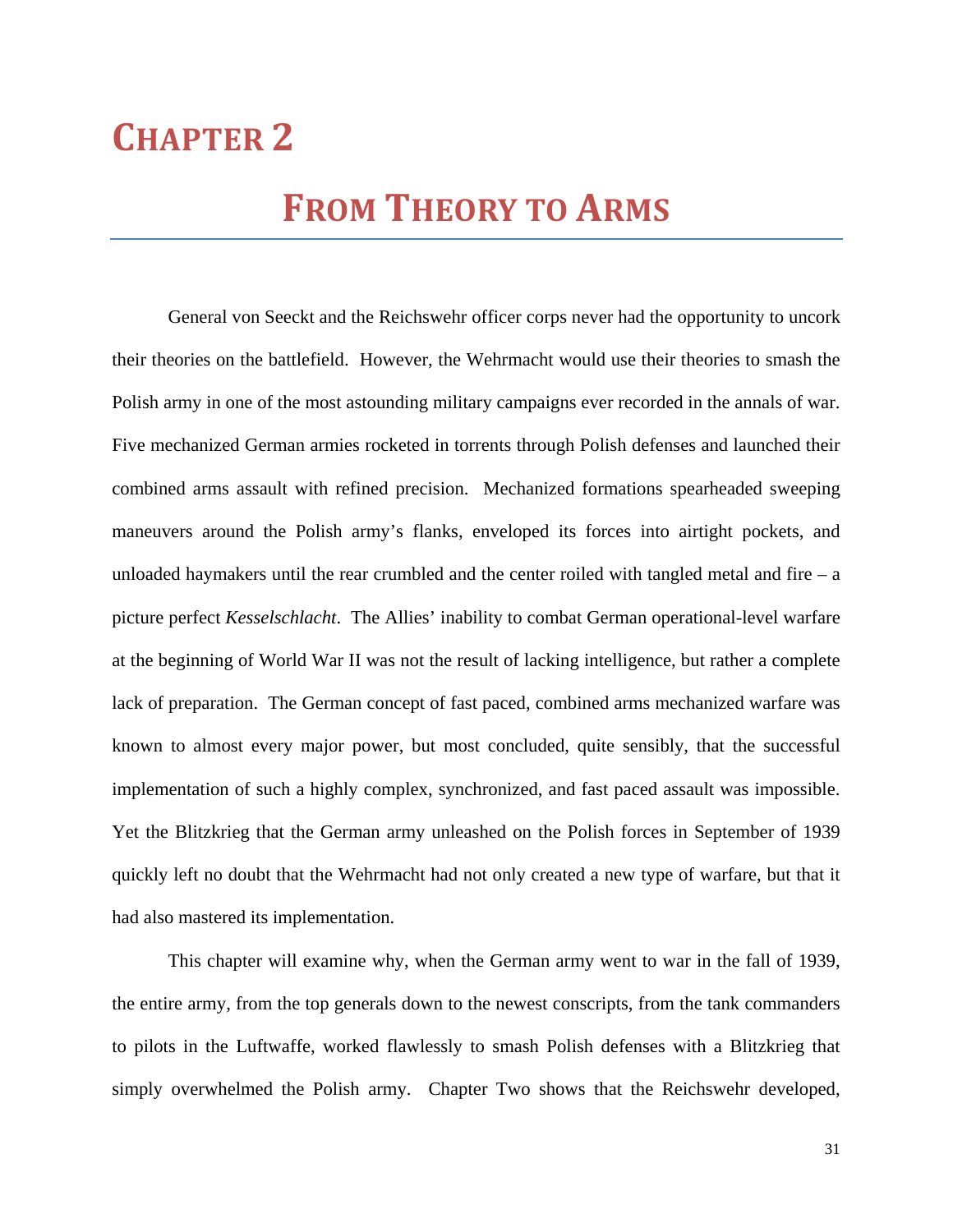conducted, and soaked up experience from the most innovative and comprehensive army maneuvers of any military institution in the interwar years, and it was through these rigorous peacetime exercises that the officer corps prepared every German soldier for the coming Blitzkrieg. Interwar maneuvers enabled German soldiers to be trained and tested under realistic battle conditions, and served as the primary medium through which the officer corps transformed the Reichswehr into a professional modern army.

Unlike the pre-World War I German army maneuvers that isolated each arm to ensure individual excellence, the Reichswehr officers believed that each arm's perfection could *only* be achieved when working together.<sup>[1](#page-55-0)</sup> Reichswehr maneuvers adhered to a strict system of rules that were enforced by several experienced officers and older non-commissioned officers, otherwise known as the maneuvers' "umpires." In 1921 Seeckt issued a set of rule books for umpires directing maneuvers, which acted as the operating system for army maneuvers for the remainder of the interwar period.<sup>[2](#page-55-1)</sup> The manuals stated that the umpires' greatest responsibility was to always "provide the impression of actual war" that peacetime practices inherently lacked, and stressed that umpires must constantly remind the two participating sides that both individual and combined arms operations were necessary to achieve military success.<sup>[3](#page-55-1)</sup> By the end of 1922 the Reichswehr had already completed no less than three large-scale army maneuvers, and in August 1923, Seeckt submitted a forty-page assessment of these maneuvers to the German general staff members; instructing them to take every criticism as a directive for reevaluation and improvement.<sup>[4](#page-55-1)</sup>

Seeckt referred back to the *F.u.G.*, stating that even the "very youngest of leaders" needed to understand "the many-sided problems of the combined efforts of all arms." <sup>[5](#page-55-1)</sup> In Seeckt's opinion, the young officers conducted themselves without the haste and determination

32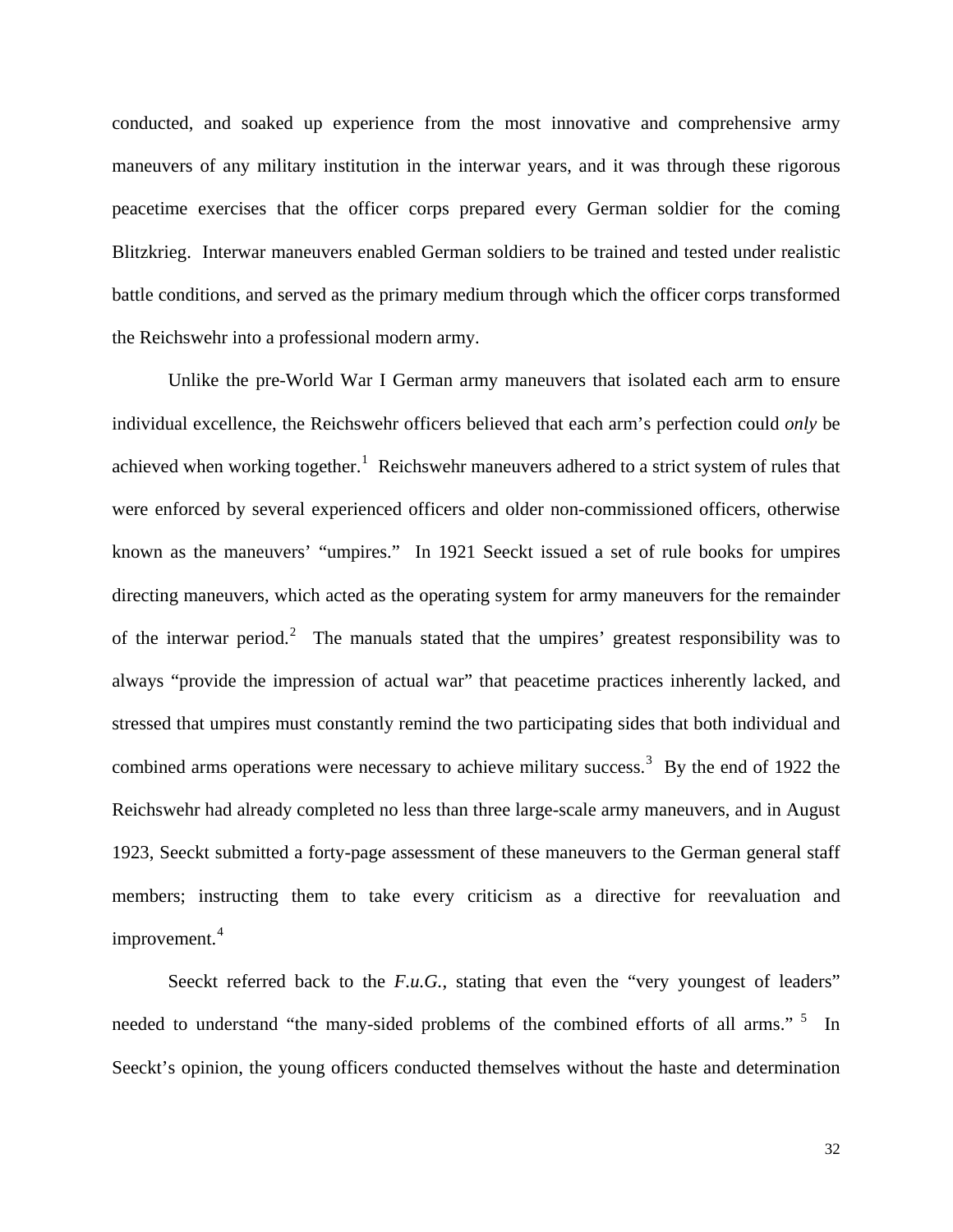that the next war would require. Seeckt ordered officers to be stripped of their comforts, and criticized several of their actions, calling them implausible in war. Seeckt stated, for instance, that officers would never to be able to "call subordinate leaders before them or ride into the front line to give orders" in actual combat.<sup>[6](#page-55-1)</sup> Seeckt ordered for any comforts to superiors, participants, and even spectators to be prohibited if they had the slightest potential to result in unwarlike conditions. These regulations applied to practically everything, including the outward appearance of the body, which was deemed necessary to reflect war's unforgiving nature "as an example to the troops, who must become accustomed to the sight of a warlike bearing of their leaders."<sup>[7](#page-55-1)</sup>

 The 1921 regulations required orders given during the maneuver to be clear, positive and simple. Seeckt noticed that commanders gave prolix written combat orders in urgent situations in which "verbal or brief written individual orders could and dared be issued." Seeckt observed that "written orders are preceded by actual happenings and are therefore useless."<sup>[8](#page-55-1)</sup> This comment makes an obvious reference back to the *F.u.G*'s emphasis on elasticity in command, on which Seeckt was obviously not going to budge. As explained in the *F.u.G.*, it was necessary for the Reichswehr to break from the prewar army's rigid command structure in order to keep up with the pace of a highly mobile army. $9$ 

 Overall Seeckt believed that the army had made good progress since 1921, but he determined that "too many problems were taken from trench warfare."<sup>[10](#page-55-1)</sup> In his conclusions, Seeckt reminded the officers that there was no room for positional warfare in the Reichswehr, and that maneuver warfare remained the most important principle of the army exercises. Seeckt had full confidence in the army's multiple service manuals, and beside every one of his critiques he wrote down the manual title, section number and paragraph to which the officers could refer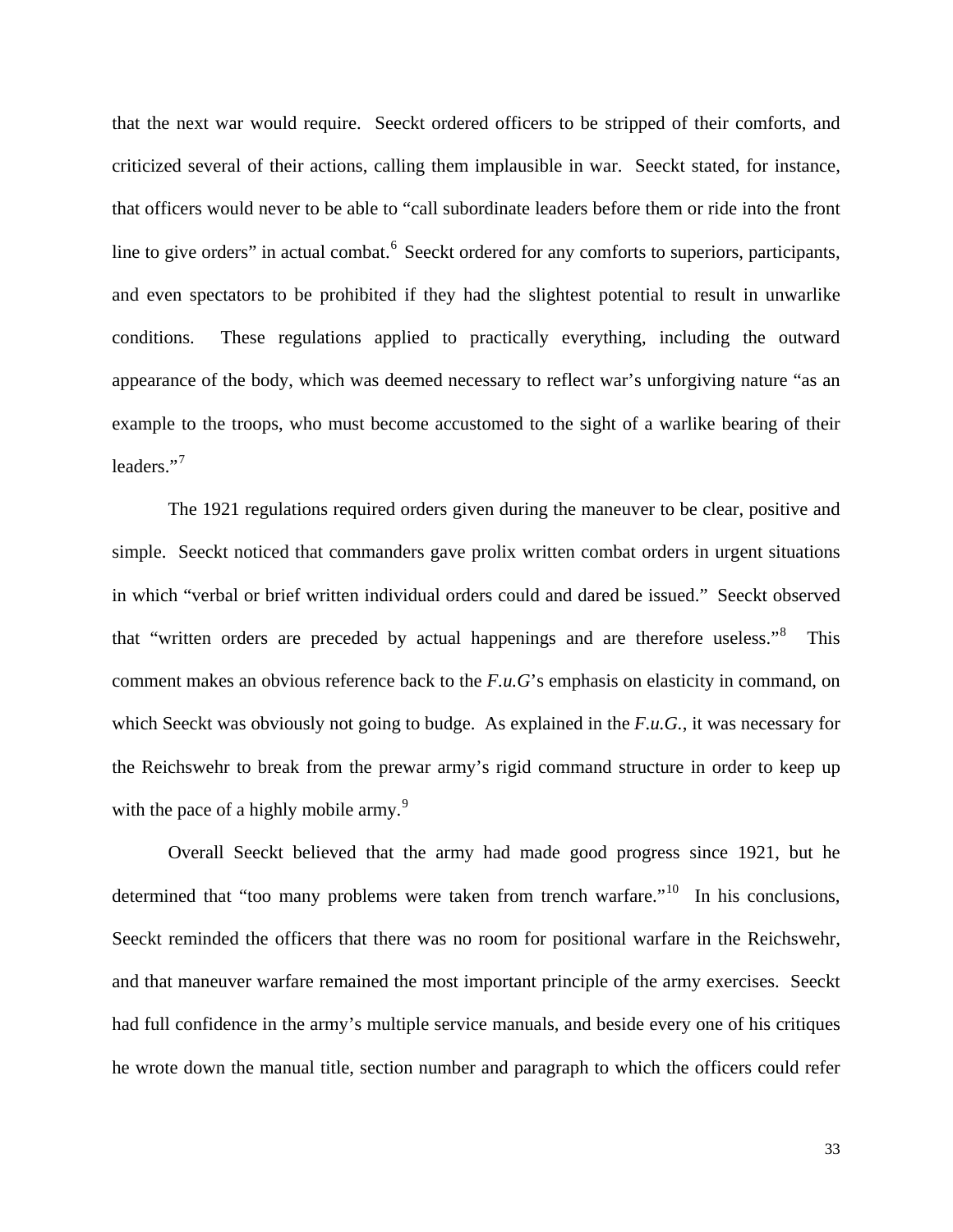in order to better understand his criticisms.<sup>[11](#page-55-1)</sup>

 The most important of Seeckt's directives ordered the officers to give more consideration to the placement of armored and air forces in future maneuvers. Seeckt assured the officers that the Versailles treaty was not going to stop the army from considering modern weapons in maneuvers, even if that meant replacing them with other materials during field exercises.<sup>[12](#page-55-1)</sup> This creative approach to replacing modern weapons with "dummy versions" became commonplace throughout the interwar years, and allowed for a prolific amount of theoretical progress to be made in the areas of German mechanization.

 With every passing year the Reichswehr's maneuvers became more and more complex, and by 1925 the German army was almost unrecognizable from the one Seeckt reviewed in 1923. Lieutenant Colonel A.L. Conger took notice of this change at the 1925 4th Saxon Division's maneuver, and his classified intelligence report praises the German army's abilities to the point of unadulterated admiration. The most interesting aspect of Conger's report, however, did not address the higher ranking soldiers and officers, but rather the lower ranked individuals who, for some reason, acted more like leaders than subordinate civil-servants:

I noticed about 100 men all uniformly dressed, but not in military uniform, marching in columns of fours in perfect formation behind a military band. These young men, as soldiers, and the Security Police as officers, and noncommissioned officers could quickly and easily be drafted into the Reichswehr, raising the total to perhaps 300,000 men without any great loss in efficiency.

After watching the Reichswehr's complete maneuver, Conger confessed that Germany harbored "the best one hundred thousand soldiers on the continent of Europe."<sup>[13](#page-55-1)</sup>

 In September, 1926 the Reichswehr maneuvers reached a boiling point that can only be described as the defining moment of Seeckt's career. The army administered two Group Command maneuvers (*Gruppenkommando)*, which were the first post-war exercises to involve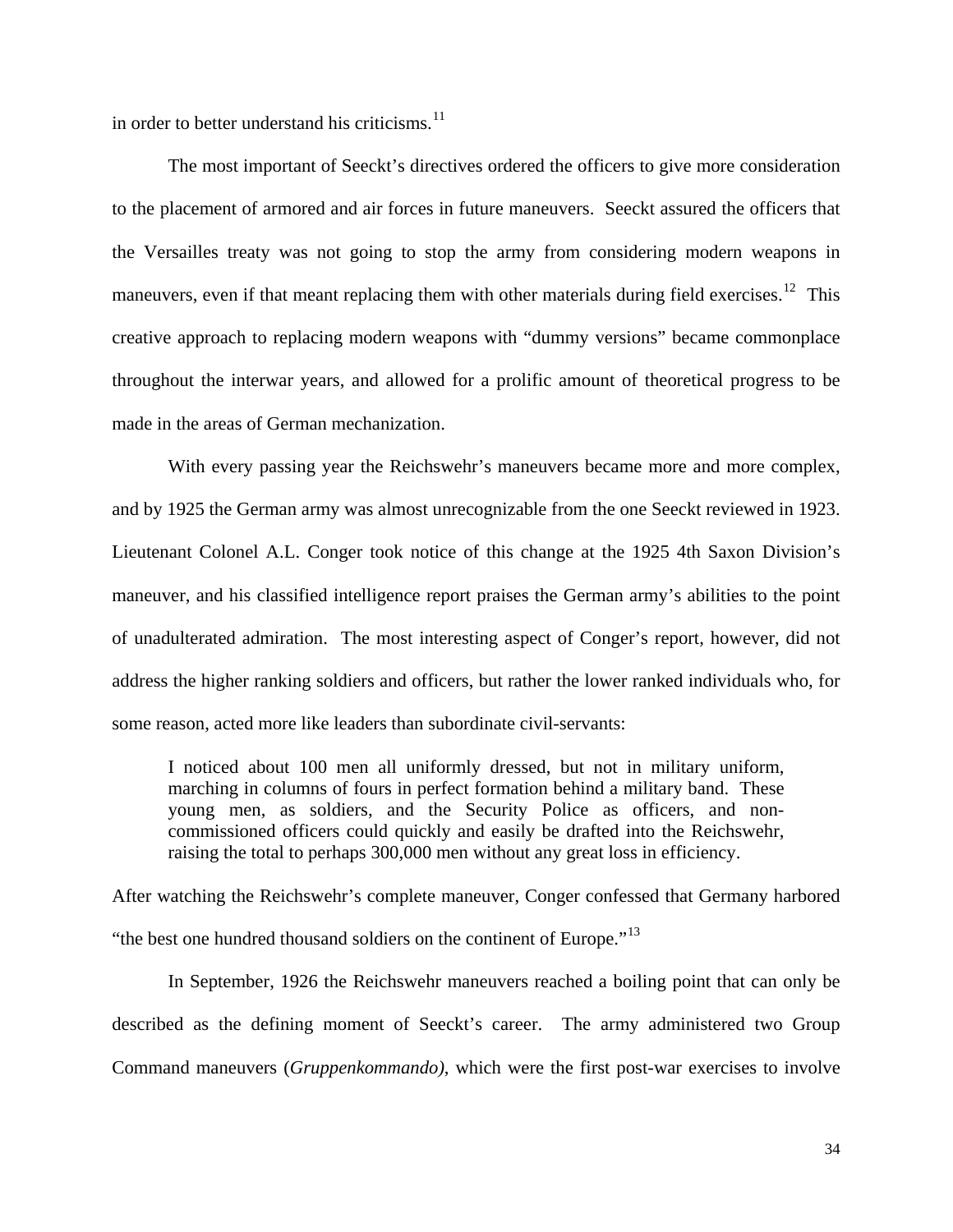more than a division of soldiers.<sup>[14](#page-55-1)</sup> United States military attaché Major McLean submitted an intelligence report on the first Command Group that offered a vivid view of how this maneuver was devised, conducted, and evaluated. The first Group Command was held in Brandenburg north from the Harz Mountains and west of the Elbe. The maneuver consisted of the 2<sup>nd</sup> Infantry Division (at Stettin) and the  $1<sup>st</sup>$  Cavalry Division (on the Oder around Frankfurt) participating as the "Red Force" (Poland), and the  $3<sup>rd</sup>$  Infantry Division, with a cavalry troop attached, participating as the "Blue Force" (Germany). To make the maneuver even grander, the staff directed each side to add an imaginary division of infantry; one on Red's right flank and the other on the Blue's left flank.<sup>[15](#page-55-1)</sup>

 The Blue troops were given the task of defending the Elbe line against a Red army advance. As stated in the "General Situations" distributed to both sides, "A Blue army is withdrawing behind the Elbe, with north wing via Stendal, before a superior Red army advancing north of the Harz Mountains." Each side was also given "Special Situations" which outlined what stage of the conflict they were in, and what the conditions their troops were in. A brief summary of both sides' predisposed situations is necessary to explain the maneuver. The Blue army had retreated across the Elbe River without enemy contact, and planned to set up defensive positions to receive Red's offensive, at which point it would launch a counter-attack. Blue had planned to reinforce its position with the recently arrived 3rd and 4th Infantry Divisions, but the Red cavalry was too fast and on September 12, Red seized the bridgehead at the Elbe and began moving rapidly toward Blue's position.<sup>[16](#page-55-1)</sup>

 The maneuver commenced with Red forces advancing in a single column toward the Elbe crossing point, while the Blue forces formed two columns to protect their position. Red's cavalry units slammed into Blue's left column first, but Red was unable to hold the position, and

35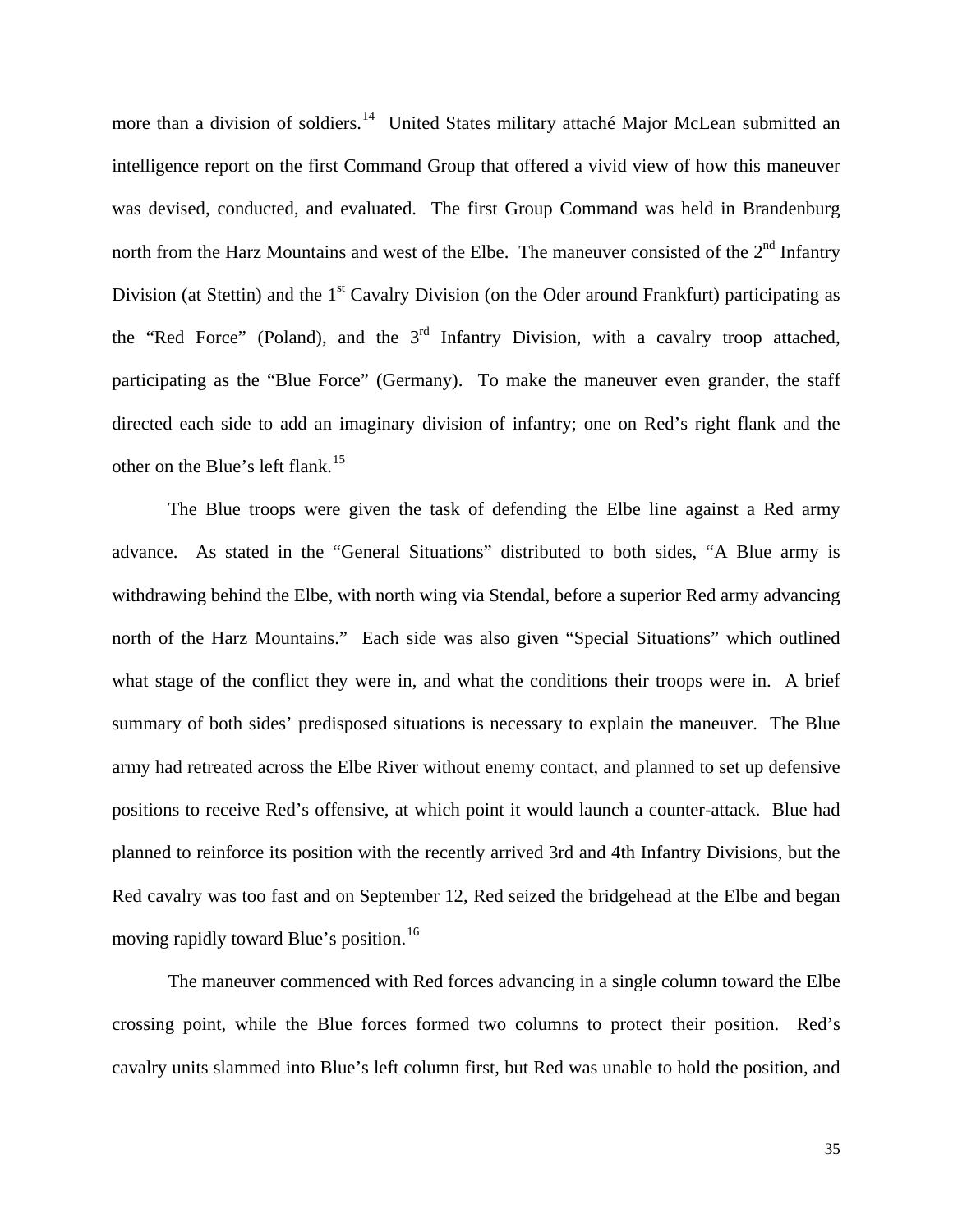Blue hurled Red's cavalry back across the Elbe. Blue's left column engaged in a pursuit of the retreating cavalry across the Elbe, but to its surprise there was a Red infantry regiment laying in wait. Occurring simultaneously, Blue's right column encountered a Red infantry regiment of its own and struggled to hold on to its position. With both columns under attack, Blue called on the commander for reinforcements. Instead of sending reinforcements to support either of the columns specifically, Blue's commander funneled the third regiment reserves into the gap between the two columns, hoping to prevent the collapse of both positions. With Blue's line of defense stretched out like a rubber-band, the Red army stormed in, snapped the defensive line and stole the victory.<sup>[17](#page-55-1)</sup>

 Major McLean expressed concern that the German staff focused almost entirely on "training officers of all grades to the consideration of the combined tactical employment of arms and weapons that the Versailles treaty prohibited."<sup>[18](#page-55-1)</sup> Hostile and friendly air forces were considered by both sides, and "umpires never failed to bring home the commanders of every grade by constantly giving them an assumed air situation."<sup>[19](#page-55-1)</sup> These air forces were physically represented with different colored floating balloons, each of which correlated with a different type of aircraft, but more often than not the officers would simply command their troops while assuming the existence of hostile enemy aircraft overhead. Curiously enough, the foremost consideration of every officer and soldier throughout the maneuver was air defense tactics. Troops sought to cover their position with camouflaged material, and when this wasn't possible officers dispersed their men and equipment into formations that would render enemy bombing ineffective.<sup>[20](#page-55-1)</sup>

 Likewise, the army's "tanks" were actually armored cars, which looked strikingly similar to the riot cars used by German police forces.<sup>[21](#page-55-1)</sup> McLean pointed out in his report that the

36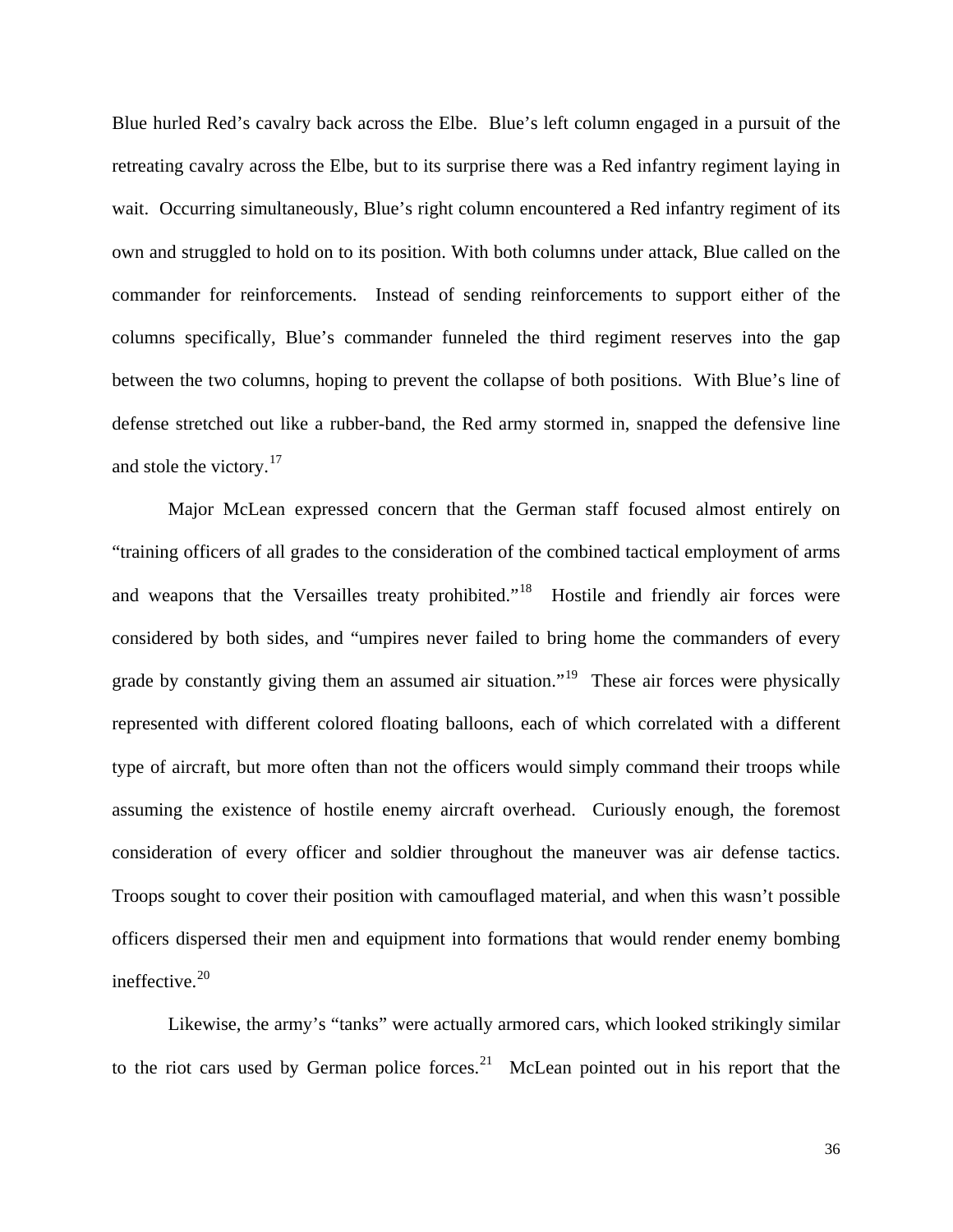Germans never planned on using these in war, and warned that they were being used to duck the treaty's restrictions on armor. McLean determined that these riot cars "represented field-heavy fast tanks such as might be employed for reconnaissance or special battle missions."<sup>[22](#page-55-1)</sup> The Germans also employed smaller "dummy tanks" that appeared as camouflaged canvases over a steel framework mounted on two bicycle wheels, with two soldiers inside "driving" the vehicle. [23](#page-56-0)

situations in which one unit found itself in a position to facilitate the advance of a neighboring unit." $^{25}$ More than anything else the Reichswehr's infantry tactics surprised McLean. The German infantry in the maneuver advanced rapidly, but at different rates and in different sections. At first McLean assumed that this was the result of German troops being inexperienced with large-scale maneuvers, and he thought there must have been some kind of confusion with the orders.[24](#page-56-0) McLean quickly corrected himself when he learned that German doctrine encouraged each section to take the initiative irrespective of how the other flanks progressed. Although they advanced separately, McLean noticed that the different sections cooperated "in all

being used as a holding force on the Elbe it should have been turned against the Blue's flank, In the maneuver's final evaluation German General von Lossberg, the supreme commander of the exercise, criticized the Blue commander's decision to deploy two far reaching columns, and told him that their distance made it impossible for them to provide mutual support. Lossberg criticized the Red forces as well, remarking that they took too long to move in and exploit the Blue army's overstretched defenses. He asserted that if Red took the initiative sooner it could have obtained an even more crippling victory. At this point Seeckt made his presence clear. Seeckt called the Red commander's use of cavalry "foolish," exclaiming that instead of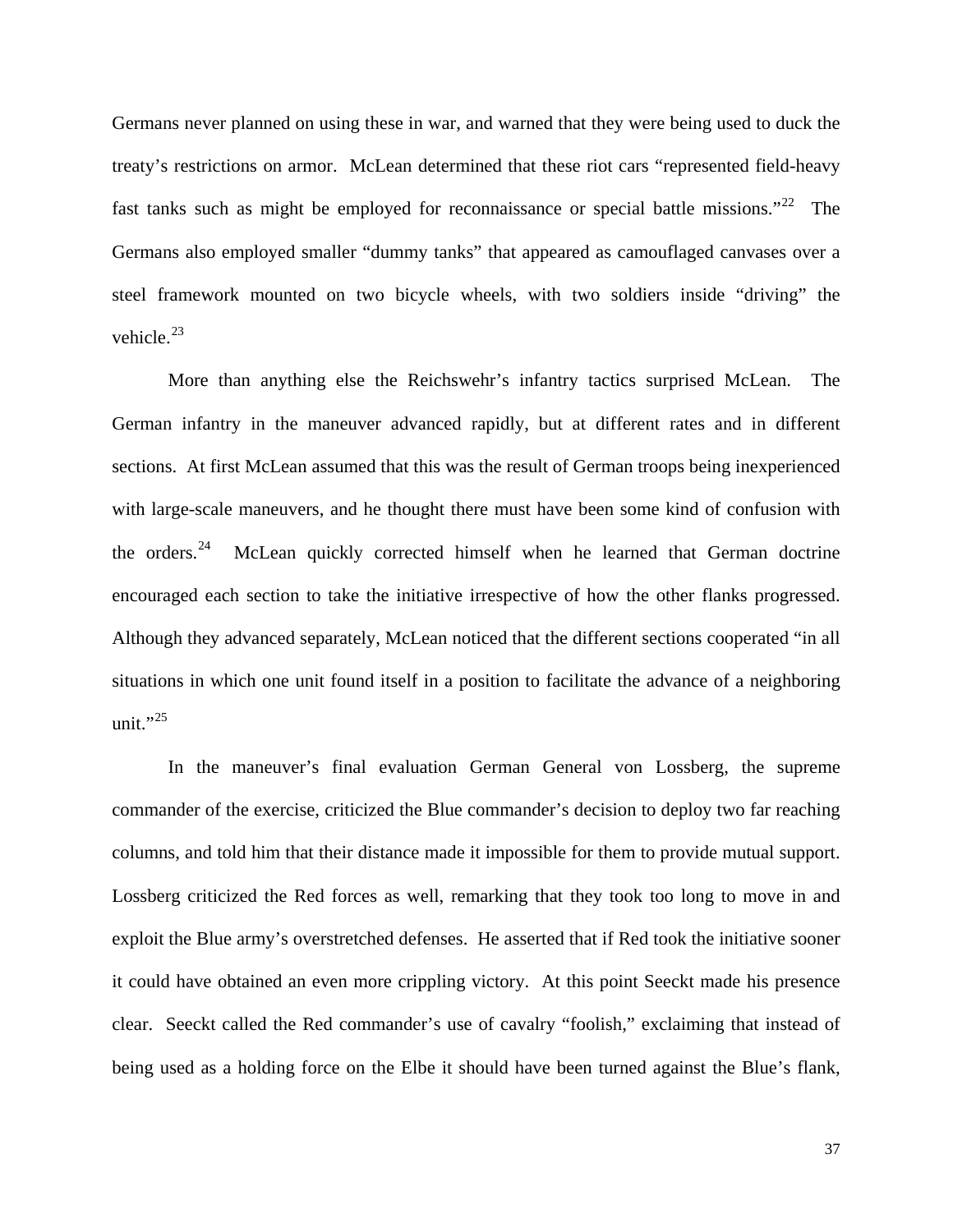where it could have exploded in the rear. <sup>[26](#page-56-0)</sup>

 The fall 1926 maneuver signaled a turning point the Reichswehr. Not only because the Reichswehr displayed substantial progress, but because the maneuver marked Seeckt's last year as the army's commander-in-chief. Throughout the maneuver's proceedings there was a new personality receiving most of the attention – recently elected President Paul von Hindenburg. McLean described Hindenburg atop a hill dressed in a full field marshal's uniform, looking out over the maneuver with a Kaiser-like aura about  $\lim_{n \to \infty} 27$  $\lim_{n \to \infty} 27$  Foreign observers from nine countries, including the U.S. and Russia, went up to greet Hindenburg one-by-one. It is worthwhile to note that France, Britain, and Italy, the three countries represented in the Inter-Allied Control Commission, were not invited. These countries remained hostile powers in the eyes of German  $officers.<sup>28</sup>$  $officers.<sup>28</sup>$  $officers.<sup>28</sup>$ 

 A new enthusiasm swept across Germany for the new president, with the *Lokal-Anzeiger* newspaper professing that "Germany's first soldier" had returned, and Würzburger *General-Anzeiger* claiming that every German "could feel it on the maneuver grounds, where one may observe a thousand times that love of the soldier and our army is again awakened." A change was taking hold, not only in the civilian population, but in officer corps as well. The army was growing hungry for war, but its officers began to recognize that they were practically impotent with only 4,000 officers, 100,000 men and a meager supply of materiel. In his tenure as army commander, Seeckt achieved unprecedented progress in the army's reorganization, doctrine development, and training, but by 1926 his promise of a "future army" was starting to wane.<sup>[29](#page-56-0)</sup>

 In 1924, commander of the Army Department of the *Truppenamt* Joachim von Stülpnagel, delivered an article to every member of the Defense Ministry entitled "Thoughts on the War of the Future." Stülpnagel assured them that a war with France was coming, but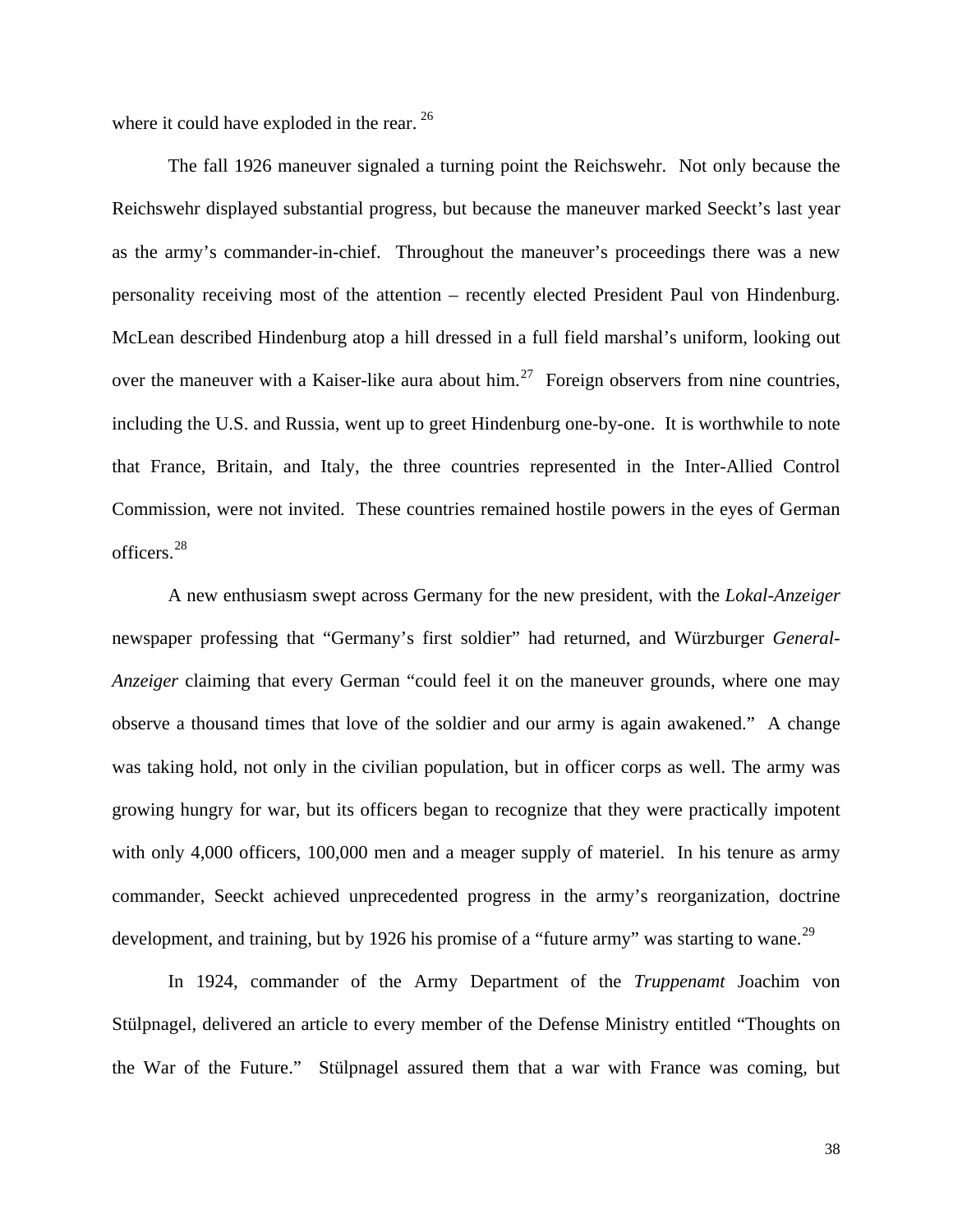asserted that a war in the Reichswehr's current state "would be a mere heroic gesture."<sup>[30](#page-56-0)</sup> To make his argument clear, Stülpnagel pointed out that the army's seven divisions would use up their entire supply of ammunition in exactly one hour of combat. This was not an individual phenomenon, and officers of all grades began to wonder – perhaps the Reichswehr could do something more now, rather than hope for something 'great' later. $31$ 

almost identical; the army would evacuate past the Weser River, maybe even as far as the Elbe.<sup>[32](#page-56-0)</sup> More than any other individual Seeckt was responsible for the Reichswehr's successful recovery. But the trait that made Seeckt the perfect leader in the Reichswehr's early years was the same one that made him unsuitable to lead the army in its later years. Seeckt was a forward thinker, and a man with extraordinary foresight. His predictions on modern warfare were right on target, but the army needed to consider the tough situations at hand if it was ever going to be ready for a "future war." Seeckt's detached nature left the Reichswehr without any solid defensive plan in the event that one of the several hostile countries surrounding Germany invaded. In fact, his plan during the Russo-Polish war, had the Soviets invaded, was to retreat deep into Germany and wait for the Allies to intervene! His plan for a French invasion was

[surely ill-fated offer. Of course, the officers were especially perturbed by this und](#page-56-0)ermining of  [Despite this, the troops respected Seeckt, and he earned their unwavering loyalty.](#page-56-0)  Seeckt's portrait remained in meeting halls, corridors, and even in the private quarters of [commissioned and non-commissioned officers. Seeckt's successor, General Wilhelm Heye](#page-56-0)  [\(1926-1930\), was not so lucky. Heye tried to present himself in a more democratic fashion,](#page-56-0)  [announcing that any soldier at any time could come to him for direction. In the minds of most](#page-56-0)  [soldiers, this system disregarded their immediate superiors, and most ignored his friendly, but](#page-56-0)  their authority, and as a result Heye received little respect throughout his tenure.<sup>[33](#page-56-0)</sup>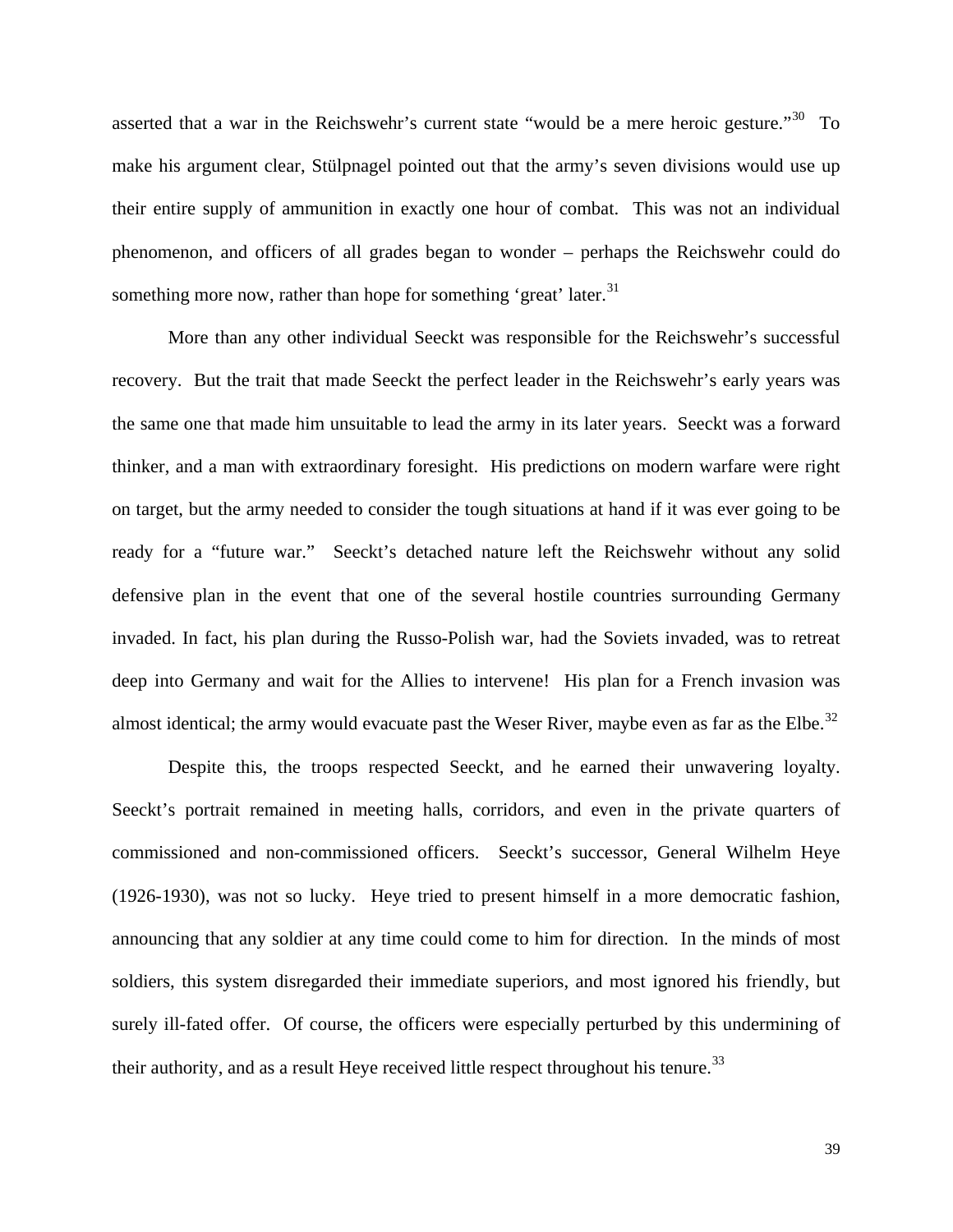The third commander-in-chief, General Kurt Freiherr von Hammerstein-Equord (1930- 1934), at least gained the respect of the troops. Hammerstein was a man of conviction, and received respect from most army soldiers and officers immediately. Hammerstein was a steadfast commander, and there had even been a few times throughout his tenure when he considered mobilizing the armed forces against the Nazi party. At the Jüterburg training ground in October 1932, Hammerstein spoke to Reichswehr soldiers about the country's political situation, telling them that "if Herr Hitler believes he can politicize the Reichswehr, a few bullets flying around his ears will someday demonstrate that the Reichswehr is not to be politicized."<sup>[34](#page-56-0)</sup>

leaders.<sup>[35](#page-56-0)</sup> Seeckt's dismissal in 1926 gave way to new army leadership, and with it came a new Like Seeckt, Hammerstein did not trust politics and tried to hold the Reichswehr above the level of political influence. Under Seeckt the army wasn't subject to the cabinet, Chancellor, or any government form associated with the Foreign Office. This treatment of the army as a "state within a state" led to mutual disdain between political and military ranks, and created a turbulent civil-military relationship that put Germany in a dangerous position, sealed in on all sides by hostile neighbors, with a strong distrust between the country's political and military enthusiasm for German civil-military cooperation.

 Military progress in the Reichswehr after 1926 did not come so much in the form of tactics, but in the aspects of war neglected under Seeckt's tenure: logistics, foreign policy and civil-military development. Seeckt's tight constraints on army development came undone in 1926, and in the next three years the Reichswehr held no fewer than five large-scale maneuvers that tested everything from the army's efficiency in feeding its soldiers to its sanitary services and maintaining personnel. This shift in direction occurred primarily because of the Reichwehr's new leadership. The new generation of officers wanted to pull the army out of its isolationism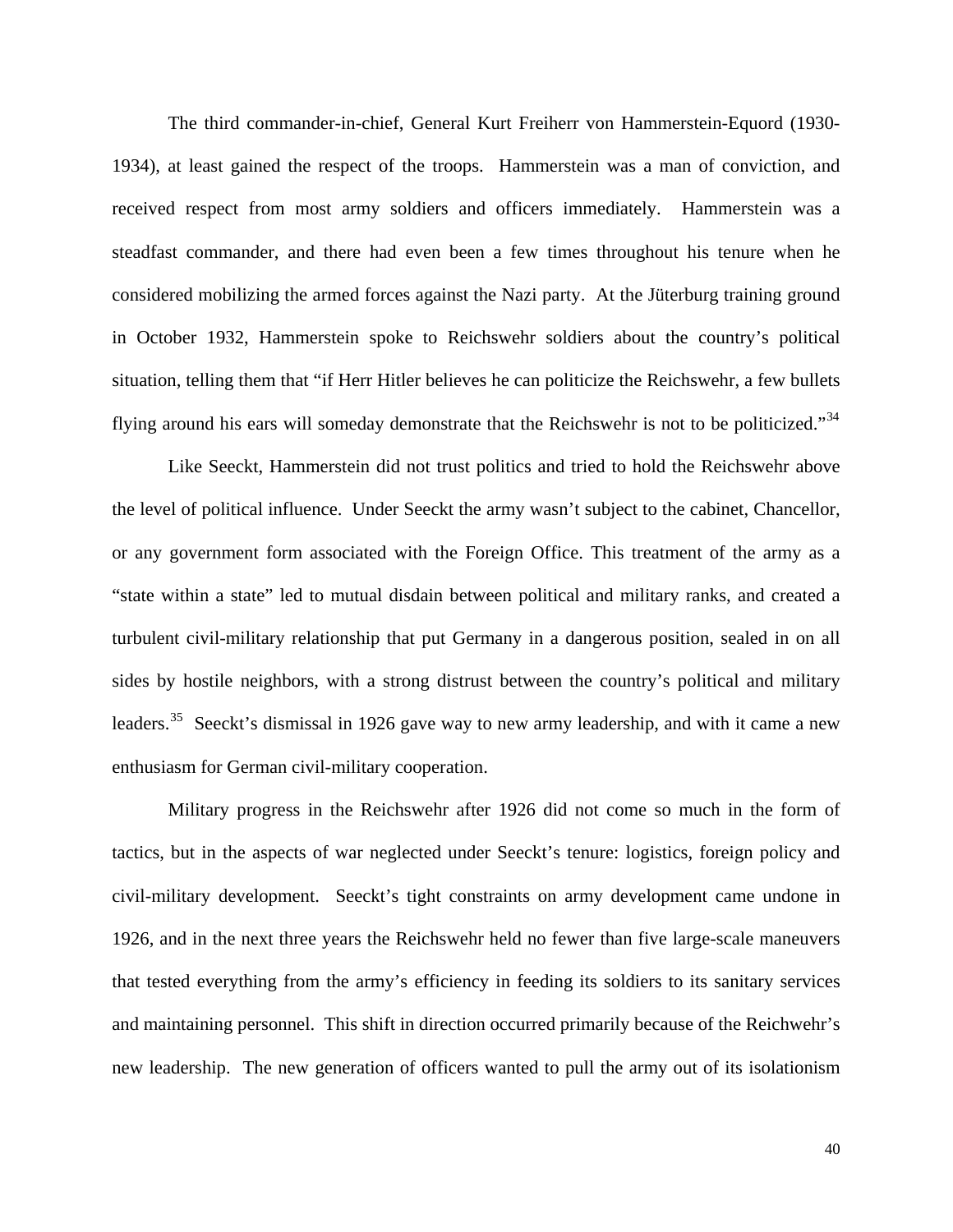and theoretical stages into new age of realistic military planning. Officers wanted to focus on the army's current conditions, and felt that it was necessary to create a national defense policy to protect Germany in its vulnerable state. The movement started with commanders like General Stüplnagel, and gained momentum with Colonel Werner von Blomberg, chief of the Truppenamt in 1927, and Colonel Kurt von Schleicher, leader of the newly created *Ministeramt* (office controlling civil-military relations). This new order took a strong stance for national security measures, and asserted that the army could never defend Germany without a healthy civil-military relationship, especially if it ever hoped to rearm.<sup>[36](#page-56-0)</sup>

early as 1929, and provided the army with up-to-date information for use in its annual maneuvers.<sup>37</sup> There was one other individual in an especially unique position to push the army toward national defense, newly elected Defense Minister General Wilhelm Groener (1928-1932). The former defense minister, Otto Gesseler, was a notorious yes-man to Seeckt, and had maintained a hands-off approach to military affairs. Groener on the other hand was deeply interested in politics and saw the development of a national defense policy as a necessary next step. With his political savvy, Groener brought a much broader approach to peacetime military preparations. In May 1928 Groener launched the army's first comprehensive intelligence operation to observe Poland's military capabilities. This enabled officers to begin drawing up realistic war plans as

In October, 1927 (one year before Groener's appointment) Colonel Schleicher wrote up a detailed report on national defense recommendations and sent it to the Foreign Minister, Gustav Stresemann. Schleicher referred to his program as "national protection", which he defined as "the defense of the Reich's borders as well as the protection of the lives and population from enemy attacks and acts of violence on land, on sea, and from the air." Schleicher, in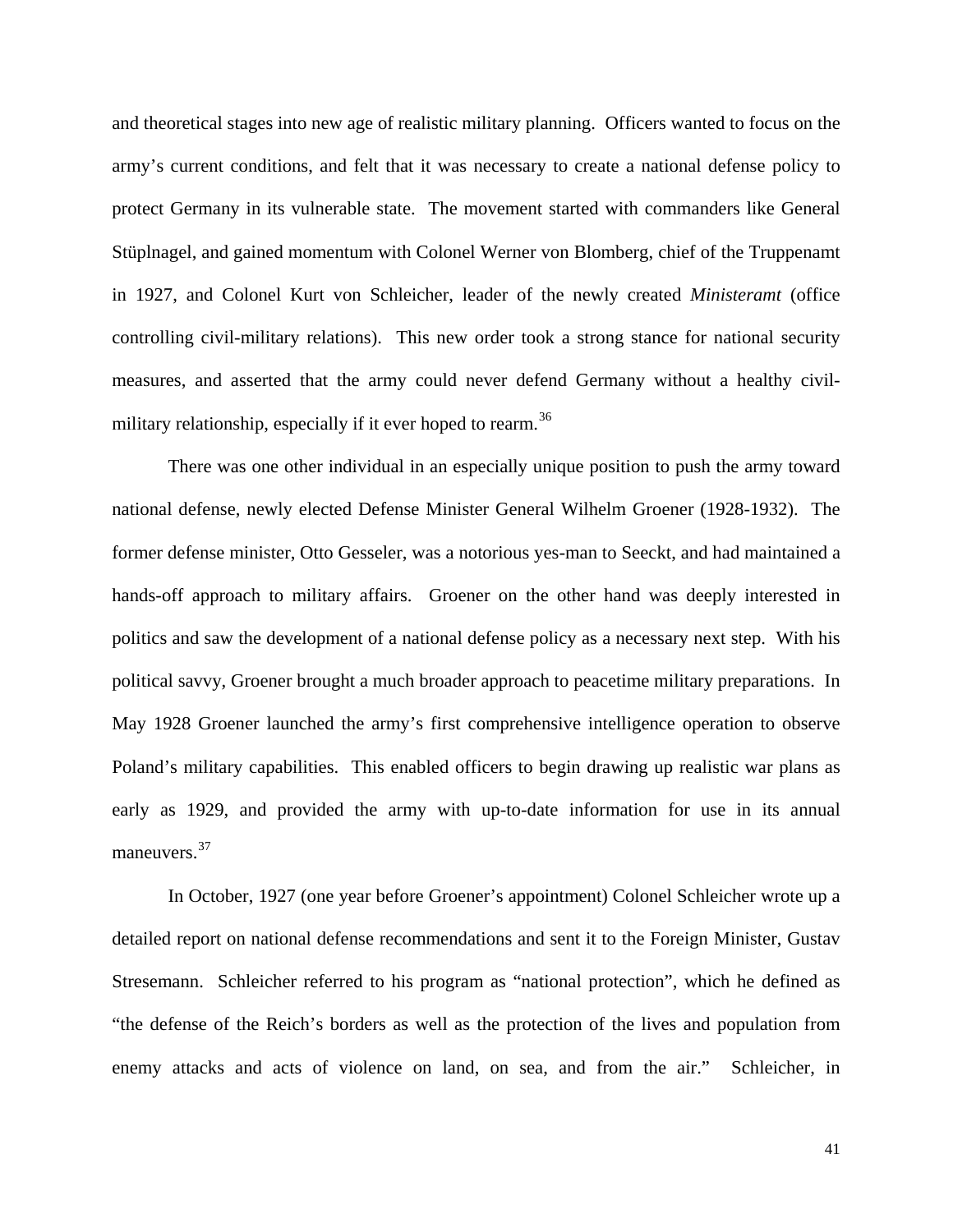collaboration with the officer corps, wanted to give Germany an organized system of mobilization and rearmament so that the army could finally receive the training and equipment necessary to prepare for an invasion by any one of the hostile countries nearby. The initial respons e from the Foreign Office was not very surprising.

annual ten-day General Staff Tour in Bautzen and Silesia, which also acted as a traveling wargam e. Officials were wary about violating the Versailles treaty, *especially* its restrictions on mobilization and rearmament. National defense advocates did not let up, however, and invited Foreign Office members to a number of maneuvers and exercises in hopes that they would help foster better civil-military relationships and reassure government officials that the army was not looking to start a war anytime soon. In November, 1927 the Defense Ministry invited Foreign Office members to attend a wargame that postulated a Polish invasion of Germany. The Foreign Office accepted the invitation enthusiastically, and in January 1928, army officers and Foreign Office members participated in a forty-nine day wargame taking place in the Defense Ministry's office. In the spring of the same year, General Blomberg invited Foreign Office members to the

That spring the Reichswehr Ministry and General Groener submitted new directives for national defense to the Foreign Office and, finally, the office caved in. The Foreign Office determined that, because the Versailles treaty showed no sign of changing, it was necessary to prepare the Reichswehr to defend Germany. Still, the Foreign Office demanded that no military action could jeopardize foreign policy, and told Groener that every major decision had to undergo a Foreign Office review before even being considered. While Groener was not satisfied, this was a first step. In light of this new development, Groener suggested to the Foreign Office that the army begin hosting new, grander wargames and maneuvers to work out the civil-military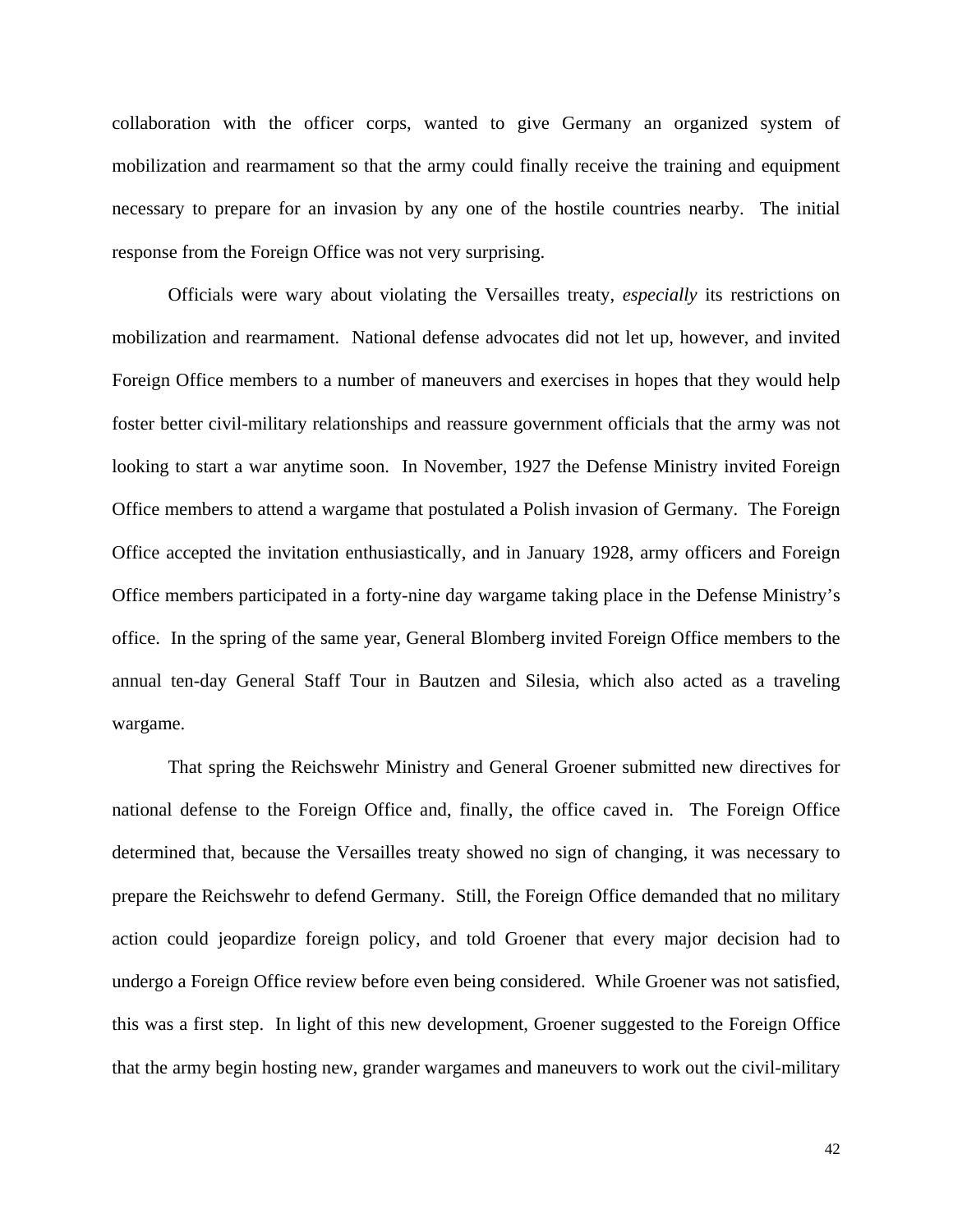issues within national defense. He argued that the January 1928 wargame proved that the army was still unable to cooperate with the civil government efficiently, and offered to set up diplomatic exercises, based on the most plausible future wartime situations. Groener began this project immediately, and nowhere in the Reichswehr's history is the shift to realistic military planning more apparent than in the army's 1927-1932 maneuvers.

The 1930 maneuver was not simply an attempt to improve tactics or even civil-military The army's 1930 maneuver is of special interest, for it took into consideration every division in the German army, and postulated a large invasion from a superior French army into the heart of Germany. Present at the maneuver was President Paul von Hindenburg, Chief of Army Command Wilhelm Heye, and Defense Minister Wilhelm Groener, as well as the army's invited guests. The latter included Reichstag and state government representatives, civilian industries, and several foreign attachés (with the exception of France, Soviet Union, and Poland). cooperation – it was a test of the army's ability to mobilize for a full-scale European war.

draw up the first solid lessons on mechanized warfare, which he summarized in a September The maneuvers in the last two years of the Weimar Republic (1931–1932) showed substantial growth in army training, but more importantly, these exercises occurred in the final stages of the development of Blitzkrieg tactics. Although renowned armored theorist Ernst Volckheim paved the way for German theories on mechanized forces with his 1923 *German Tanks in the World War* and his 1924 publication *Tanks in Modern Warfare,* the most prominent armored theorist emerged in the Republic's final years. This theorist was Colonel Oswald Lutz. As inspector of Motor Transport Troops, Lutz was responsible for overseeing the Reichswehr's seven motorized battalions. Throughout 1931-1932 Lutz held a series of maneuvers involving dummy tank battalions in Jüterbog and Grafenwöhr. These theoretical tests allowed Lutz to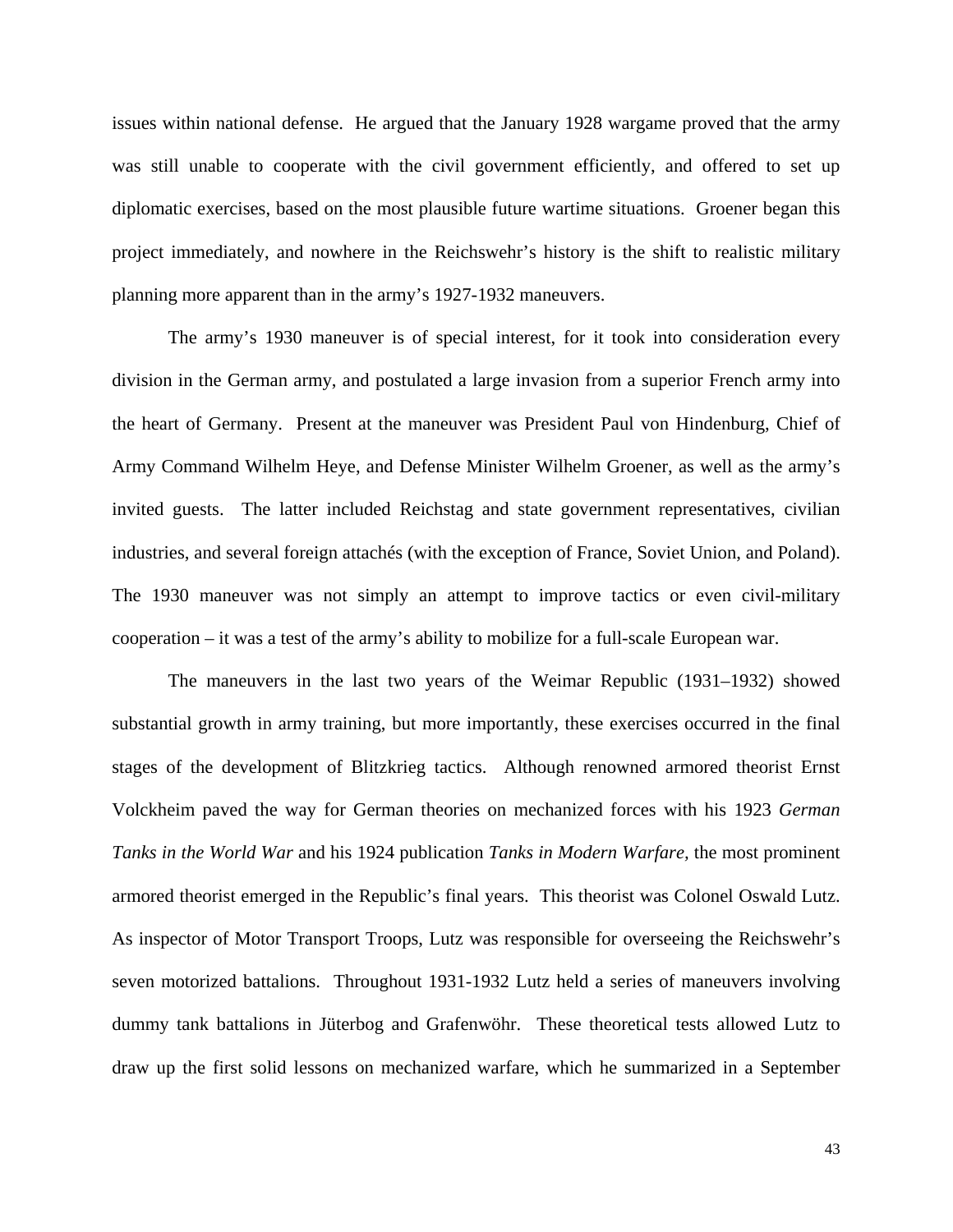1932 report intended to help with the revision of the *F.u.G.* service manual*.* [38](#page-56-0)

 Lutz broke down mechanized warfare into three principles that eventually formed the basis of tank tactics for the Wehrmacht. The first of Lutz's principles was independence. Tanks, according to Lutz, should be used for independent missions that utilized their specialized attributes. Tank units were to be used for the *Schwerpunkt* only, as they were far too valuable to use solely for support missions. The second principle was mass. Tanks needed to be used in at least battalion sized groups, anything less jeopardized the possibility of a decisive victory. Lutz's final principle was surprise. Tank units were to attack suddenly on a broad front to splinter the enemy's defense. It was necessary for these units to operate in echelons that would attack deeply, with the possibility of the *Schwerpunkt* changing during the pursuit. If this occurred, the tank units would first destroy any targets or obstructions that posed a threat, and then return to their previous mission.<sup>[39](#page-56-0)</sup>

warfare, and it is no stretch of the imagination to say his 1932 report marked the genesis of the famous German *Panzer* (armor) divisions.<sup>[40](#page-56-0)</sup> Combined arms remained essential in Lutz's view on armored warfare. Lutz disputed the notion that antitank weapons rendered armor ineffective, but he did believe that an armored advance without supporting infantry, aircraft, and artillery was hopeless. The infantry played an especially important role in this combined arms team. Mechanized formations would be used to penetrate the enemy lines, and then supporting infantry would follow close behind, grabbing hold of the position and taking advantage of the enemy's panicked troops. The 1931-1932 exercises provided the theoretical foundation for the army's final maneuvers in the Weimar era. Lutz's exercises showed the first signs of the officer corps' theories taking form in armored

 [If it were possible to divide the German military experience in the Weimar era into two](#page-56-0)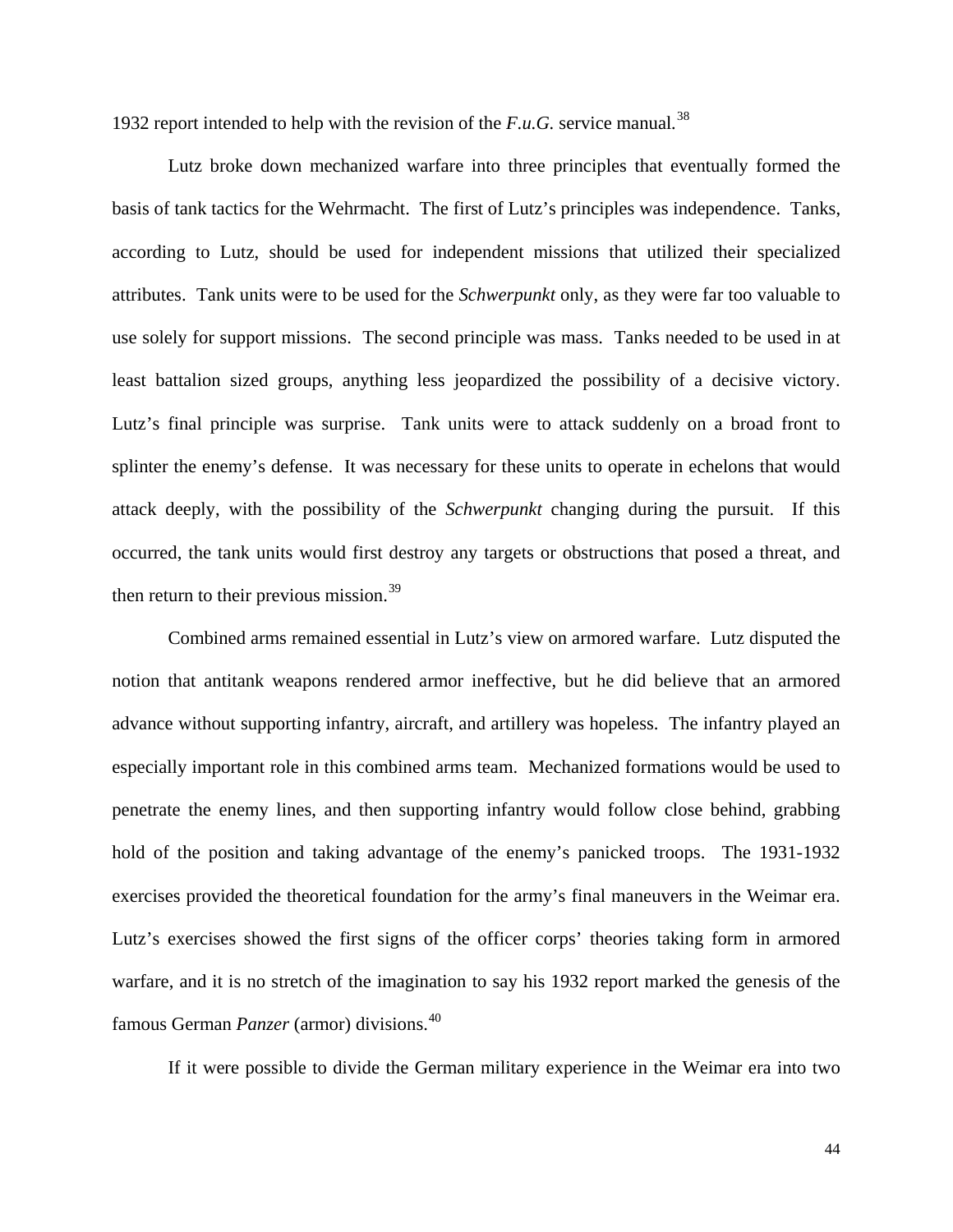[periods, the developmental and the experimental, then the maneuvers of 1926 and 1932 would](#page-56-0)  have to be their respective parallels. Like Seeckt's 1926 maneuver, the fall 1932 army maneuver [was an amalgam of every military development since the army's rebirth, and can be described as](#page-56-0)  [no less than an epic display of Germany's interwar progress. Taking place on the Oder River](#page-56-0)  [and around Frankfurt, the exercise involved a rapid movement of Red forces \(Polish\) through an](#page-56-0)  [opening in the lines of Blue forces \(German\), which transpired simultaneously with the seizure](#page-56-0)  [of an Oder bridgehead by a motorized reconnaissance detachment \(MRD\). This was followed by](#page-56-0)  [a crossing of the Cavalry Corps, and a maneuver of the MRD toward the rear of the Blue army.](#page-56-0)<sup>41</sup> [The Blue army, or 3rd infantry division, was under the command of Lieutenant General Karl](#page-56-0)  [Gerd von Rundstedt and consisted of the 7th, 8th, and 9th infantry regiments, as well as the 3rd](#page-56-0)  [artillery regiment. Lieutenant General Fedor von Bock, Major General von Fritsch, and Major](#page-56-0)  [General von](#page-56-0) Kleist led the Red forces, which consisted of the 1st and 2nd motorized cavalry divisions.

units of this detachment included a signal platoon, a platoon of armored cars, an anti-tank platoon , a bicycle company, a machine gun troop, and one cavalry troop. There were no less than thirty-five foreign attachés from fourteen different countries, including the Red Army's own armored theorist General Mikhail Tukhachevsky, enthusiastically observing the exercise. The maneuver had two chief objectives. The first concentrated on experimenting with the organization of infantry and cavalry divisions. This was the first time that infantry and cavalry units performed in close cooperation with a highly mobile motorized reconnaissance detachment. This MRD, comprised of an array of unique units, was a major divergence from previous maneuvers and was made an integral part of the operation. The major

The maneuver's second objective was to test the army's ability to move large groups of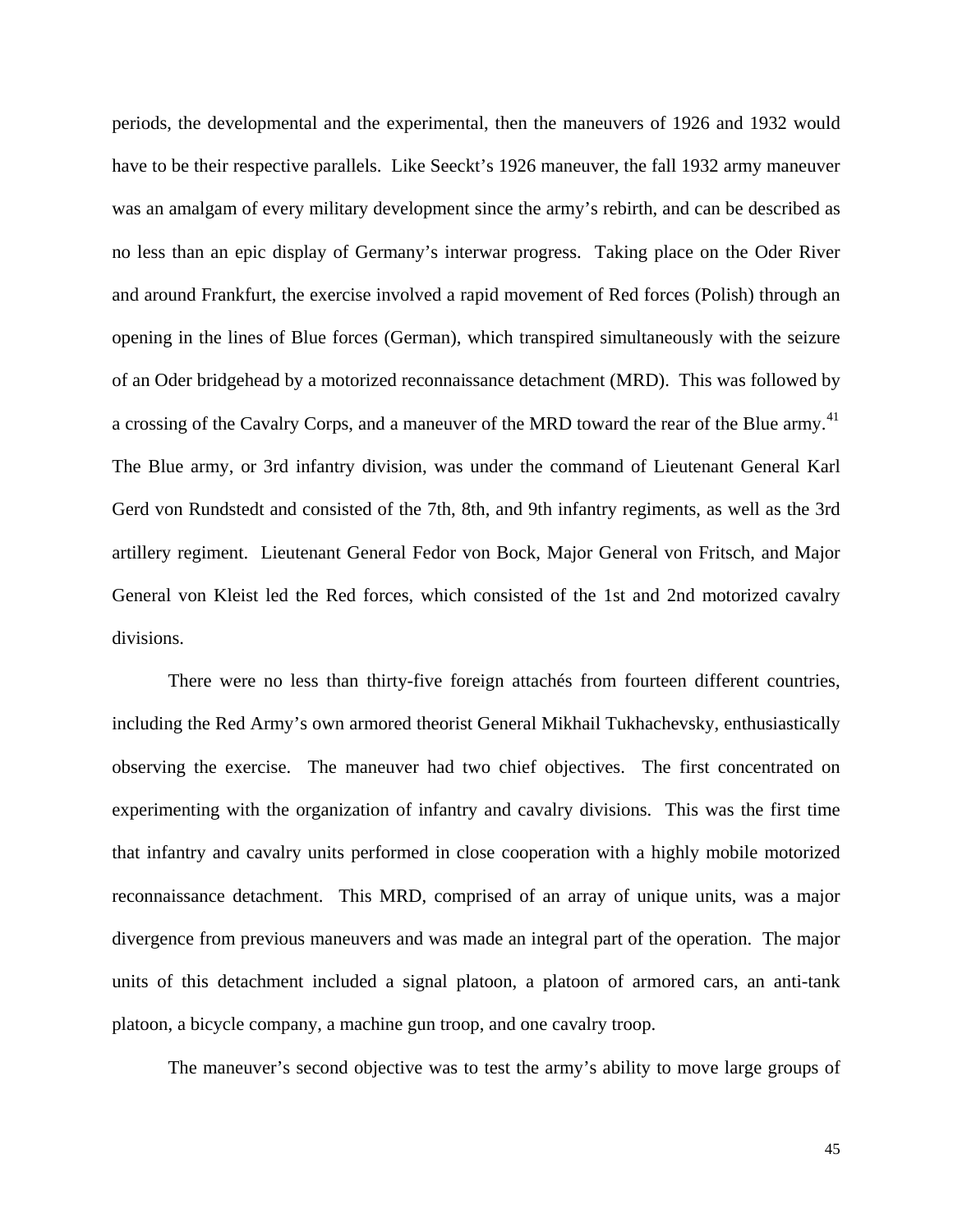troops across wide, rapidly flowing rivers.<sup>[42](#page-56-0)</sup> Similar to the 1926 Group Command, this maneuver took place within the parameters of a given situation that each side adhered to, and maintained a warlike atmosphere from start to finish. A brief synopsis of the "Special Situations" is necessary to understand the general demands placed on the army. It was early in September 1932 and the Blue (German) territory had just been invaded by strong Red (Polish) forces in the eastern frontier. By mid-September two major battlefronts developed, separated by a salient created by the Oder and Warthe rivers. To the north in Silesia, Blue forces had lost the line of the Oder on September 18th and retreated toward the Bober River with the Red forces following in pursuit. The Blue north wing retreated from the direction of Neusal and redirected itself toward Raumburg on the Bober. The Blue 1st Field Army located to the south Pomerania, defended itself against the superior Red 1st Army. The area in the Oder-Warthe salient was clear of either army's troops, with only frontier guards posted between the Unruhstadt and Netze frontiers, which were not "considered to have any military value."<sup>[43](#page-56-0)</sup>

rear position is arguably the most mature form of Blitzkrieg tactics seen in any maneuver so The first day of operations saw the immediate positive effects of motorized troops on the army's mobility. Commander Bock's Red cavalry corps used the MRD and its motorcycle rifle battalion south of Fürstenburg to quickly capture the west bank of the Oder River. The Blue forces were forced to blow up the Fürstenburg Bridge in order to prevent Bock's troops from advancing further. Bock had, thanks to the excellent performance by the reconnaissance detachment, gained a clear picture of the Blue army, and decided it was possible to defeat Blue forces in the Oder-Warthe elbow before they could cross the river. General Bock commanded the Provisional Cavalry Corps to make a hard drive and outflank the Blue forces fighting on the Oder and erupt into their rear. This order to rapidly envelop the Blue forces and strike from a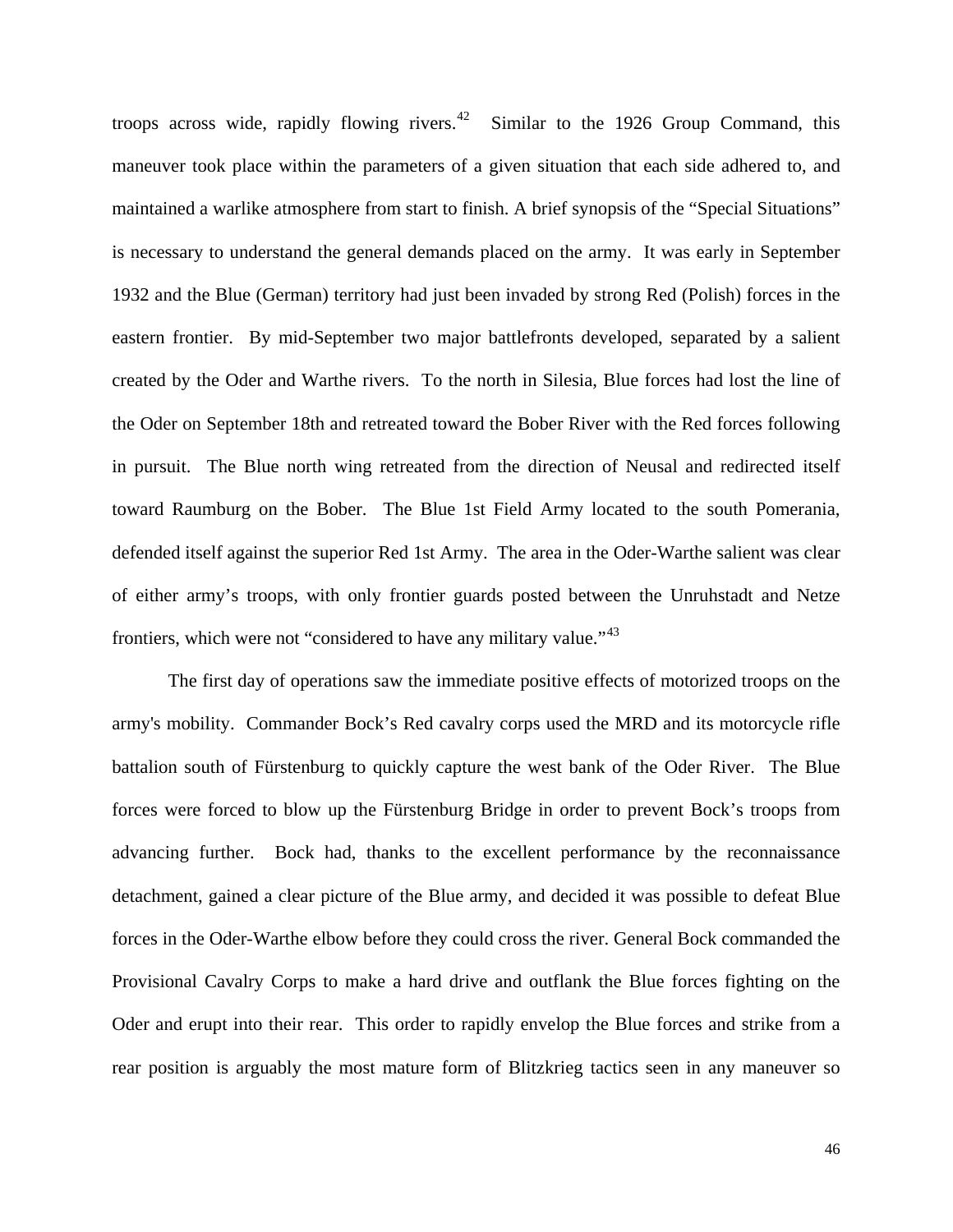far. $44$ 

 The units in this exercise consisted of multiple supporting arms, including several dummies of those not permitted by the treaty. The MRD, for instance, performed its first operational maneuver with a diverse collection of units which included an armored car platoon with four cars; an anti-tank platoon with two 37 mm guns; a bicycle company; a machine gun troop with four heavy guns; and a mounted signal platoon.<sup>[45](#page-56-0)</sup> Of the ersatz equipment involved, key role in the maneuvers, allowing the officers to issue even quicker verbal commands and perhaps the most interesting were the tanks and armored cars made of tin, and the wooden antitank guns (of which only the barrel was wooden, the rest of the weapon was geared for service) that served throughout the entire exercise. The inclusion of such equipment enabled the German army to maneuver according to the limitations of a modern army, despite its lack of modern equipment. The radio, a commonly neglected addition to combined arms team, also played a update each other on the situations at hand. $46$ 

of careful students of their professions which they follow with a seriousness not known in our Army."<sup>[48](#page-57-0)</sup> U.S. attaché Colonel Jacob Wuest witnessed the maneuver and described it as close to wartime conditions as was possible for a peacetime army.<sup>[47](#page-57-0)</sup> Wuest wrote that the operations continued 24 hours a day, from the beginning to the end of the exercise, and did not spare troops or animals the hardships of wartime conditions. Furthermore, in only three days the troops marched some 300 kilometers and "upon conclusion of the maneuvers" there had been "no unusual signs of fatigue either among officers or men." He described foot soldiers as being far from manufactured units geared for war, and instead called them "hand worked products of carefully selected stock." Wuest described the German officer corps in the maneuver as "a class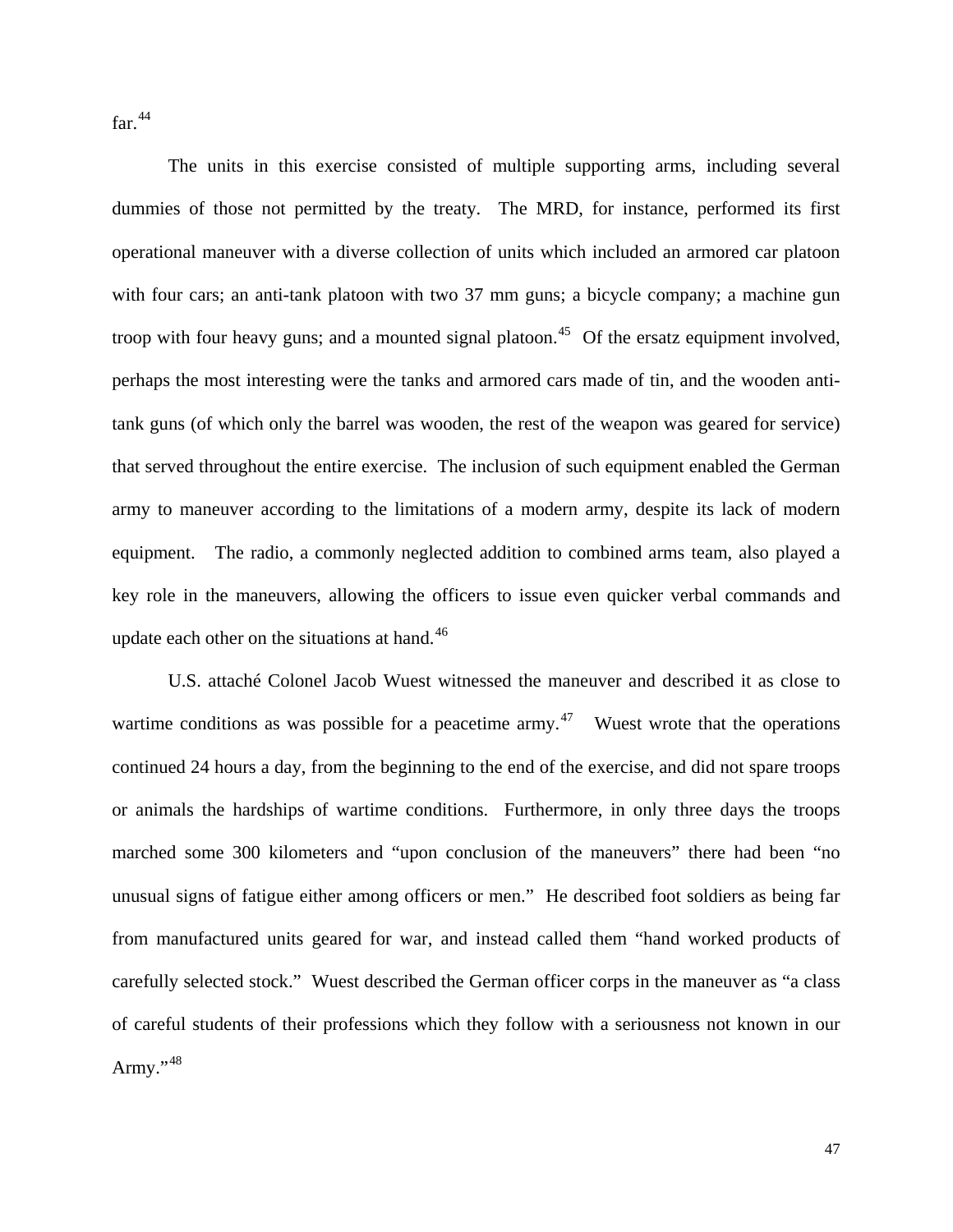Wuest noticed that the lower ranking officers showed a particular resolution. He asserted in his intelligence report that non-commissioned officers (NCOs) "conducted their detachments with an assurance that would have done credit to higher ranks, and gave sufficient evidence that Germany will not be lacking in platoon and company leaders when she needed them." This remark echoes the epiphany Conger had in 1925, and Wuest took it further still, stating that this was "the goal of the present system - to make every soldier a potential leader in war."<sup>[49](#page-57-0)</sup> The 1932 maneuver unveiled a major accomplishment of the Reichswehr – the creation of a wellcrafted blueprint for maneuver warfare, manifested into a physical reality. The collective efforts of the German officer corps left the Riechswehr the most educated and trained army in the world; a professional army lacking only in material and manpower. This was a risky readjustment that, according to Wuest, Germany had already decided to make – "with or without the consent of the rest of the world."<sup>[50](#page-57-0)</sup>

other than that *Troop Leadership* read like an eloquently paraphrased version of the officer  $\text{corps'}\, Fu.G.<sup>51</sup>$  $\text{corps'}\, Fu.G.<sup>51</sup>$  $\text{corps'}\, Fu.G.<sup>51</sup>$ [When Hitler seized power in 1933, he inherited the most practiced army in Europe.](#page-57-0)  [There was only one revision of 1923](#page-57-0) *F.u.G.* service manual and it was published in 1933, two [years before the army even began Hitler's colossal rearmament program. Entitled](#page-57-0)  *Truppenführung* [\(Troop Leadership\), the new service manual was an obvious continuation of the](#page-57-0)  *F.u.G*[, with many of its passages lifted almost verbatim from the 1923 service manual. The](#page-57-0)  [author of this revision was the newly appointed chief of the](#page-57-0) *Truppenamt*, General Ludwig Beck, [who began the revision in 1931, about the same time Lutz began his motorized exercises.](#page-57-0)  [Unsurprisingly the major changes in the manual came in the areas of motorization and armor, but](#page-57-0) 

The manual continued to outline the use of combined arms with artillery, infantry, tanks,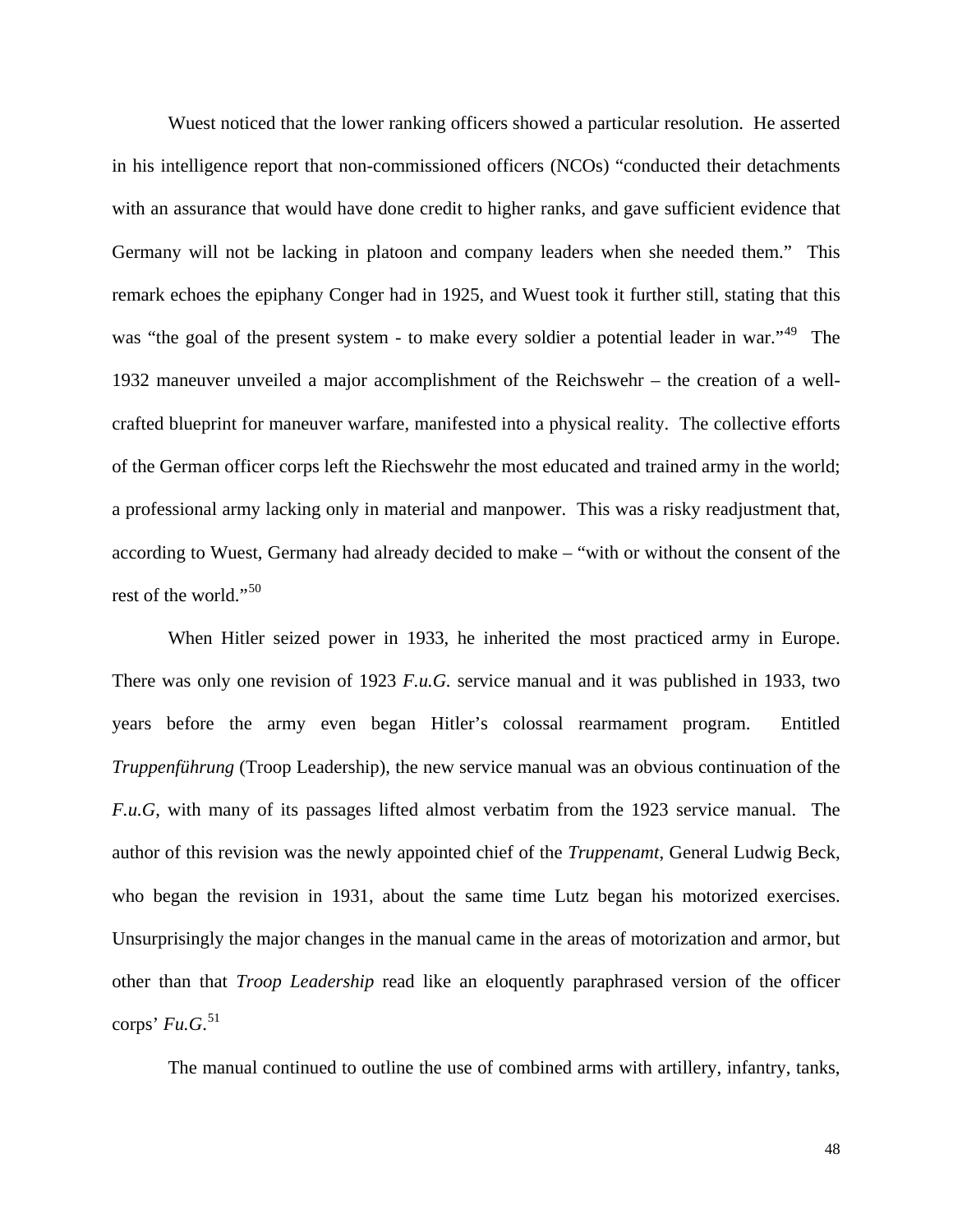and aircraft, as the keystone elements of German warfare. Independent leadership remained a fundamental necessity, and the manual still valued elastic thinking and flexibility in command as crucial characteristics of German officers. The emphasis on outflanking and attacking in the enemy's rear, as well as pursuing the enemy forces after their defeat became even more important now that technology actually allowed such daring maneuvers. Although the manual did not yet outline Panzer divisions, it discussed "armored commands" consisting of motorized infantry and regiments of tanks. The concepts of decisive victory (*Entscheidungschlact*), point of decision (*Schwerpunkt*) and battle of annihilation (*Vernichtungsschlacht*) all remained important aspects of German warfare.<sup>[52](#page-57-0)</sup>

the Wehrmacht (Defense Force), the German army commenced its first full scale operations on September 1, 1939, at 4:45 a.m., and a Blitzkrieg was born. Indeed, the doctrine that had been developed during the interwar era saw minimal revisions under General Beck, and the core principles of the Reichswehr's *F.u.G.* remained the foundation of German army tactics until 1945. The army continued its tradition of wargames, field exercises, and maneuvers, but the "content of these exercises was virtually indistinguishable from what had gone on before." The German army during the Nazi era "did not break any radically new ground in training, doctrine, or military education," but it did translate as fluidly as possible into an army fivefold its former size. The professional German micro-army expanded into a juggernaut, going from the 100,000 soldiers in 1933 to 3,737,104 by the time World War II began. Simultaneously, the army underwent a rearmament program starting in 1935 that moved beyond the officer corps' wildest dreams, and within several years the army received all of the instruments of destruction previously restricted to it by the Versailles treaty.<sup>[53](#page-57-0)</sup> Renamed

The attack on Poland, coded Case White (*Fall Weiss),* aimed at destroying the Polish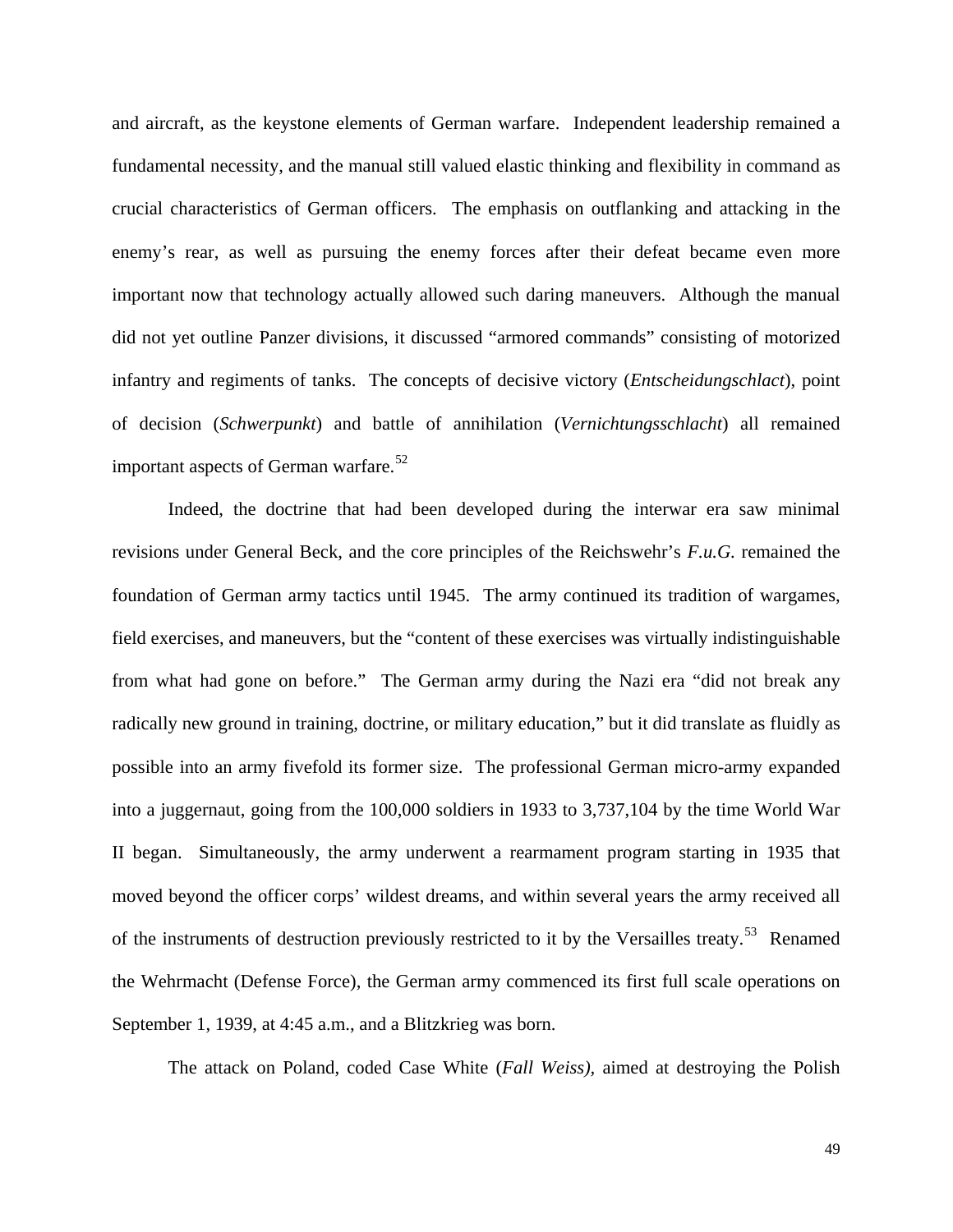army west of the Weichsel and preventing the development of Polish defenses by utilizing the outer wings of Army Group North and South. Generals Bock and Rundsedt from the 1932 fall maneuver reappeared as the commanders of the two German Army Groups, commanding a total of five mechanized armies. General Bock commanded Army Group North, comprised of the 14th, 10th, and 8th armies. Army Group South, led by General Rundstedt, had two armies; the 4th and the 3rd. $54$  The campaign opened with the five armies diverging from each other and entered on two main fronts; the 4th, 8th (east of Breslau) and 10th (Oppeln toward Warthe) armies driving from Silesia formed the first front; the 3rd and 14th armies entering from East Prussia and Slovakia formed the second. The two fronts formed a giant pincer attack, driving around the Polish forces on the Bzura River and then linking up, with almost the entire Polish army ensnared in a massive *Kesselschlacht*.

conquered in less than a month, and the only evidence left of an organized Polish army laid The Wehrmacht killed 65,000 Polish soldiers in action, wounded 144,000, and took 587,000 prisoners of war. The German staff called this the "greatest enveloping campaign known in world history." Panzer divisions ripped through enemy lines at Tomaszow and reached the capital of Warsaw by September 8th. The Germans dubbed the operation the "Eighteen Days' Campaign" because by September 16 the only thing still in Polish hands was the capital. But even Warsaw gave way under the weight of German air strikes by September 27th, and by September 29th both the fortresses of Warsaw and Modlin surrendered. Poland was strewn across the countryside in heaps of smoking metal and fallen soldiers.<sup>[55](#page-57-0)</sup>

 [U.S. Lt. Colonel Sumner Waite wrote an after-action analysis of the German operations](#page-57-0)  in Poland**.** Col. [Waite described the offensive as a revolution in military tactics, stating that](#page-57-0)  ["armored units, motorized units and aviation attacked in mass for the first time, all acting in](#page-57-0)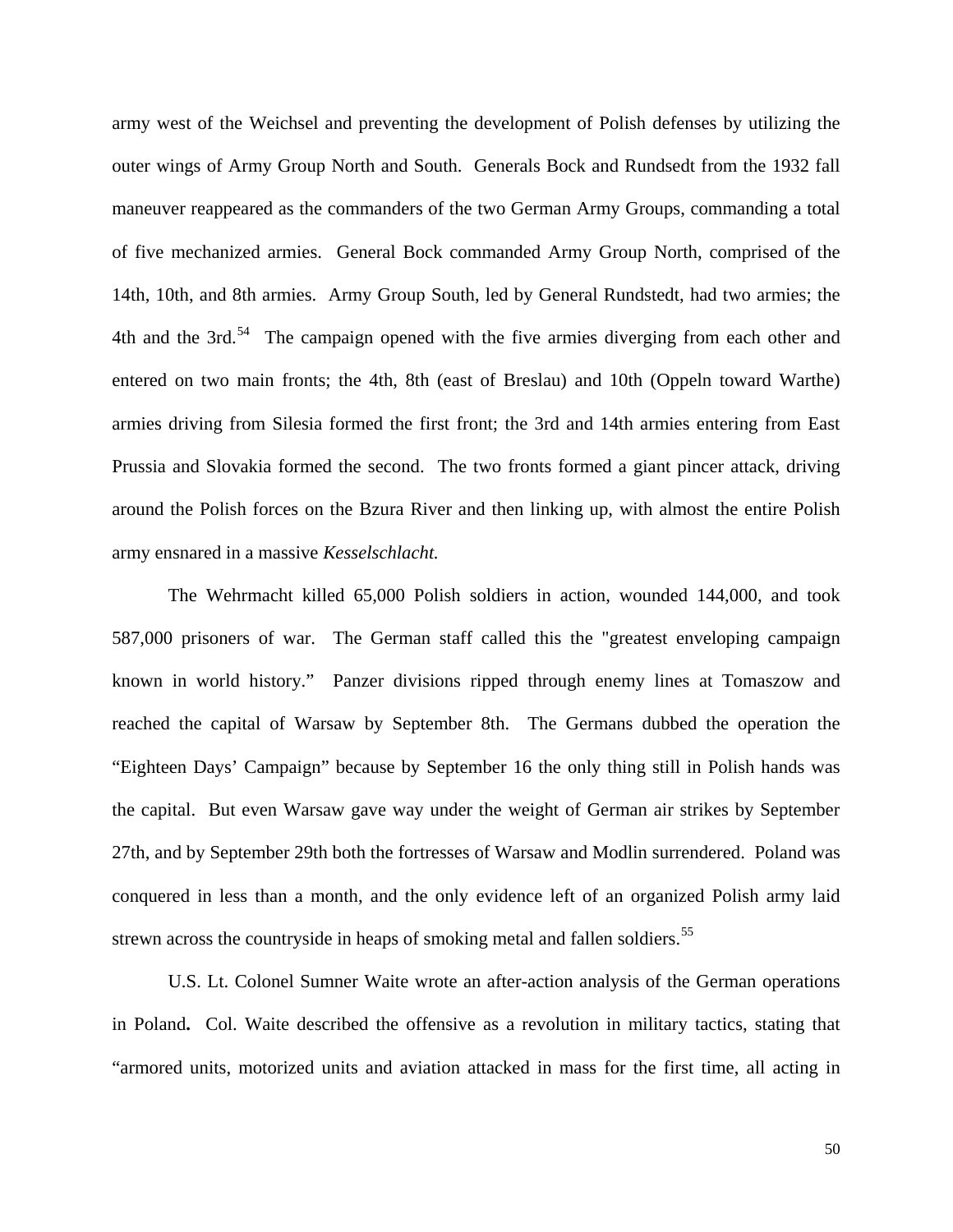[close liaison." He described the five armies' assault as a "disconnected penetration like the teeth](#page-57-0)  [of a fork, rather than a breakthrough of the entire defensive front." The flanks of the army "were](#page-57-0)  [always exposed to powerful and fast envelopment movements by light divisions or motorized](#page-57-0)  [elements supported by aviation" and antiaircraft guns. After the initial breakthrough, about 400-](#page-57-0) [500 tanks appeared in several echelons of light and medium armor. The infantry "followed the](#page-57-0)  [tanks in successive waves and was employed to mop up and occupy the terrain." During the](#page-57-0)  [exploitation "armored units avoided combat and were pushed forward as far and as rapidly as](#page-57-0)  [possible, breaking up ene](#page-57-0)my formations, disrupting communications, and destroying" reserve depots and personnel. [56](#page-57-0)

[combined arms forces were](#page-57-0) based on well-established doctrine Waite concluded, "thoroughly  [Waite believed there to be five major principles of German warfare. The first of these](#page-57-0)  [was to carefully prepare zones of attack through meticulous intelligence gathering. Second, the](#page-57-0)  [army would delimit these zones and isolate them in order to carry out flanking operations. Once](#page-57-0)  [these two things were accomplished, the army penetrated deep into the enemy's rear through the](#page-57-0)  [use of surprise flanking maneuvers and then engaged in combined arms attacks. The fourth](#page-57-0)  [principle required the German forces to avoid all centers of resistance whenever possible. The](#page-57-0)  [fifth and final major principle was to disrupt communication and liaison by using mobile](#page-57-0)  [formations to penetrate deeply, as quickly and as far as possible, regardless of the rest of the](#page-57-0)  [army's advance.](#page-57-0)<sup>57</sup> Waite reflected back on World War I, remarking that mass infantry attacks were no longer *de rigueur* [for the German army. The employment methods of German](#page-57-0)  studied in time of peace."<sup>[58](#page-57-0)</sup>

Col. Waite's statement could not have rung truer for any other army. The Reichswehr's [officers and soldiers participated in the largest, most complex and demanding maneuvers](#page-57-0) 

51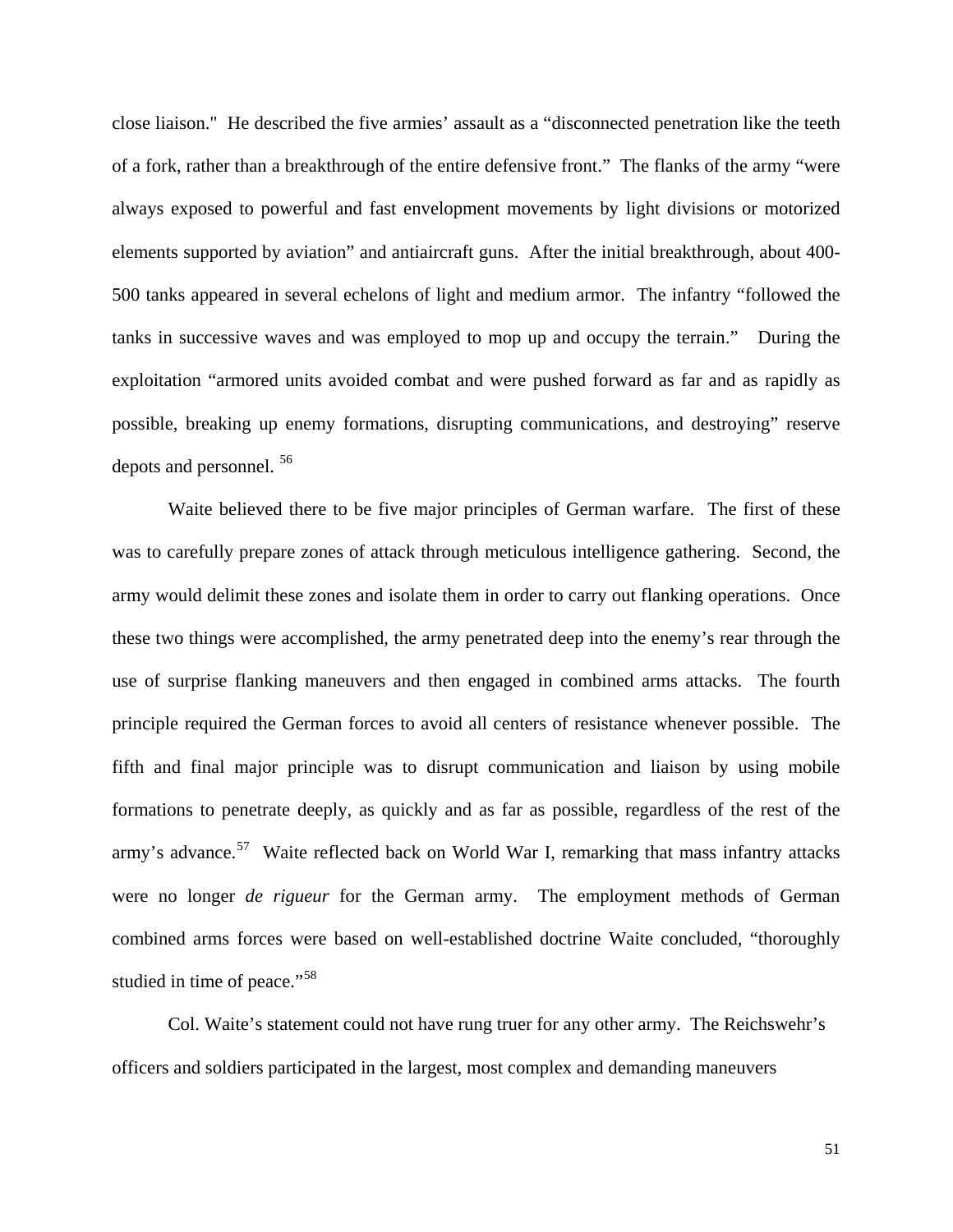[engaged in by any army during the interwar era. Starting as early as 1921 under Seeckt, the](#page-57-0)  [army grew by leaps and bounds every year in the areas of combined arms tactics, quality of](#page-57-0)  [leadership, physical conditioning, and overall doctrinal execution. The 1939 war on Poland was](#page-57-0) [nothing new for the German army, as it had been practicing for this engagement for almost two](#page-57-0)  [decades. The Inter-Allied Control Commission had neutered the German army's ability to wage](#page-57-0) [a war, but it could do nothing to stop the officer corps from preparing for one. General Seeckt](#page-57-0)  [captured the German spirit of perseverance best in his memoirs, explaining that even though the](#page-57-0)  power of modern matériel [may always be superior to the "living, human mass," it could never](#page-57-0) be ["superior to the living and immortal human mind."](#page-57-0)<sup>59</sup> The Reichswehr's maneuvers between [1921 and 1932 gave the German troops all the mental equipment necessary to prepare them](#page-57-0) for [another world war. Unfortunately, it was under the leader](#page-57-0)ship of a ruthless tyrant that the German army received the arsenal necessary to fight it.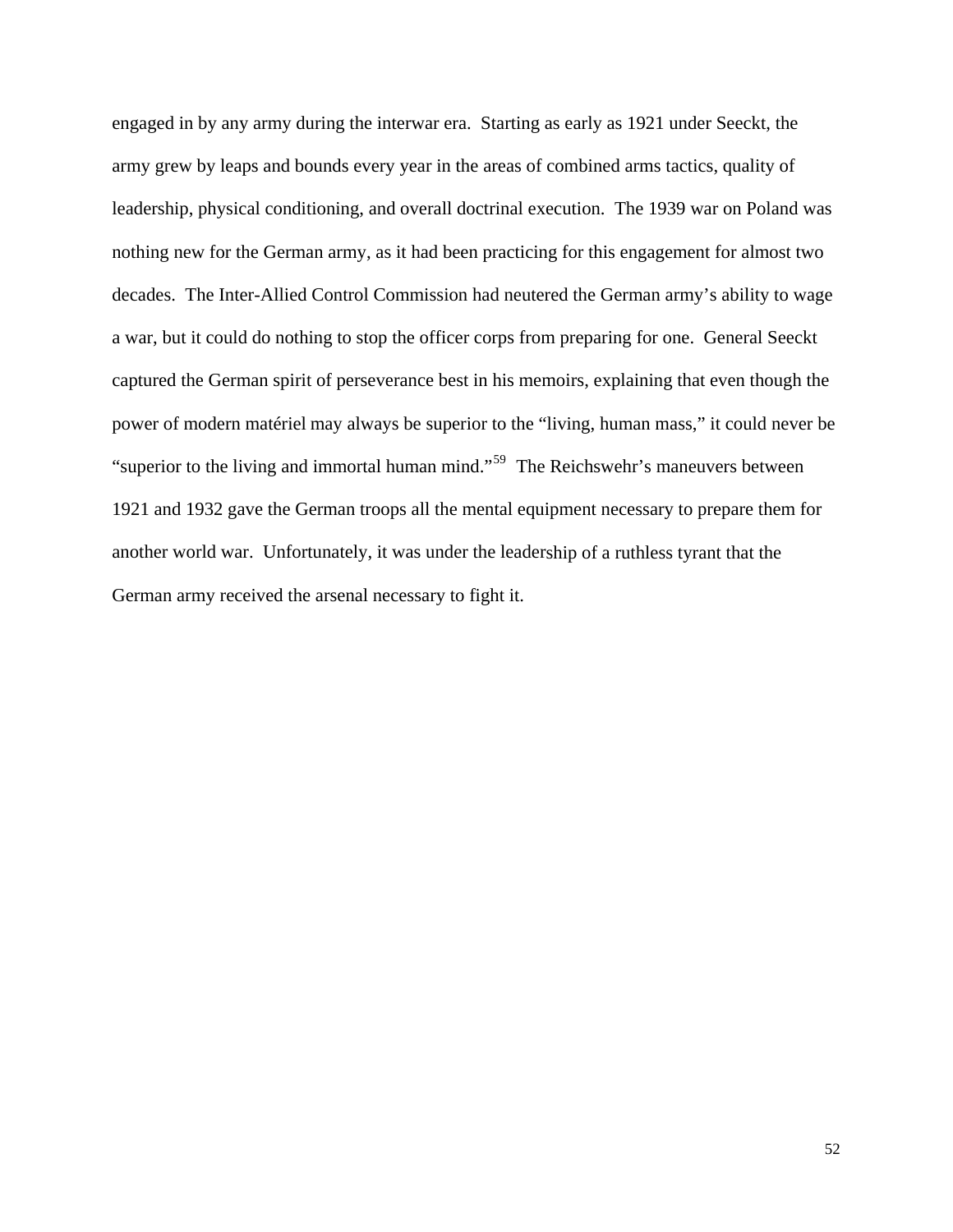#### <span id="page-55-1"></span><span id="page-55-0"></span>**Works Cited**

- 1 Citino, *The Path to Blitzkrieg* (Mechanicsburg, PA: Stackpole Books), 109.
- 2 Ibid.

l

- 3 See Citino, *The Path to Blitzkrieg*, 106. The translated version entitled *Regulations for Umpire Service on Troop Maneuvers* (official translation not given) is found in the USMI, reel XV, 681-712.
- <sup>4</sup> Written by Chief of Army Command General Hans von Seeckt and translated by an anonymous U.S. military *my (Chef der Heeresleitung) based on is*  attaché, *Comments of the General Commanding the German Ar* Inspection during the Year 1923, 1 December 1923, USMI, Reel XV, 808-846.
- 5 Hans von Seeckt, *Comments of the General,* USMI, Reel XV, 810.
- Hans von Seeckt, *Comments of the General*, USMI, Reel XV, 812. 6
- 7 Ibid.
- 8 Ibid.
- <sup>9</sup> Hans von Seeckt, *Comments of the General*, USMI, Reel XV 812-813.
- 10 Hans von Seeckt, *Comments of the General*, USMI, Reel XV, 810.
- <sup>11</sup> Hans von Seeckt, *Comments of the General*, USMI, Reel XV, 808-846.
- 12 Hans von Seeckt, *Comments of the General*, USMI, Reel XV, 811-816.
- <sup>13</sup> For the quote, A.L. Conger, Comments on Fall Maneuvers of the 4th Saxon Division, USMI XI, 277. For a thorough explanation of the maneuver, as well as comments made by foreign observers see, 234-280.
- <sup>14</sup> See Citino, *The Path to Blitzkrieg*, 134.
- 15 Citino, *The Path to Blitzkrieg*, 134.
- 16 Citino, *The Path to Blitzkrieg*, 135.
- 17 Citino, *The Path to Blitzkrieg*, 135-136.
- <sup>18</sup> Group Command maneuvers are both in Conger, *Fall Maneuvers, 1926*, USMI, XIV, 664-771. For first Group Command see, Major Mclean, *Maneuvers of the 1st Group Command* (1<sup>st</sup> Army Corps) North of Harz *Mountains and West of Elbe River, September 13th to 15th, USMI, XIV, 666-711.*
- 19 Major Mclean, *Maneuvers of the 1st Group Command,* USMI, XIV, 703.
- 20 Major Mclean, *Maneuvers of the 1st Group Command,* USMI, XIV, 704.
- 21 Major Mclean, *Maneuvers of the 1st Group Command,* USMI, XIV, 706.
- 22 Major Mclean, *Maneuvers of the 1st Group Command,* USMI, XIV, 706.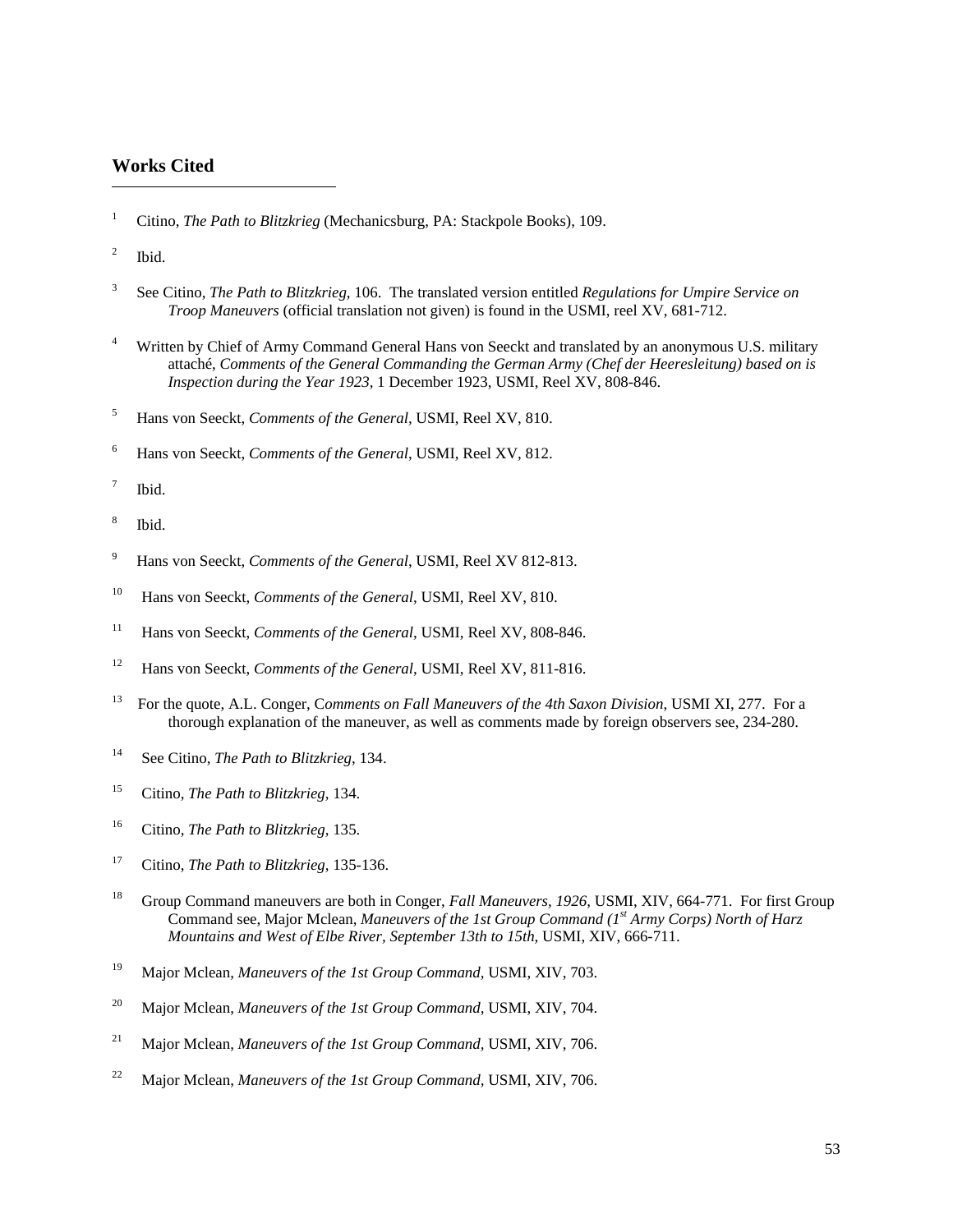- <span id="page-56-0"></span> $\frac{1}{23}$ Major Mclean, *Maneuvers of the 1st Group Command,* USMI, XIV, 705-709.
- Major Mclean, *Maneuvers of the 1st Group Command,* USMI, XIV, 705-706. 24
- Major Mclean, *Maneuvers of the 1st Group Command,* USMI, XIV, 706. 25
- Citino, *The Path to Blitzkrieg*, 136-137; *Maneuvers of the 1st Group Command*, USMI, XIV, 706. 26
- Citino, *The Path to Blitzkrieg*, 137-138. 27
- Ibid,137-138. 28
- $^{29}$  Ibid, 136-137.
- <sup>30</sup> Ibid, 140. Joachim's essay, "Gedanken über den Krieg der Zukunft" ("Thoughts About the War of the Future") is located at the *Bundesarchiv-Militärarchiv* N 5/10.
- Ibid, 140. 31
- Ibid, 145. 32
- $33$  Ibid, 147-148.
- *swehr and Politics 1918-1933*, (London: Oxford University Press, 1996), 325-328. F.L. Carsten, *The Reich* <sup>34</sup> Citino, *The Path to Blitzkrieg*, 147-148. For more on the turbulent nature of the Reichswehr's politicization see,
- <sup>35</sup> Gains Post Jr., *The Civil Military Fabric of Weimar Foreign Policy* (Princeton, N.J.: Princeton University Press, 1973), 165 – 202.
- See Citino, *The Path to Blitzkrieg*, 148. 36
- 37 Citi no, *The Path to Blitzkrieg*, 148.
- <sup>38</sup> Citino, *The Evolution of Blitzkrieg Tactics: Germany Defends itself Against Poland, 1918-1933* (Westport, CT: Greenwood Press, 1987), 167-191; *The Path to Blitzkrieg*, 202.
- Citino, *The Evolution of Blitzkrieg Tactics*, 202-203. 39
- <sup>40</sup> Citino, *The Path to Blitzkrieg*, 202-203.
- <sup>41</sup> Lieutenant Colonel Jacob Wuest, *The German Maneuvers, September 19-22, 1932, 25* November 1932, USMI, XIX, 851.
- Wuest, *The German Maneuvers, September 19-22, 1932*, USMI, XIX, 847 851. 42
- Wuest, *The German Maneuvers, September 19-22, 1932*, USMI, XIX, 850-859. 43
- Citino, *The Path to Blitzkrieg,* 215. 44
- Citino, *The Path to Blitzkrieg,* 215. 45
- Wuest, *The German Maneuvers, September 19-22, 1932*, USMI, XIX, 850-865. 46
- Wuest, *The German Maneuvers, September 19-22, 1932*, USMI, XIX, 847-850. 47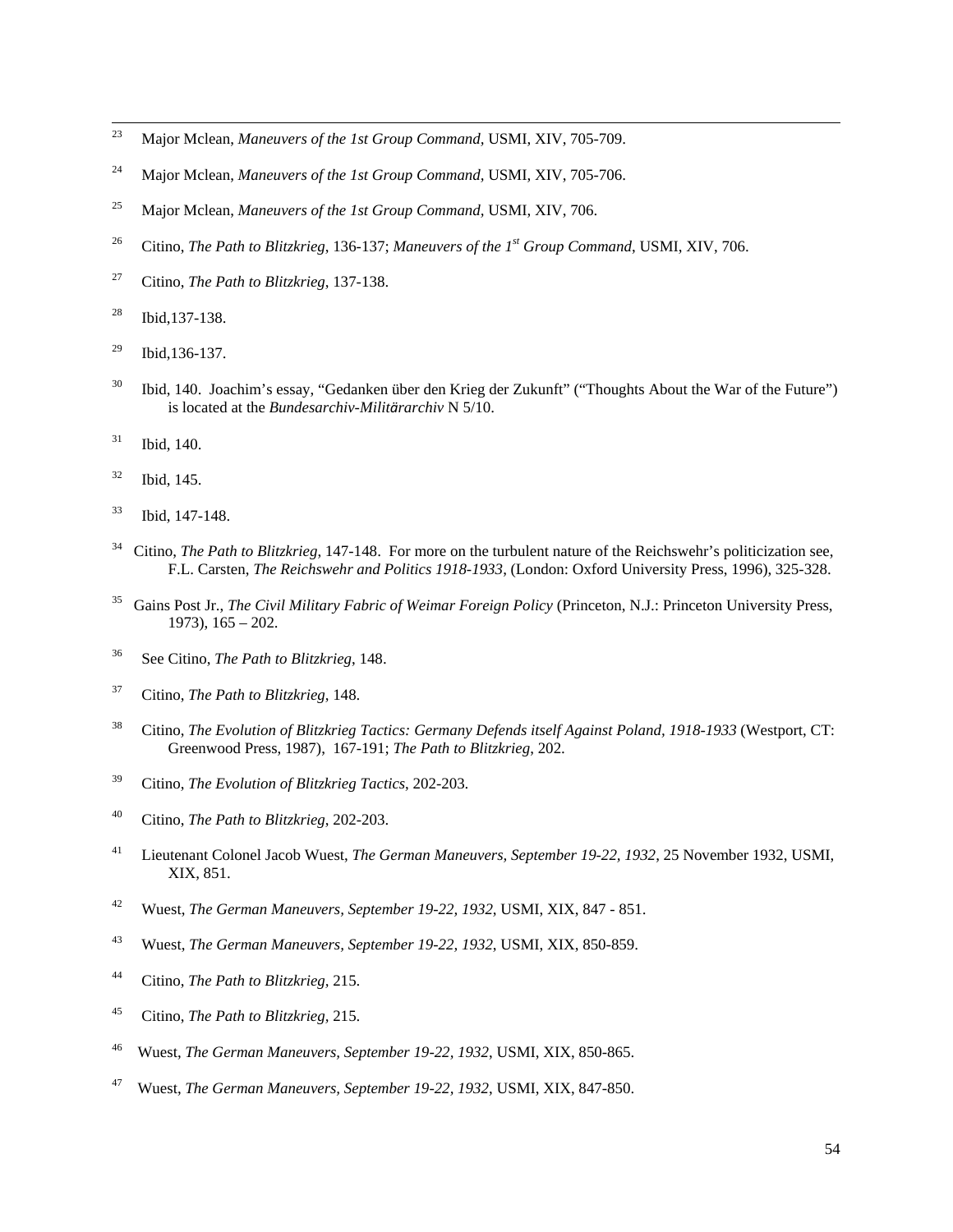- <span id="page-57-0"></span> $\frac{1}{48}$ Wuest, *The German Maneuvers, September 19-22, 1932*, USMI, XIX, 858, 859.
- Wuest, *The German Maneuvers, September 19-22, 1932*, USMI, XIX, 858-859. 49
- Wuest, *The German Maneuvers, September 19-22, 1932*, USMI, XIX, 849-850. 50
- Corum, *The Roots of Blitzkrieg*, (Lawrence, Kansas: University of Kansas Press, 1994), 199-200. 51
- Corum, *The Roots of Blitzkrieg*, 200. 52
- 53 Cor um, *The Roots of Blitzkrieg*, 200.
- Colonel B.R. Perton, *The German Campaign in Poland*, 2 December 1939, USMI, XXII, 788-800*;* An excellent explanation of these operations in Poland see, Citino, *Blitzkrieg to Desert Storm: The Evolution of Operational Warfare* (Lawrence, Kansas: University of Kansas Press, 2004)*,* 28-30. 54
- <sup>55</sup> Colonel B.R. Perton, *The German Campaign in Poland*, USMI, XXII, 800-801.
- , 56 Lieutenant Colonel Sumner Waite, *German Tactics in Poland: Use of Armored Forces*, 22 November, USMI XXII, 726.
- 57 Lieutenant Colonel Sumner Waite, *German Tactics in Poland: Use of Armored Forces*, 22 November 1939, XXII, 727-728.
- <sup>58</sup> Lieutenant Colonel Sumner Waite, *Employment of German Armored Forces in Poland*, 15 November 1939, USMI, XXII, 720-721.
- 59 Von Seeckt, *Thoughts of a Soldier,* 59.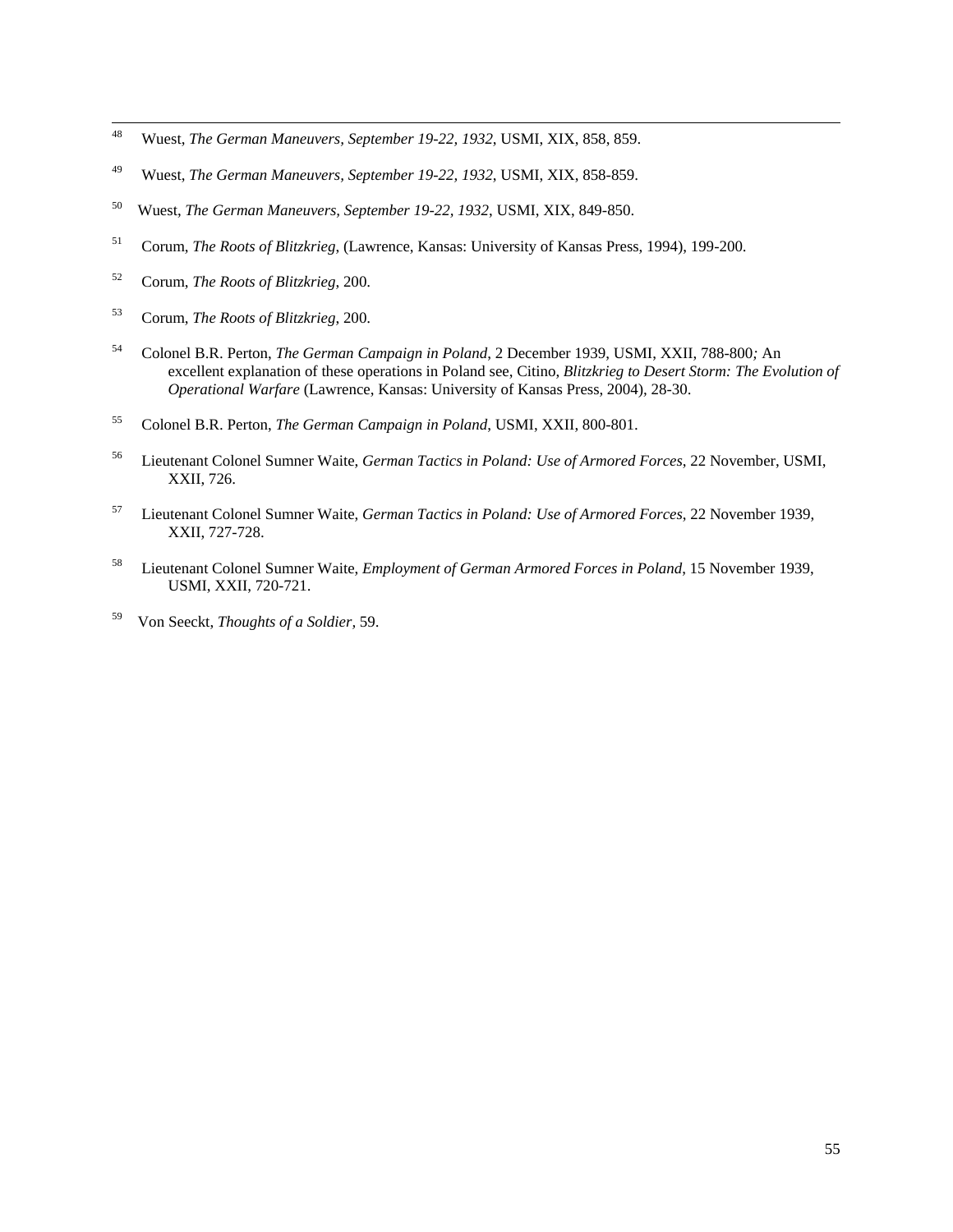# **CONCLUSION**

The trail of destruction the Wehrmacht left in Poland beginning in September 1939, made The Reichswehr's achievements in the Weimar era offer an interesting case study in military innovation. The interwar German army's capstone service manuals, the 1923 *F.u.G.*  and the 1933 *Truppenführung*, were unbelievably accurate in predicting the future landscape of modern warfare, and inarguably provided the Wehrmacht with the most devastating tactics in the opening years of World War II. The Germans developed the first effective combined arms doctrine which embodied a lethal synergy between mass and mechanization, and they cultivated this doctrine without access to any of the weapons that essentially defined modern war – tanks, airplanes, and artillery. The Treaty of Versailles gutted the German army in 1919, but ironically it was the treaty's restrictions that provided the conditions necessary for the German army to experience a military renaissance.

 The Versailles treaty placed military genius General Hans von Seeckt in charge of the army in November 1919. An experienced general and superlatively intelligent leader, Seeckt successfully consolidated the remnants of the once grand Imperial force into a single national army and guided it through turbulent post-World War reconstruction. Seeckt built a professional micro-army of leaders by exploiting the loopholes in the Versailles treaty to the fullest degree, filling the 100,000 man army with tens of thousands of non-commissioned officers and training them to operate at the rank of a junior officer.

 Only one week after becoming Chief of Army Command, Seeckt established fifty-seven committees, comprised of officers of all grades, to conduct a study on the tactics, regulations,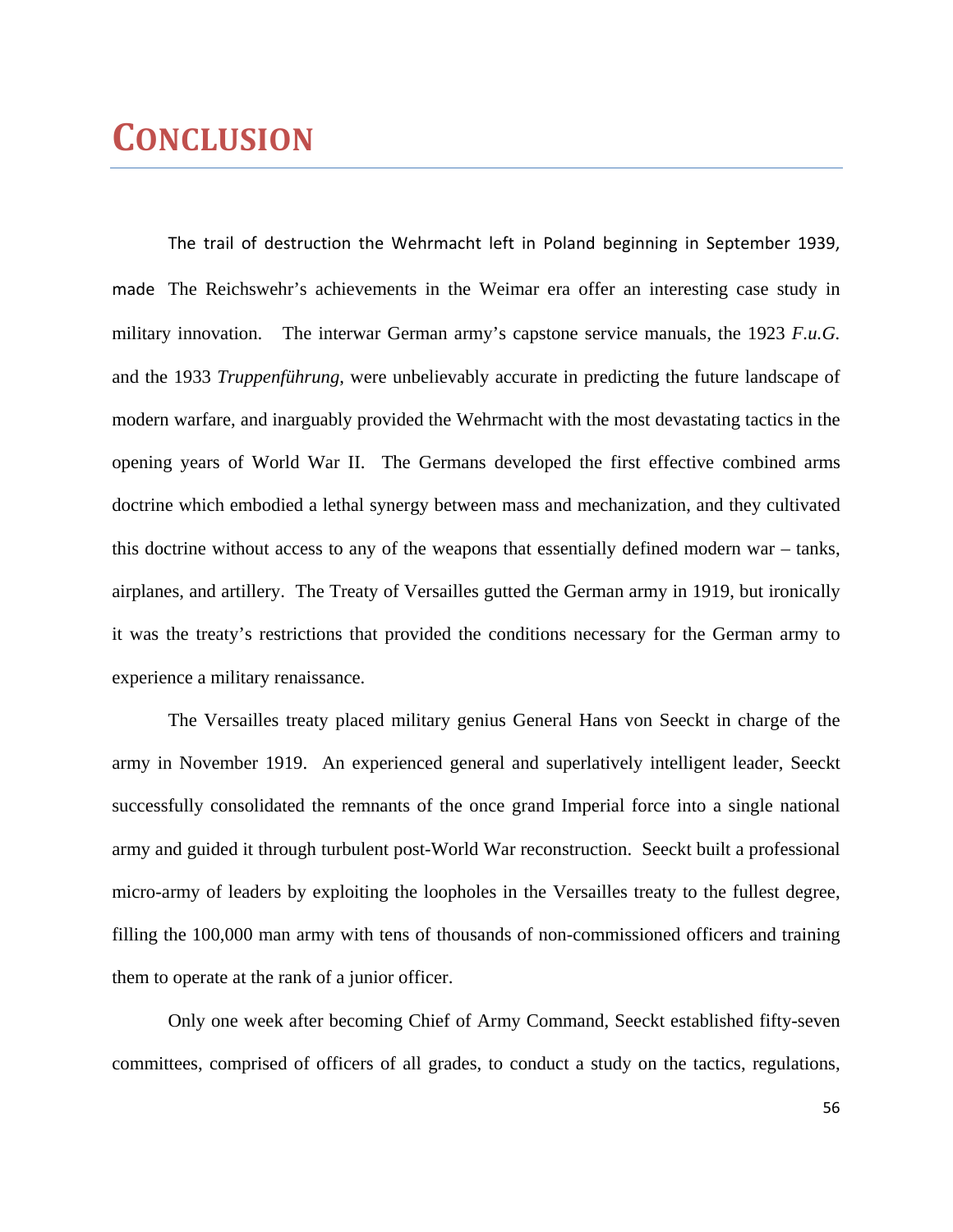equipment, and doctrine used in World War I. By the mid 1920's the Reichswehr had over 400 staff officers working to analyze and compile information for doctrinal revision, which became the largest collaborative military reform project of any interwar army. With the blood stained images of trench battles fresh in their memory, the Reichswehr officer corps had no problem churning out heaps of literature with theories on modern war. Journals like *Militärwochenblatt* and *Wissen und Wehr* became the army's medium for change, publishing radically progressive articles on everything from mass paratroop operations to large-scale tank operations. The brilliant 1923 *F.u.G.* was the final product of the officer corps' studies, and it spread like wildfire throughout army's reformed educational system.

 Similar to army organization, Seeckt put the army's officer education system through a major reform process. His goal from the beginning was to create an "army of leaders" (*Führerheer*) by building upon the army's meritocratic values and increasing emphasis on scholarly military study. The Reichswehr raised officer candidate entrance qualifications considerably, requiring aspirants to demonstrate high levels of proficiency in modern languages, biology, health, physics, law and several other advanced subject areas. Furthermore, the Reichswehr required all officer candidates to take the general staff exam, and extended the officer training program from one to four years of study. U.S. attaché Lieutenant A.L. Conger saw firsthand the comprehensive nature of the German officer training program when he visited the Third Divisional Officer Schools in 1926. Conger's intelligence report warned U.S. government officials of a highly capable, tactically adept German army. He even went so far as to call a Second World War inevitable if the U.S. waited long enough for a German leader to come to the fore that, through some means or another, managed to rearm the motherland.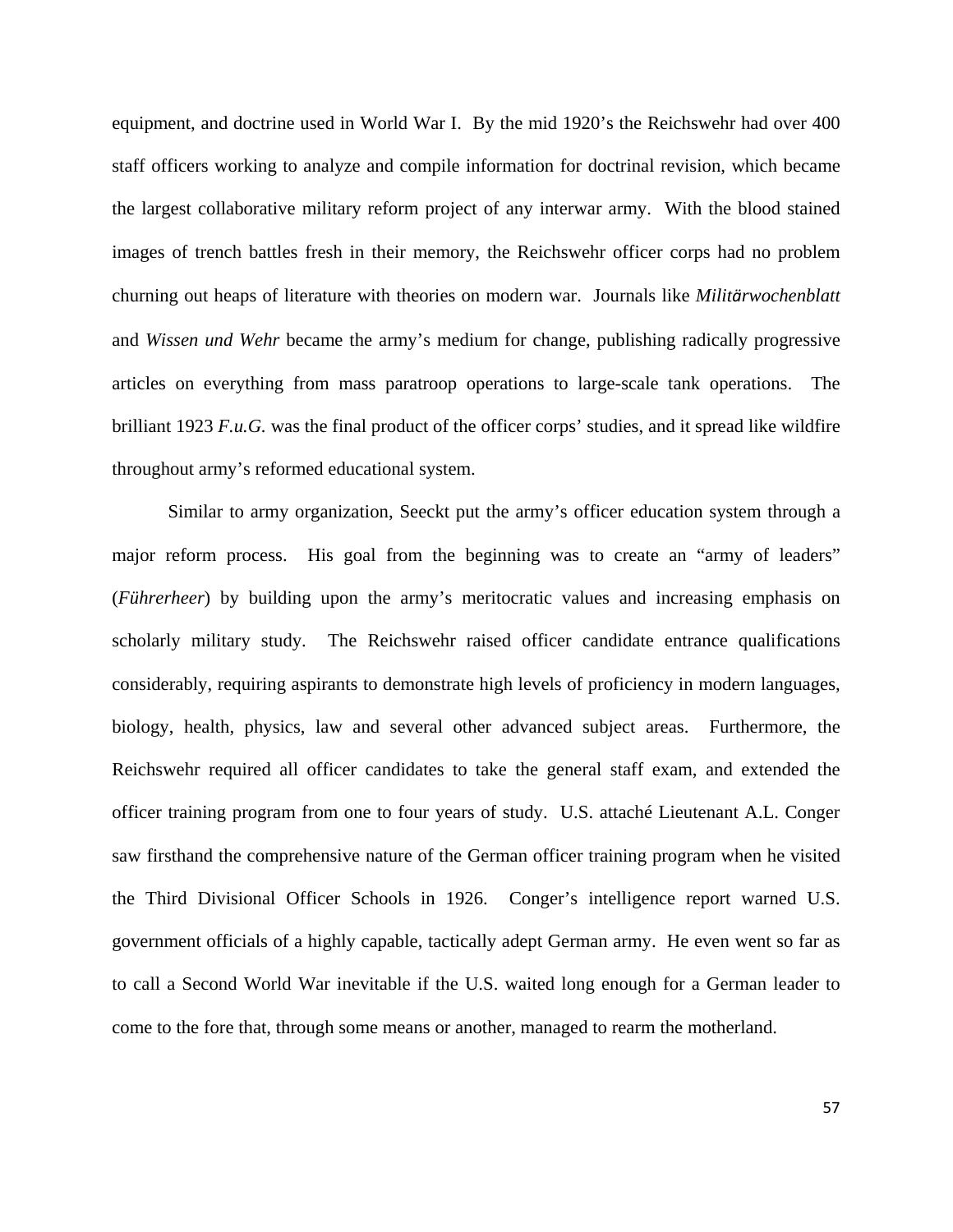The Reichswehr operated on the cutting edge of not only educational and tactical development, but also peacetime training. The age-old tradition of German field maneuvers reached new heights under Generals Hans von Seeckt and Wilhelm Groener. These massive annual exercises tested the troops' ability to operate under warlike conditions by postulating realistic battle situations. Offensive and defensive situations were practiced meticulously using as many as ten German divisions, and took into consideration all aspects of modern technology by substituting restricted weapons and hardware with various materials or "dummy" versions. As the Reichswehr matured and changes in army leadership occurred, the maneuvers responded by taking into account an even wider range of wartime possibilities. These factors included everything from the employment of sanitation units and bridge building strategies to the transportation of food supplies and the feeding of entire army groups.

 Even in the Weimar's twilight years, when the German government began to crumble, the Reichswehr continued to make substantial progress. From 1927 through 1932 the Reichswehr held the largest, most comprehensive field maneuvers yet, which reached a boiling point with the impressive 1932 fall maneuver. The 1932 maneuver acted as a synthesis of nearly every major military development in the Weimar period, combining the theoretical and educational progress made in the army's early years with the lessons learned from the past maneuvers. The army's performance in flanking, independent command, motorized reconnaissance, and combined arms left no question that a storm had been brewing within the interwar German army for several years.

 The release of the revised service manual in 1933, *Truppenführung* , marked the last major tactical development before the Wehrmacht tore through Poland in 1939. Enriched with the knowledge of Germany's leading tank specialist Oswald Lutz, the 1933 *Truppenführung*